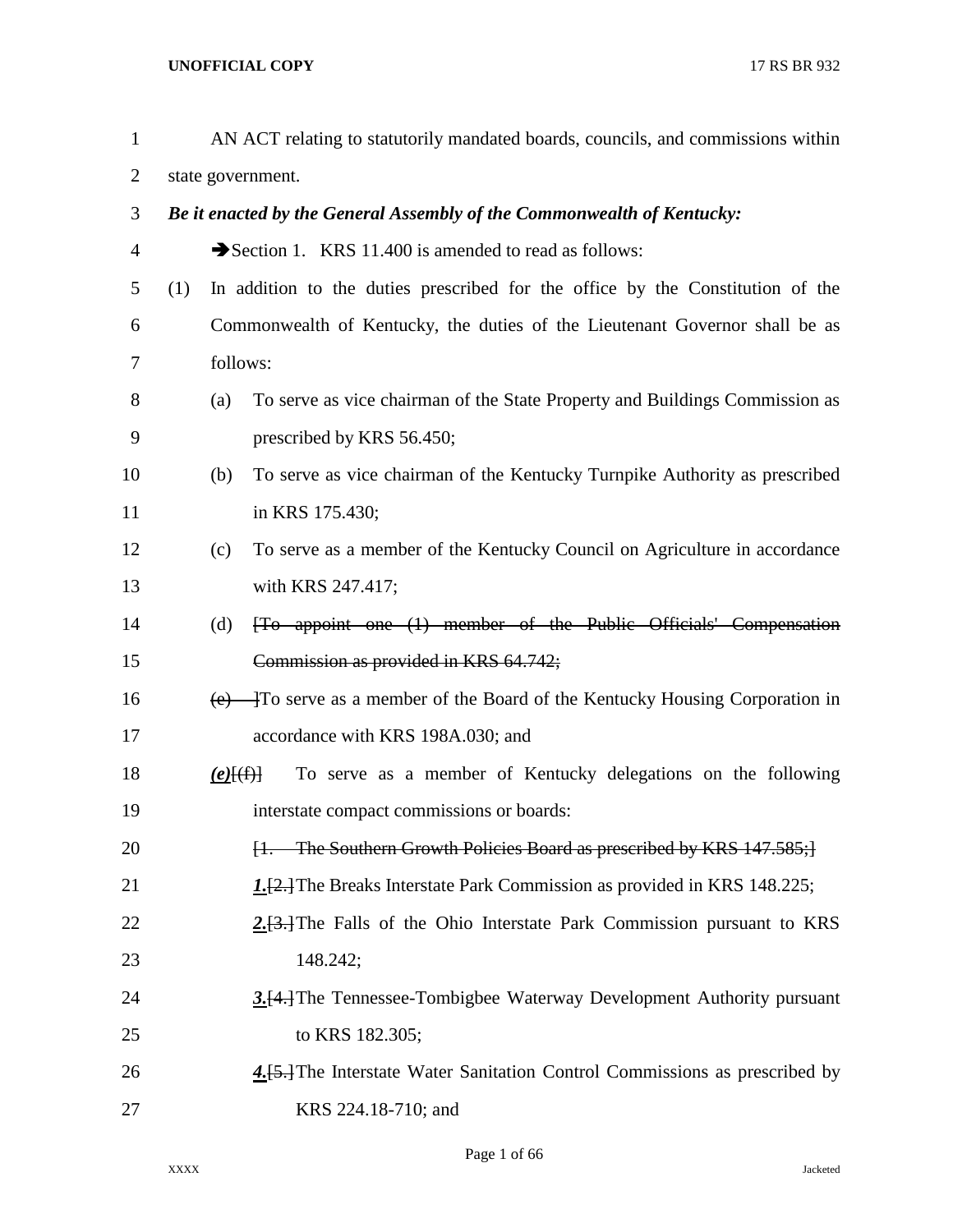- *5.*[6.]The Kentucky Mining Advisory Council for the Interstate Mining Compact as provided by KRS 350.310. (2) Nothing in this section shall prohibit the Governor and Lieutenant Governor from
- agreeing upon additional duties within the executive branch of the state government
- to be performed by the Lieutenant Governor.
- 

6  $\rightarrow$  Section 2. KRS 12.020 is amended to read as follows:

 Departments, program cabinets and their departments, and the respective major administrative bodies that they include are enumerated in this section. It is not intended that this enumeration of administrative bodies be all-inclusive. Every authority, board, bureau, interstate compact, commission, committee, conference, council, office, or any other form of organization shall be included in or attached to the department or program cabinet in which they are included or to which they are attached by statute or statutorily authorized executive order; except in the case of the Personnel Board and where the attached department or administrative body is headed by a constitutionally elected officer, the attachment shall be solely for the purpose of dissemination of information and coordination of activities and shall not include any authority over the functions, personnel, funds, equipment, facilities, or records of the department or administrative body.

I. Cabinet for General Government - Departments headed by elected officers:

- 20 (1) The Governor.
- (2) Lieutenant Governor.
- (3) Department of State.
- (a) Secretary of State.
- (b) Board of Elections.
- (c) Registry of Election Finance.
- (4) Department of Law.
- (a) Attorney General.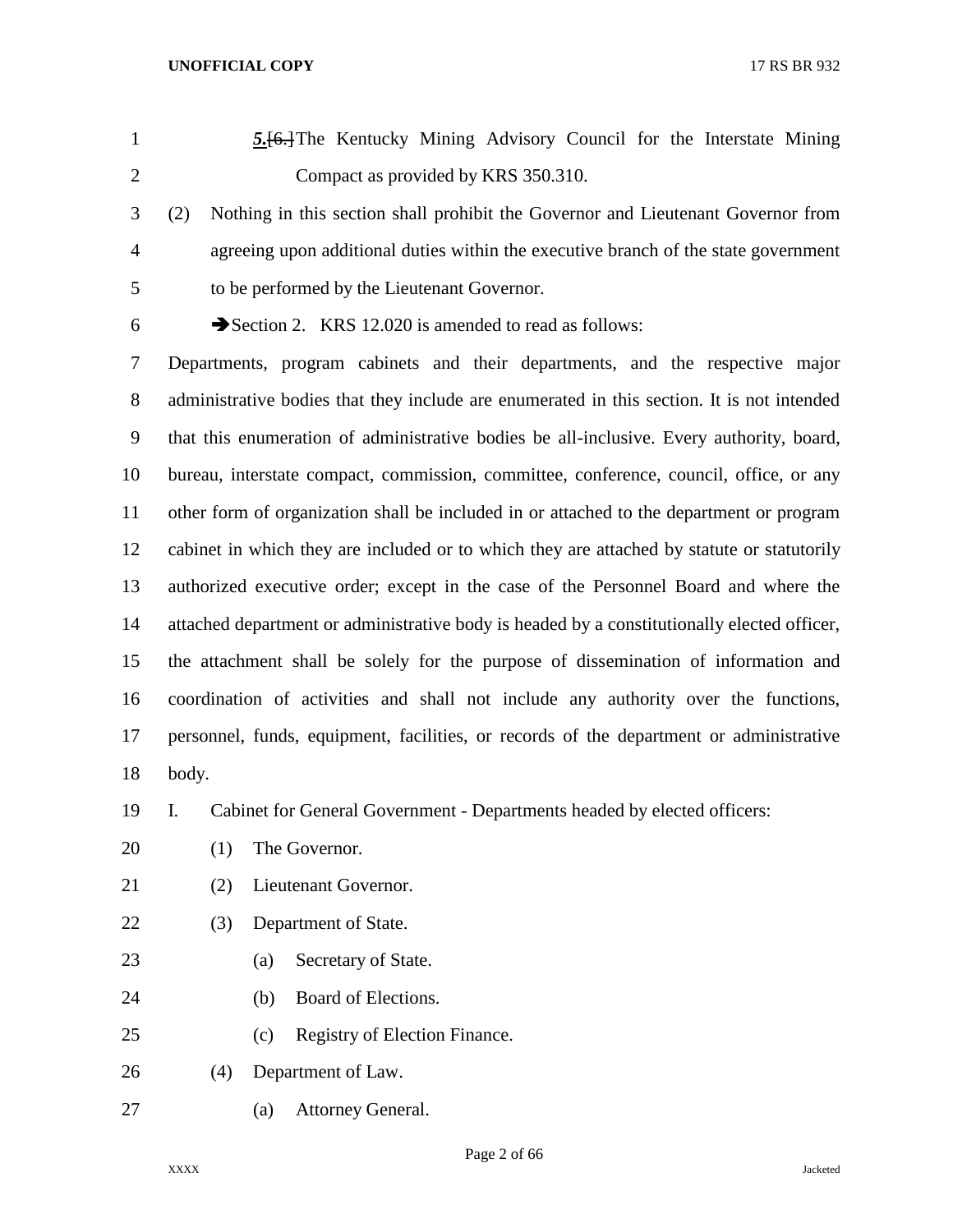| $\mathbf{1}$   |    | (5) |     | Department of the Treasury.                           |  |  |  |  |
|----------------|----|-----|-----|-------------------------------------------------------|--|--|--|--|
| $\overline{2}$ |    |     | (a) | Treasurer.                                            |  |  |  |  |
| 3              |    | (6) |     | Department of Agriculture.                            |  |  |  |  |
| 4              |    |     | (a) | Commissioner of Agriculture.                          |  |  |  |  |
| 5              |    |     | (b) | Kentucky Council on Agriculture.                      |  |  |  |  |
| 6              |    | (7) |     | Auditor of Public Accounts.                           |  |  |  |  |
| 7              | П. |     |     | Program cabinets headed by appointed officers:        |  |  |  |  |
| 8              |    | (1) |     | Justice and Public Safety Cabinet:                    |  |  |  |  |
| 9              |    |     | (a) | Department of Kentucky State Police.                  |  |  |  |  |
| 10             |    |     | (b) | Department of Criminal Justice Training.              |  |  |  |  |
| 11             |    |     | (c) | Department of Corrections.                            |  |  |  |  |
| 12             |    |     | (d) | Department of Juvenile Justice.                       |  |  |  |  |
| 13             |    |     | (e) | Office of the Secretary.                              |  |  |  |  |
| 14             |    |     | (f) | Office of Drug Control Policy.                        |  |  |  |  |
| 15             |    |     | (g) | Office of Legal Services.                             |  |  |  |  |
| 16             |    |     | (h) | Office of the Kentucky State Medical Examiner.        |  |  |  |  |
| 17             |    |     | (i) | Parole Board.                                         |  |  |  |  |
| 18             |    |     | (i) | Kentucky State Corrections Commission.                |  |  |  |  |
| 19             |    |     | (k) | Office of Legislative and Intergovernmental Services. |  |  |  |  |
| 20             |    |     | (1) | Office of Management and Administrative Services.     |  |  |  |  |
| 21             |    |     | (m) | Department for Public Advocacy.                       |  |  |  |  |
| 22             |    | (2) |     | <b>Education and Workforce Development Cabinet:</b>   |  |  |  |  |
| 23             |    |     | (a) | Office of the Secretary.                              |  |  |  |  |
| 24             |    |     |     | Governor's Scholars Program.<br>1.                    |  |  |  |  |
| 25             |    |     |     | Governor's School for Entrepreneurs Program.<br>2.    |  |  |  |  |
| 26             |    |     | (b) | Office of Legal and Legislative Services.             |  |  |  |  |
| 27             |    |     |     | Client Assistance Program.<br>1.                      |  |  |  |  |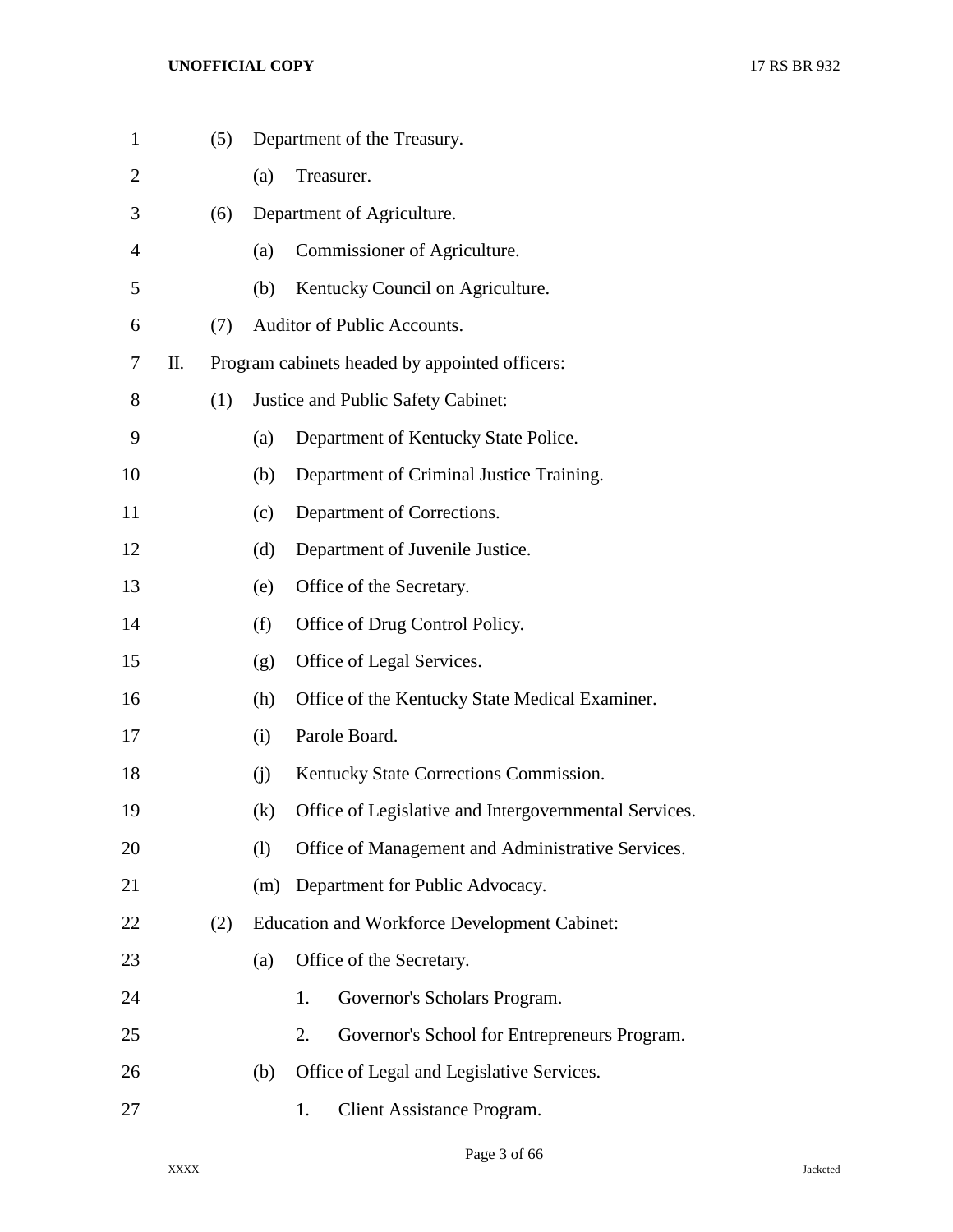| $\mathbf{1}$   | (c)                | Office of Communication.                                             |
|----------------|--------------------|----------------------------------------------------------------------|
| $\overline{2}$ | (d)                | Office of Budget and Administration.                                 |
| 3              |                    | Division of Human Resources.<br>1.                                   |
| 4              |                    | 2.<br>Division of Administrative Services.                           |
| 5              | (e)                | Office of Technology Services.                                       |
| 6              | (f)                | Office of Educational Programs.                                      |
| 7              | (g)                | Office for Education and Workforce Statistics.                       |
| 8              | (h)                | Board of the Kentucky Center for Education and Workforce Statistics. |
| 9              | (i)                | Board of Directors for the Center for School Safety.                 |
| 10             | (i)                | Department of Education.                                             |
| 11             |                    | 1.<br>Kentucky Board of Education.                                   |
| 12             |                    | 2.<br>Kentucky Technical Education Personnel Board.                  |
| 13             | (k)                | Department for Libraries and Archives.                               |
| 14             | (1)                | Department of Workforce Investment.                                  |
| 15             |                    | Office for the Blind.<br>1.                                          |
| 16             |                    | 2.<br>Office of Vocational Rehabilitation.                           |
| 17             |                    | 3.<br>Office of Employment and Training.                             |
| 18             |                    | Division of Grant Management and Support.<br>a.                      |
| 19             |                    | Division of Workforce and Employment Services.<br>b.                 |
| 20             |                    | Division of Unemployment Insurance.<br>$C_{\bullet}$                 |
| 21             | (m)                | Foundation for Workforce Development.                                |
| 22             | (n)                | Kentucky Office for the Blind State Rehabilitation Council.          |
| 23             | $\left( 0 \right)$ | Kentucky Workforce Investment Board.                                 |
| 24             | (p)                | Statewide Council for Vocational Rehabilitation.                     |
| 25             | (q)                | Unemployment Insurance Commission.                                   |
| 26             | (r)                | <b>Education Professional Standards Board.</b>                       |
| 27             |                    | Division of Educator Preparation.<br>1.                              |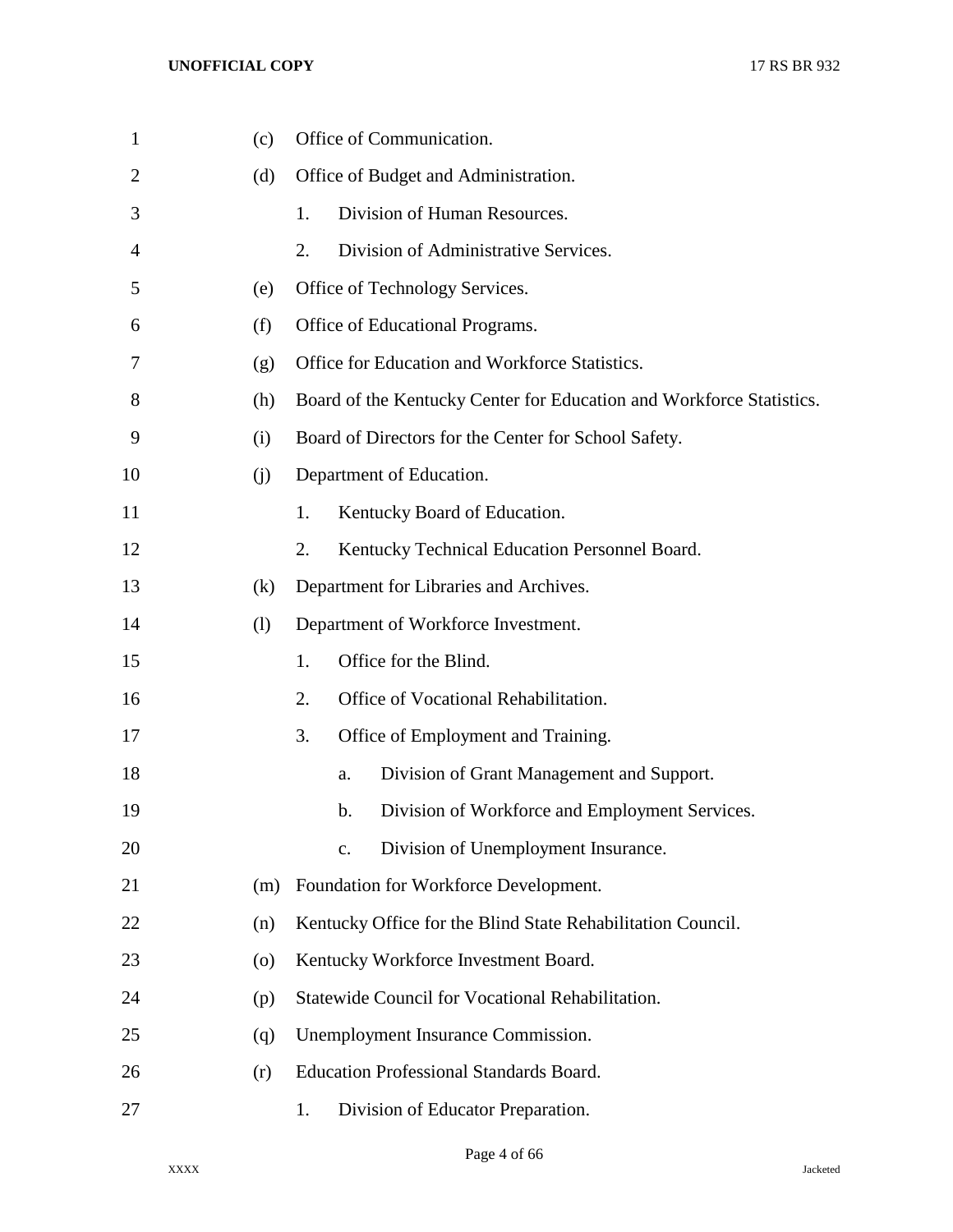| $\mathbf{1}$   |     |     | 2. | Division of Certification.                           |
|----------------|-----|-----|----|------------------------------------------------------|
| $\overline{2}$ |     |     | 3. | Division of Professional Learning and Assessment.    |
| 3              |     |     | 4. | Division of Legal Services.                          |
| 4              |     | (s) |    | Kentucky Commission on the Deaf and Hard of Hearing. |
| 5              |     | (t) |    | Kentucky Educational Television.                     |
| 6              |     | (u) |    | Kentucky Environmental Education Council.            |
| 7              | (3) |     |    | <b>Energy and Environment Cabinet:</b>               |
| 8              |     | (a) |    | Office of the Secretary.                             |
| 9              |     |     | 1. | Office of Legislative and Intergovernmental Affairs. |
| 10             |     |     | 2. | Office of General Counsel.                           |
| 11             |     |     | 3. | Office of Administrative Hearings.                   |
| 12             |     |     | 4. | Mine Safety Review Commission.                       |
| 13             |     |     | 5. | Kentucky State Nature Preserves Commission.          |
| 14             |     |     | 6. | Kentucky Environmental Quality Commission.           |
| 15             |     |     | 7. | Kentucky Public Service Commission.                  |
| 16             |     | (b) |    | Department for Environmental Protection.             |
| 17             |     |     | 1. | Office of the Commissioner.                          |
| 18             |     |     | 2. | Division for Air Quality.                            |
| 19             |     |     | 3. | Division of Water.                                   |
| 20             |     |     | 4. | Division of Environmental Program Support.           |
| 21             |     |     | 5. | Division of Waste Management.                        |
| 22             |     |     | 6. | Division of Enforcement.                             |
| 23             |     |     | 7. | Division of Compliance Assistance.                   |
| 24             |     | (c) |    | Department for Natural Resources.                    |
| 25             |     |     | 1. | Office of the Commissioner.                          |
| 26             |     |     | 2. | Division of Technical and Administrative Support.    |
| 27             |     |     | 3. | Division of Mine Permits.                            |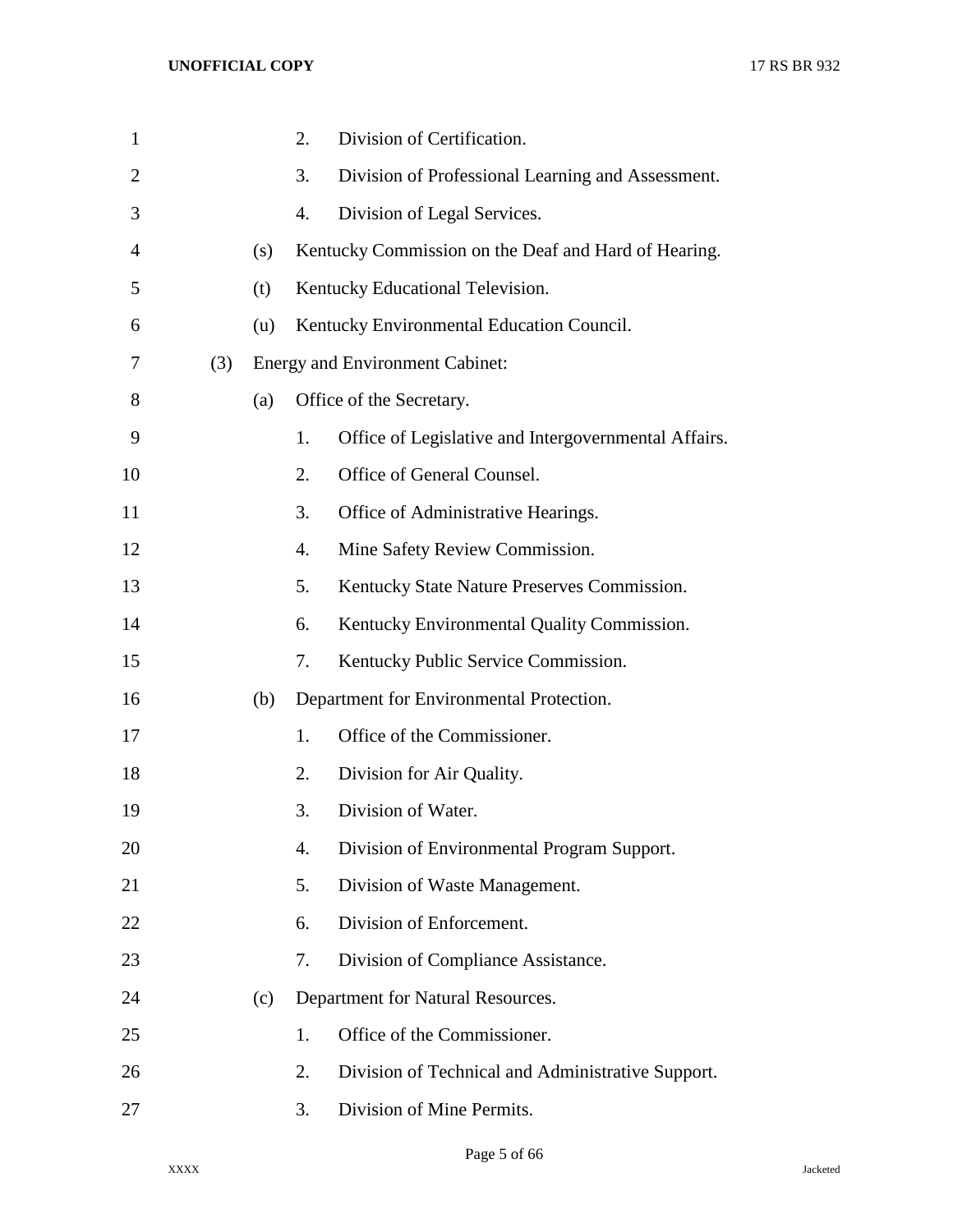| $\mathbf{1}$   |     |     | $\overline{4}$ . | Division of Mine Reclamation and Enforcement.                |
|----------------|-----|-----|------------------|--------------------------------------------------------------|
| $\overline{2}$ |     |     | 5.               | Division of Abandoned Mine Lands.                            |
| 3              |     |     | 6.               | Division of Oil and Gas.                                     |
| 4              |     |     | 7.               | Division of Mine Safety.                                     |
| 5              |     |     | 8.               | Division of Forestry.                                        |
| 6              |     |     | 9.               | Division of Conservation.                                    |
| 7              |     |     | 10.              | Office of the Reclamation Guaranty Fund.                     |
| 8              |     |     | 11.              | Kentucky Mining Board.                                       |
| 9              |     | (d) |                  | Department for Energy Development and Independence.          |
| 10             |     |     | 1.               | Division of Efficiency and Conservation.                     |
| 11             |     |     | 2.               | Division of Renewable Energy.                                |
| 12             |     |     | 3.               | Division of Biofuels.                                        |
| 13             |     |     | 4.               | Division of Energy Generation Transmission and Distribution. |
| 14             |     |     | 5.               | Division of Carbon Management.                               |
| 15             |     |     | 6.               | Division of Fossil Energy Development.                       |
| 16             | (4) |     |                  | <b>Public Protection Cabinet.</b>                            |
| 17             |     | (a) |                  | Office of the Secretary.                                     |
| 18             |     |     | 1.               | Office of Communications and Public Outreach.                |
| 19             |     |     | 2.               | Office of Legal Services.                                    |
| 20             |     |     |                  | Insurance Legal Division.<br>a.                              |
| 21             |     |     |                  | Charitable Gaming Legal Division.<br>$\mathbf b$ .           |
| 22             |     |     |                  | Alcoholic Beverage Control Legal Division.<br>$\mathbf{c}$ . |
| 23             |     |     |                  | Housing, Buildings and Construction Legal Division.<br>d.    |
| 24             |     |     |                  | Financial Institutions Legal Division.<br>e.                 |
| 25             |     | (b) |                  | Crime Victims Compensation Board.                            |
| 26             |     | (c) |                  | Board of Claims.                                             |
| 27             |     | (d) |                  | Kentucky Board of Tax Appeals.                               |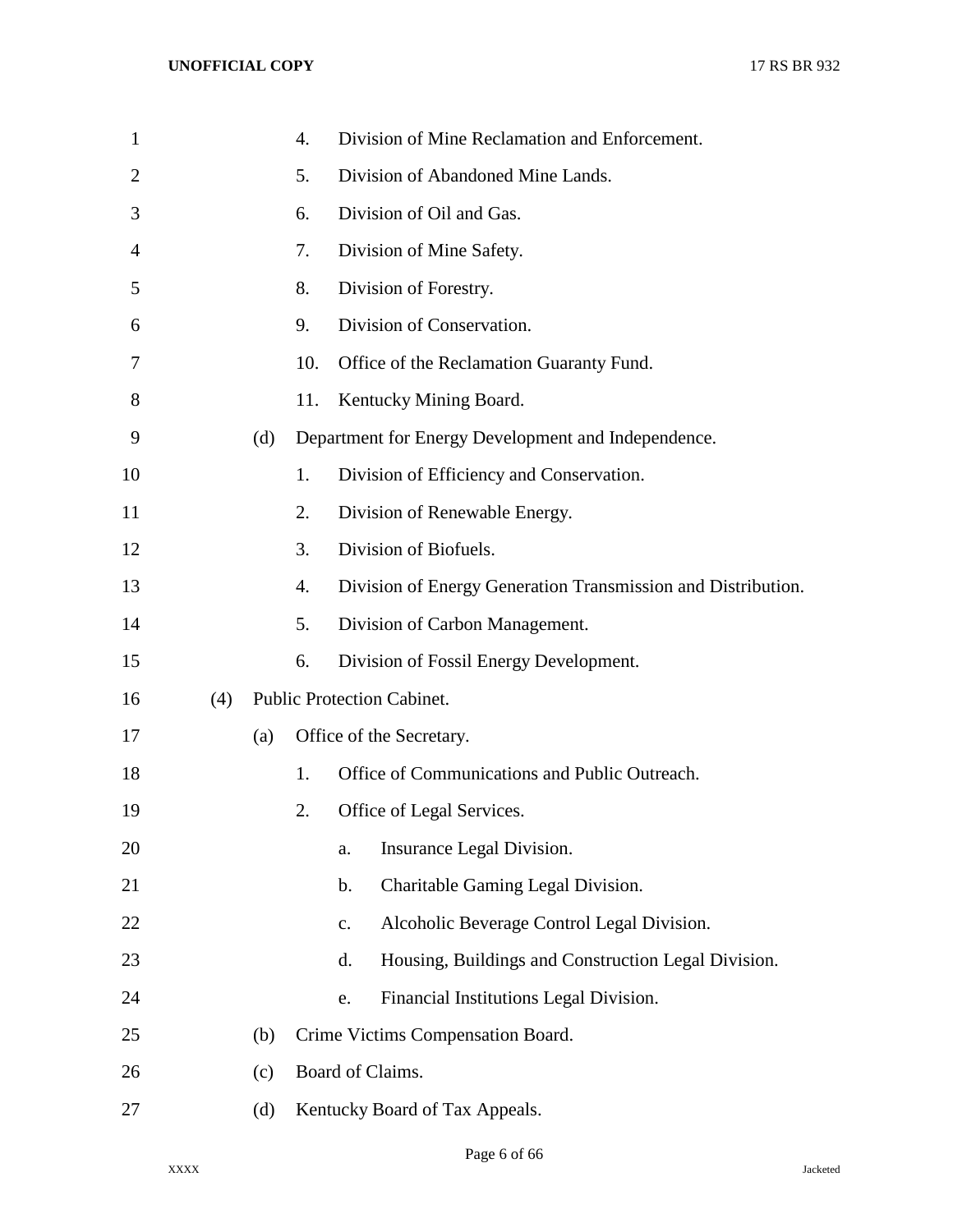| $\mathbf{1}$   | (e) |    | Kentucky Boxing and Wrestling Authority.                |
|----------------|-----|----|---------------------------------------------------------|
| $\overline{2}$ | (f) |    | Kentucky Horse Racing Commission.                       |
| 3              |     | 1. | Division of Licensing.                                  |
| 4              |     | 2. | Division of Incentives and Development.                 |
| 5              |     | 3. | Division of Veterinary Services.                        |
| 6              |     | 4. | Division of Security and Enforcement.                   |
| 7              | (g) |    | Department of Alcoholic Beverage Control.               |
| 8              |     | 1. | Division of Distilled Spirits.                          |
| 9              |     | 2. | Division of Malt Beverages.                             |
| 10             |     | 3. | Division of Enforcement.                                |
| 11             | (h) |    | Department of Charitable Gaming.                        |
| 12             |     | 1. | Division of Licensing and Compliance.                   |
| 13             |     | 2. | Division of Enforcement.                                |
| 14             | (i) |    | Department of Financial Institutions.                   |
| 15             |     | 1. | Division of Depository Institutions.                    |
| 16             |     | 2. | Division of Non-Depository Institutions.                |
| 17             |     | 3. | Division of Securities.                                 |
| 18             | (j) |    | Department of Housing, Buildings and Construction.      |
| 19             |     | 1. | Division of Fire Prevention.                            |
| 20             |     | 2. | Division of Plumbing.                                   |
| 21             |     | 3. | Division of Heating, Ventilation, and Air Conditioning. |
| 22             |     | 4. | Division of Building Code Enforcement.                  |
| 23             | (k) |    | Department of Insurance.                                |
| 24             |     | 1. | Property and Casualty Division.                         |
| 25             |     | 2. | Health and Life Division.                               |
| 26             |     | 3. | Division of Financial Standards and Examination.        |
| 27             |     | 4. | Division of Agent Licensing.                            |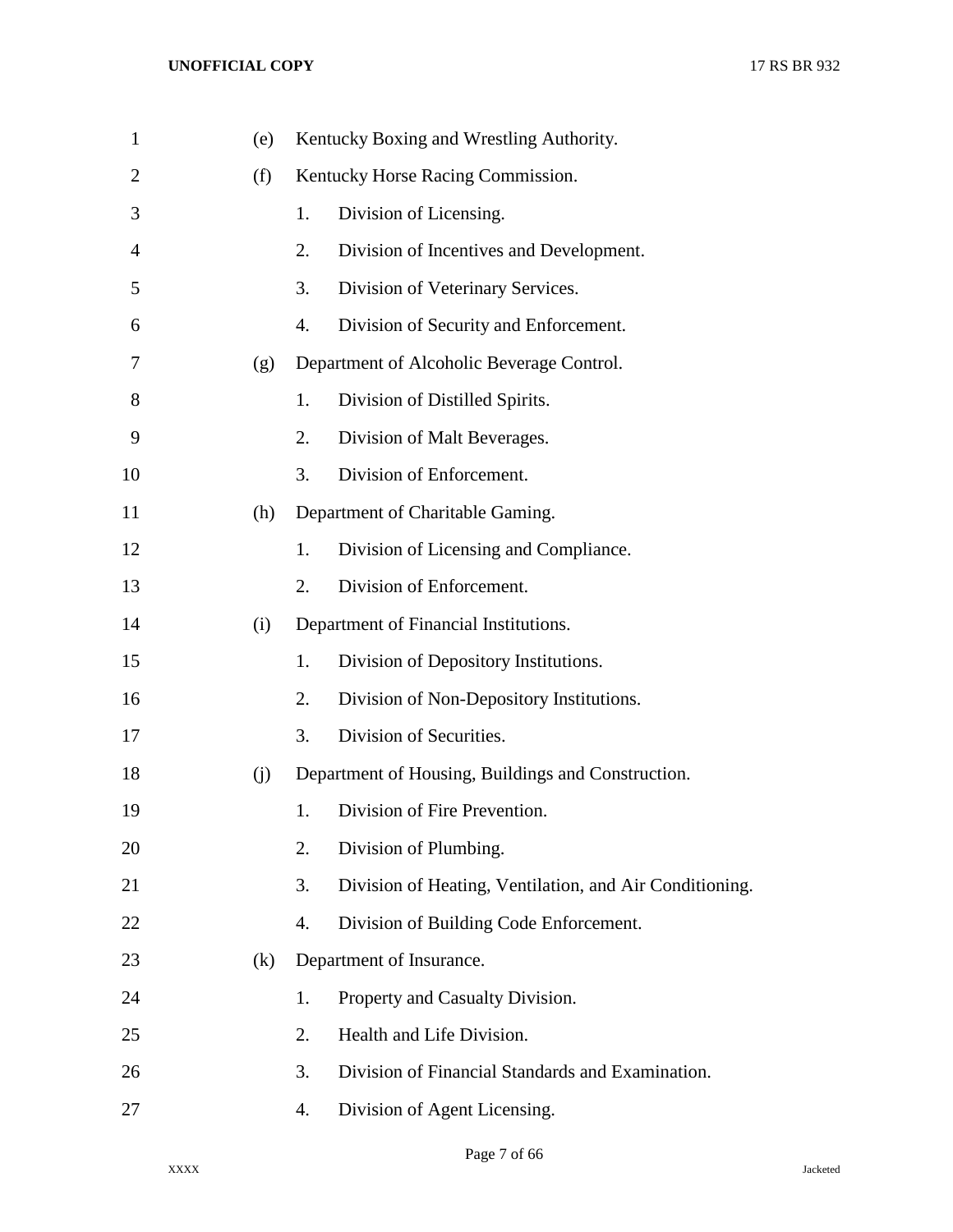| $\mathbf{1}$   |     |     | 5.<br>Division of Insurance Fraud Investigation.                     |
|----------------|-----|-----|----------------------------------------------------------------------|
| $\overline{2}$ |     |     | <b>Consumer Protection Division.</b><br>6.                           |
| 3              |     |     | 7.<br>Division of Kentucky Access.                                   |
| 4              |     | (1) | Office of Occupations and Professions.                               |
| 5              | (5) |     | Labor Cabinet.                                                       |
| 6              |     | (a) | Office of the Secretary.                                             |
| 7              |     |     | 1.<br>Division of Management Services.                               |
| 8              |     |     | Office of General Counsel.<br>2.                                     |
| 9              |     | (b) | Office of General Administration and Program Support for Shared      |
| 10             |     |     | Services.                                                            |
| 11             |     |     | 1.<br>Division of Human Resource Management.                         |
| 12             |     |     | 2.<br>Division of Fiscal Management.                                 |
| 13             |     |     | 3.<br>Division of Budgets.                                           |
| 14             |     |     | 4.<br>Division of Information Services.                              |
| 15             |     | (c) | Office of Inspector General for Shared Services.                     |
| 16             |     | (d) | Department of Workplace Standards.                                   |
| 17             |     |     | 1.<br>Division<br>Employment Standards, Apprenticeship,<br>of<br>and |
| 18             |     |     | Mediation.                                                           |
| 19             |     |     | 2.<br>Division of Occupational Safety and Health Compliance.         |
| 20             |     |     | 3.<br>Division of Occupational Safety and Health Education and       |
| 21             |     |     | Training.                                                            |
| 22             |     |     | Division of Workers' Compensation Funds.<br>4.                       |
| 23             |     | (e) | Department of Workers' Claims.                                       |
| 24             |     |     | Office of General Counsel for Workers' Claims.<br>1.                 |
| 25             |     |     | 2.<br>Office of Administrative Law Judges.                           |
| 26             |     |     | Division of Claims Processing.<br>3.                                 |
| 27             |     |     | Division of Security and Compliance.<br>4.                           |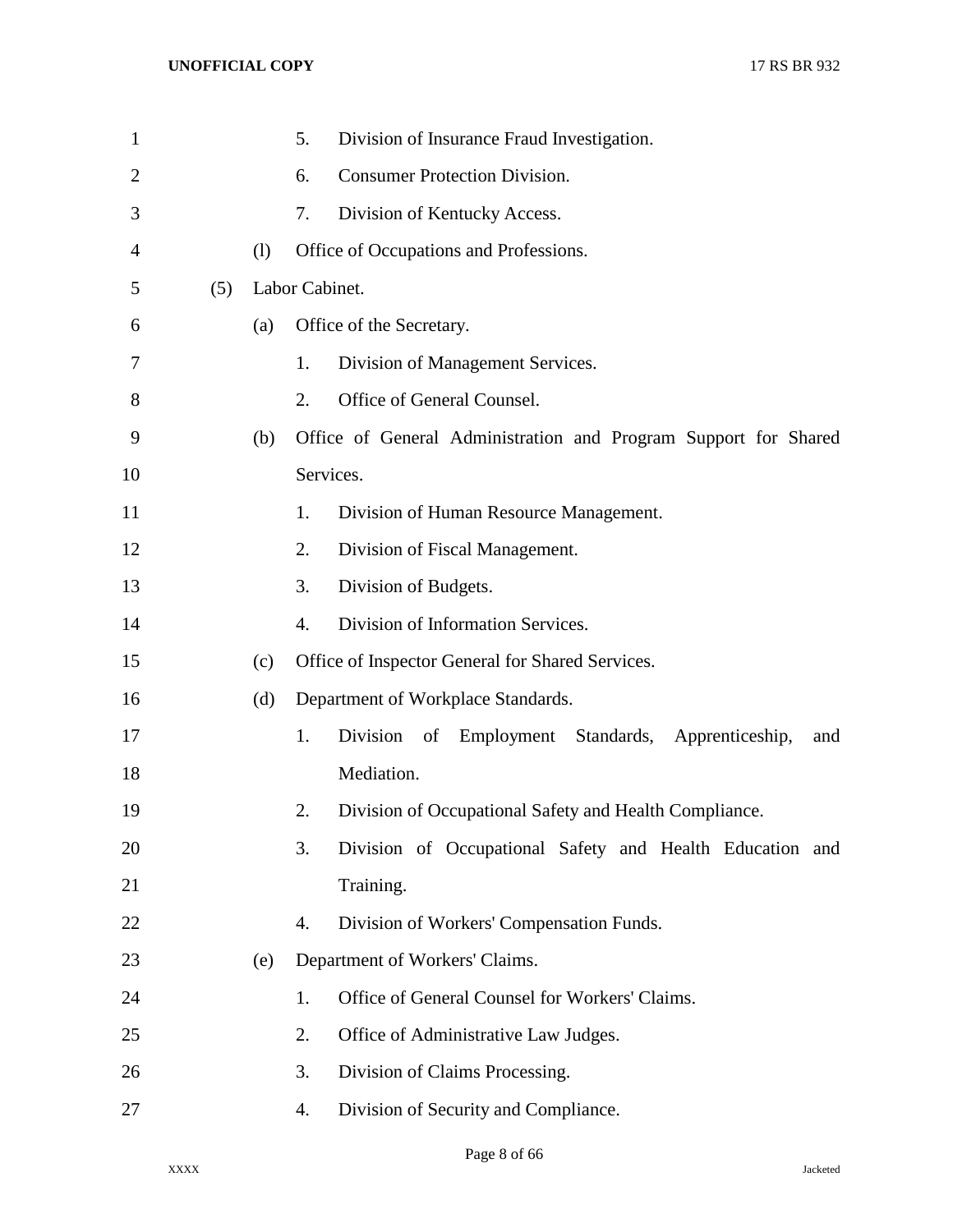| $\mathbf{1}$ |     |                         | 5. | Division of Information and Research.                      |
|--------------|-----|-------------------------|----|------------------------------------------------------------|
| 2            |     |                         | 6. | Division of Ombudsman and Workers' Compensation Specialist |
| 3            |     |                         |    | Services.                                                  |
| 4            |     |                         | 7. | Workers' Compensation Board.                               |
| 5            |     |                         | 8. | [Workers' Compensation Advisory Council.                   |
| 6            |     |                         |    | 9. Workers' Compensation Nominating Commission.            |
| 7            |     | (f)                     |    | Workers' Compensation Funding Commission.                  |
| 8            |     | (g)                     |    | [Kentucky Labor-Management Advisory Council.               |
| 9            |     |                         |    | (h) — [Occupational Safety and Health Standards Board.     |
| 10           |     | $(h)$ $\overline{(+)}$  |    | Prevailing Wage Review Board.                              |
| 11           |     | $(i)$ $(i)$ $(i)$ $(i)$ |    | Apprenticeship and Training Council.                       |
| 12           |     | $(i)$ [(k)]             |    | State Labor Relations Board.                               |
| 13           |     | $(k)$ $(\theta)$        |    | Employers' Mutual Insurance Authority.                     |
| 14           |     | $(l)$ [(m)]             |    | Kentucky Occupational Safety and Health Review Commission. |
| 15           | (6) |                         |    | <b>Transportation Cabinet:</b>                             |
| 16           |     | (a)                     |    | Department of Highways.                                    |
| 17           |     |                         | 1. | Office of Project Development.                             |
| 18           |     |                         | 2. | Office of Project Delivery and Preservation.               |
| 19           |     |                         | 3. | Office of Highway Safety.                                  |
| 20           |     |                         | 4. | Highway District Offices One through Twelve.               |
| 21           |     | (b)                     |    | Department of Vehicle Regulation.                          |
| 22           |     | (c)                     |    | Department of Aviation.                                    |
| 23           |     | (d)                     |    | Department of Rural and Municipal Aid.                     |
| 24           |     |                         | 1. | Office of Local Programs.                                  |
| 25           |     |                         | 2. | Office of Rural and Secondary Roads.                       |
| 26           |     | (e)                     |    | Office of the Secretary.                                   |
| 27           |     |                         | 1. | Office of Public Affairs.                                  |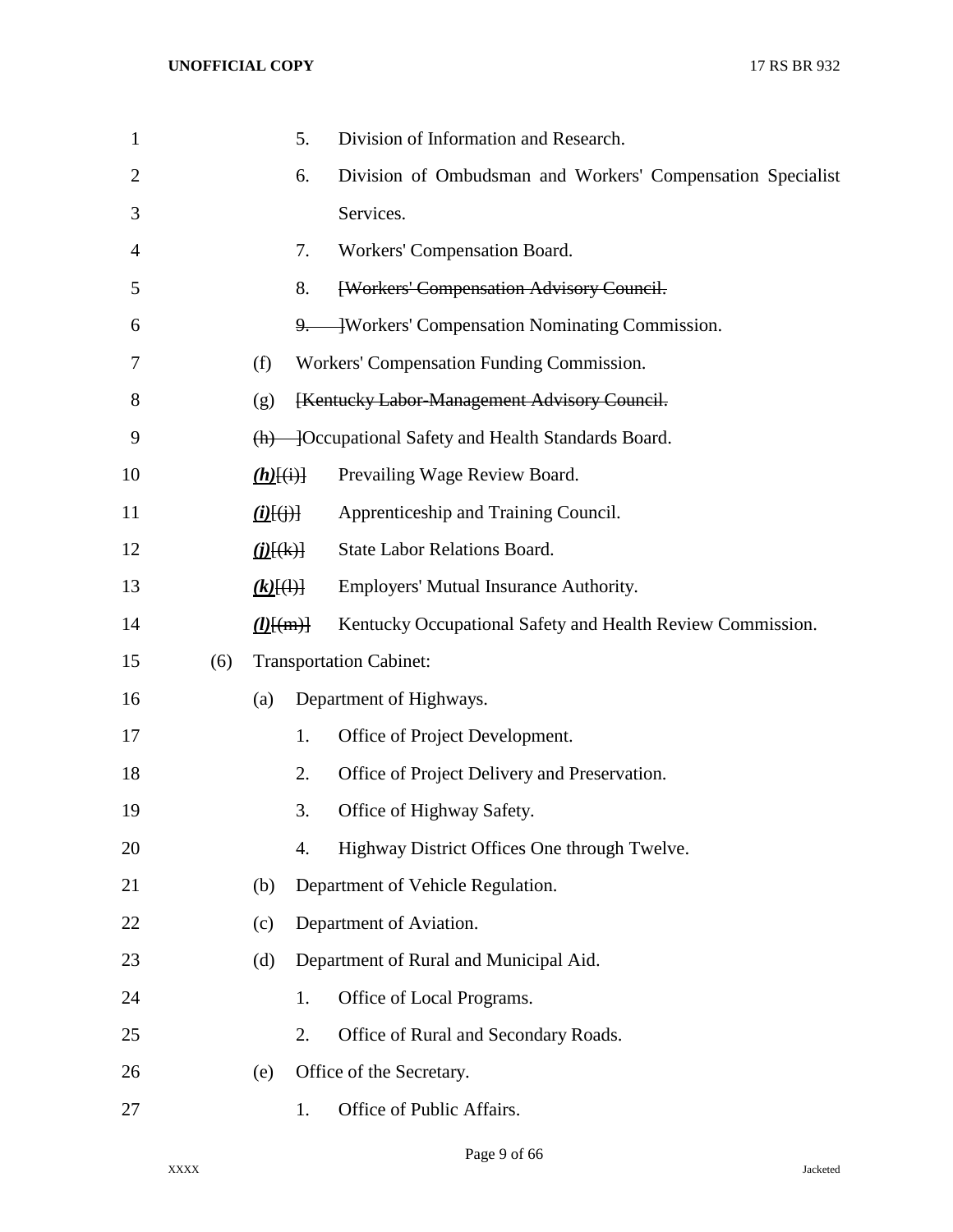| $\mathbf{1}$   |     |     | 2. |                | Office for Civil Rights and Small Business Development. |
|----------------|-----|-----|----|----------------|---------------------------------------------------------|
| $\overline{2}$ |     |     | 3. |                | Office of Budget and Fiscal Management.                 |
| 3              |     |     | 4. |                | Office of Inspector General.                            |
| 4              |     | (f) |    |                | Office of Support Services.                             |
| 5              |     | (g) |    |                | Office of Transportation Delivery.                      |
| 6              |     | (h) |    |                | Office of Audits.                                       |
| 7              |     | (i) |    |                | Office of Human Resource Management.                    |
| 8              |     | (i) |    |                | Office of Information Technology.                       |
| 9              |     | (k) |    |                | Office of Legal Services.                               |
| 10             | (7) |     |    |                | <b>Cabinet for Economic Development:</b>                |
| 11             |     | (a) |    |                | Office of the Secretary.                                |
| 12             |     |     | 1. |                | Office of Legal Services.                               |
| 13             |     |     | 2. |                | Department for Business Development.                    |
| 14             |     |     |    | a.             | Office of Entrepreneurship.                             |
| 15             |     |     |    |                | Commission on Small Business Advocacy.<br>i.            |
| 16             |     |     |    | b.             | Office of Research and Public Affairs.                  |
| 17             |     |     |    | $\mathbf{c}$ . | Bluegrass State Skills Corporation.                     |
| 18             |     |     | 3. |                | Office of Financial Services.                           |
| 19             |     |     |    | a.             | Kentucky Economic Development Finance Authority.        |
| 20             |     |     |    | b.             | Division of Finance and Personnel.                      |
| 21             |     |     |    | c.             | Division of Network Administration.                     |
| 22             |     |     |    | d.             | Compliance Division.                                    |
| 23             |     |     |    | e.             | Incentive Assistance Division.                          |
| 24             | (8) |     |    |                | <b>Cabinet for Health and Family Services:</b>          |
| 25             |     | (a) |    |                | Office of the Secretary.                                |
| 26             |     | (b) |    |                | Office of Health Policy.                                |
| 27             |     | (c) |    |                | Office of Legal Services.                               |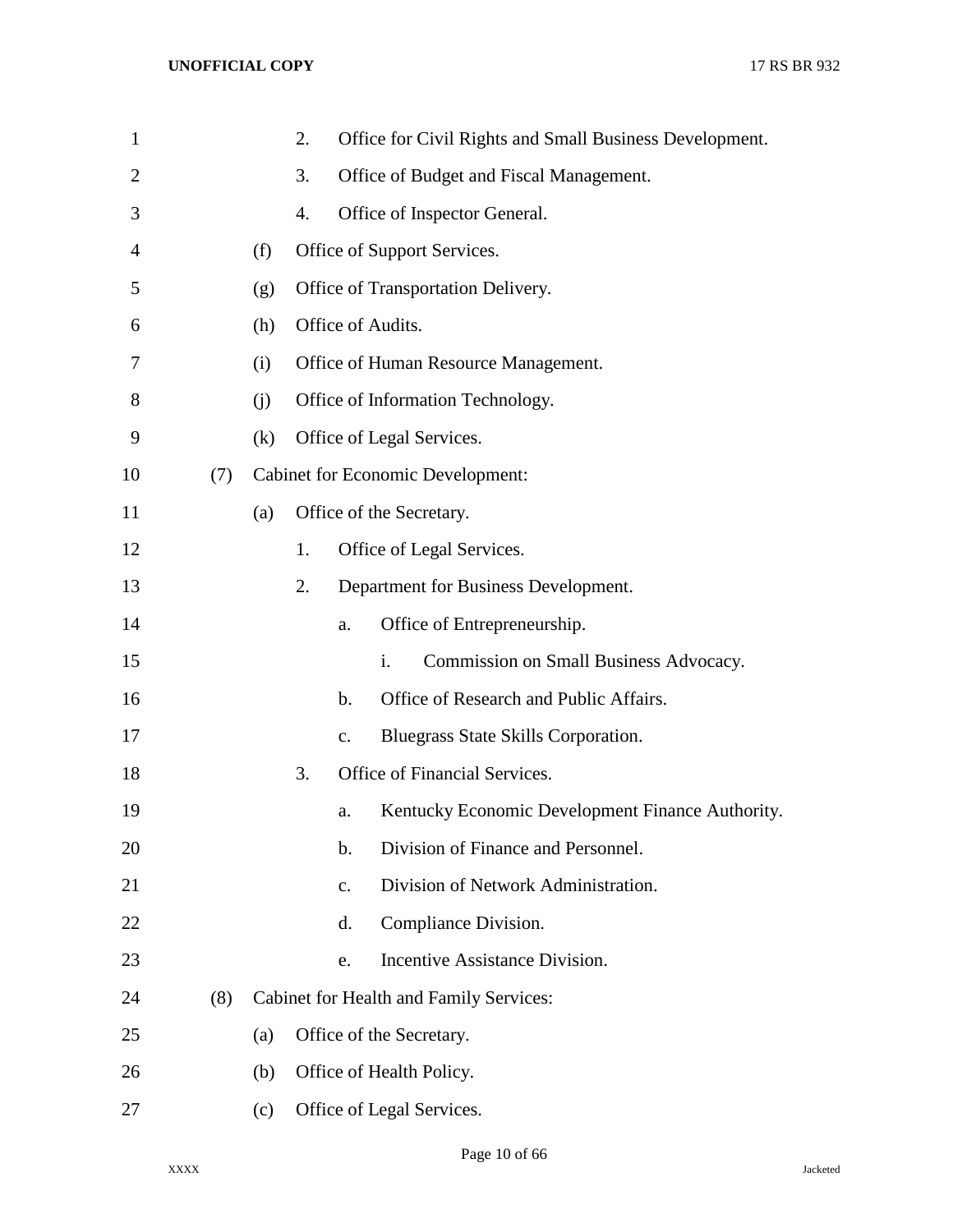| $\mathbf{1}$   |     | (d)                          | Office of Inspector General.                                     |
|----------------|-----|------------------------------|------------------------------------------------------------------|
| $\overline{2}$ |     | (e)                          | Office of Communications and Administrative Review.              |
| 3              |     | (f)                          | Office of the Ombudsman.                                         |
| 4              |     | (g)                          | Office of Policy and Budget.                                     |
| 5              |     | (h)                          | Office of Human Resource Management.                             |
| 6              |     | (i)                          | Office of Administrative and Technology Services.                |
| 7              |     | (j)                          | Department for Public Health.                                    |
| 8              |     | (k)                          | Department for Medicaid Services.                                |
| 9              |     | $\left( \frac{1}{2} \right)$ | Department for Behavioral Health, Developmental and Intellectual |
| 10             |     |                              | Disabilities.                                                    |
| 11             |     | (m)                          | Department for Aging and Independent Living.                     |
| 12             |     | (n)                          | Department for Community Based Services.                         |
| 13             |     | $\left( 0 \right)$           | Department for Income Support.                                   |
| 14             |     | (p)                          | Department for Family Resource Centers and Volunteer Services.   |
| 15             |     | (q)                          | Kentucky Commission on Community Volunteerism and Service.       |
| 16             |     | (r)                          | Kentucky Commission for Children with Special Health Care Needs. |
| 17             |     | (s)                          | Governor's Office of Electronic Health Information.              |
| 18             | (9) |                              | Finance and Administration Cabinet:                              |
| 19             |     | (a)                          | Office of General Counsel.                                       |
| 20             |     | (b)                          | Office of the Controller.                                        |
| 21             |     | (c)                          | Office of Administrative Services.                               |
| 22             |     | (d)                          | Office of Public Information.                                    |
| 23             |     | (e)                          | Office of Policy and Audit.                                      |
| 24             |     | (f)                          | Department for Facilities and Support Services.                  |
| 25             |     | (g)                          | Department of Revenue.                                           |
| 26             |     | (h)                          | Commonwealth Office of Technology.                               |
| 27             |     | (i)                          | State Property and Buildings Commission.                         |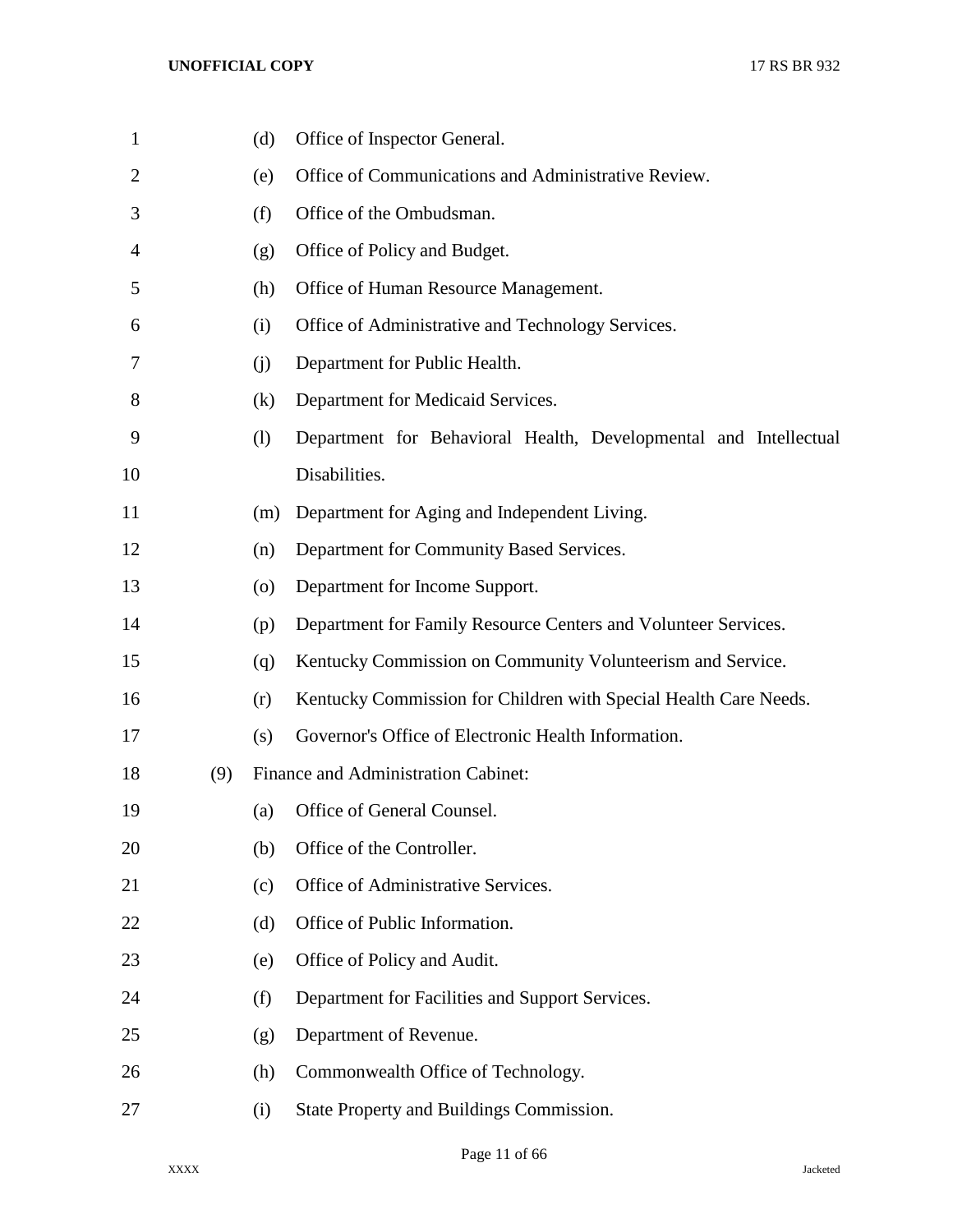| $\mathbf{1}$   | (j)                |    | Office of Equal Employment Opportunity and Contract Compliance. |
|----------------|--------------------|----|-----------------------------------------------------------------|
| $\overline{2}$ | (k)                |    | Kentucky Employees Retirement Systems.                          |
| 3              | (1)                |    | Commonwealth Credit Union.                                      |
| 4              | (m)                |    | State Investment Commission.                                    |
| 5              | (n)                |    | Kentucky Housing Corporation.                                   |
| 6              | $\left( 0 \right)$ |    | Kentucky Local Correctional Facilities Construction Authority.  |
| 7              | (p)                |    | Kentucky Turnpike Authority.                                    |
| 8              | (q)                |    | Historic Properties Advisory Commission.                        |
| 9              | (r)                |    | Kentucky Tobacco Settlement Trust Corporation.                  |
| 10             | (s)                |    | Kentucky Higher Education Assistance Authority.                 |
| 11             | (t)                |    | Kentucky River Authority.                                       |
| 12             | (u)                |    | Kentucky Teachers' Retirement System Board of Trustees.         |
| 13             | (v)                |    | Executive Branch Ethics Commission.                             |
| 14             |                    |    | (10) Tourism, Arts and Heritage Cabinet:                        |
| 15             | (a)                |    | Kentucky Department of Travel and Tourism.                      |
| 16             |                    | 1. | Division of Tourism Services.                                   |
| 17             |                    | 2. | Division of Marketing and Administration.                       |
| 18             |                    | 3. | Division of Communications and Promotions.                      |
| 19             | (b)                |    | Kentucky Department of Parks.                                   |
| 20             |                    | 1. | Division of Information Technology.                             |
| 21             |                    | 2. | Division of Human Resources.                                    |
| 22             |                    | 3. | Division of Financial Operations.                               |
| 23             |                    | 4. | Division of Facilities Management.                              |
| 24             |                    | 5. | Division of Facilities Maintenance.                             |
| 25             |                    | 6. | Division of Customer Services.                                  |
| 26             |                    | 7. | Division of Recreation.                                         |
| 27             |                    | 8. | Division of Golf Courses.                                       |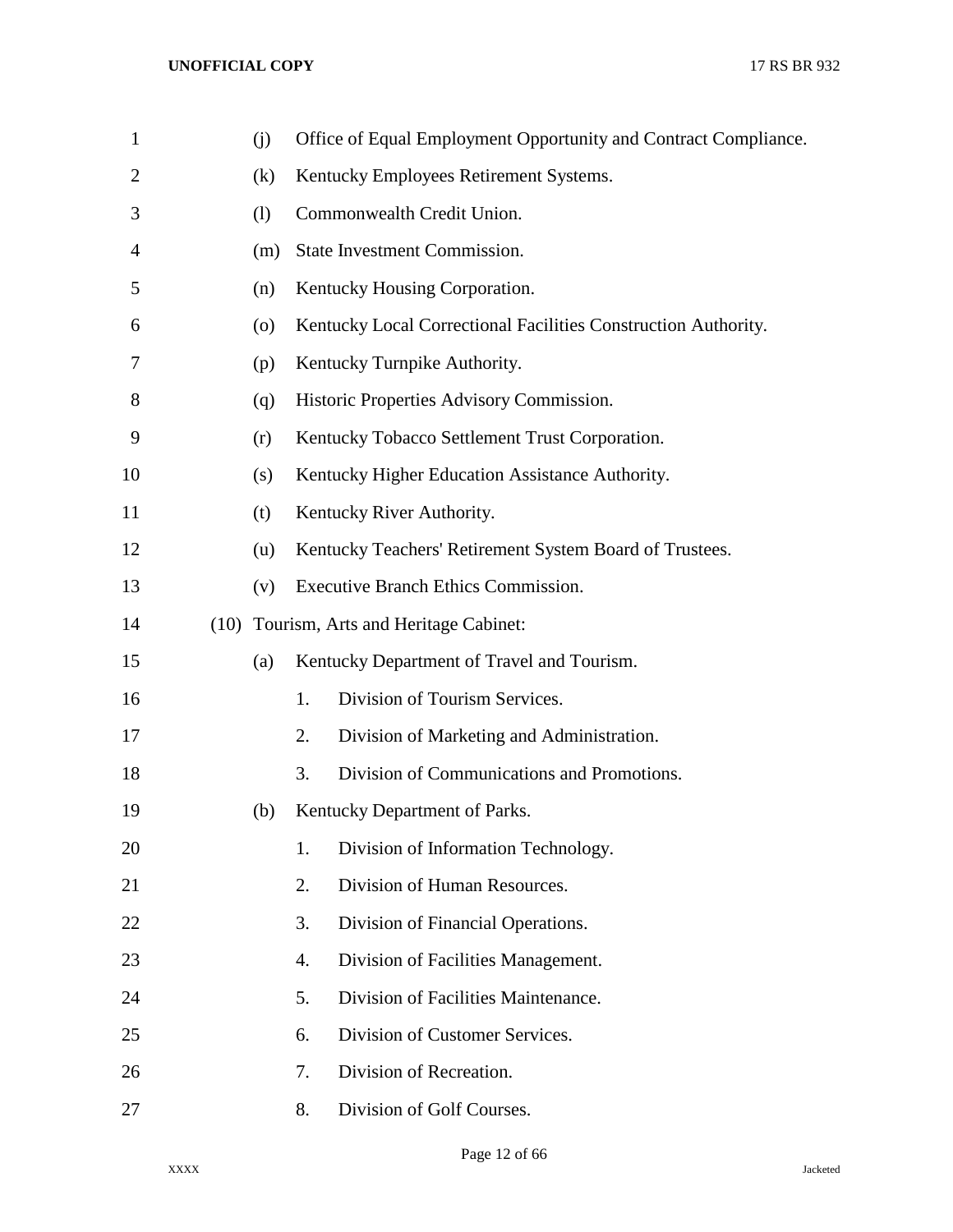| $\mathbf{1}$ |     | 9.  | Division of Food Services.                                    |
|--------------|-----|-----|---------------------------------------------------------------|
| 2            |     | 10. | Division of Rangers.                                          |
| 3            |     | 11. | Division of Resort Parks.                                     |
| 4            |     | 12. | Division of Recreational Parks and Historic Sites.            |
| 5            | (c) |     | Department of Fish and Wildlife Resources.                    |
| 6            |     | 1.  | Division of Law Enforcement.                                  |
| 7            |     | 2.  | Division of Administrative Services.                          |
| 8            |     | 3.  | Division of Engineering.                                      |
| 9            |     | 4.  | Division of Fisheries.                                        |
| 10           |     | 5.  | Division of Information and Education.                        |
| 11           |     | 6.  | Division of Wildlife.                                         |
| 12           |     | 7.  | Division of Public Affairs.                                   |
| 13           | (d) |     | Kentucky Horse Park.                                          |
| 14           |     | 1.  | Division of Support Services.                                 |
| 15           |     | 2.  | Division of Buildings and Grounds.                            |
| 16           |     | 3.  | Division of Operational Services.                             |
| 17           | (e) |     | Kentucky State Fair Board.                                    |
| 18           |     | 1.  | Office of Administrative and Information Technology Services. |
| 19           |     | 2.  | Office of Human Resources and Access Control.                 |
| 20           |     | 3.  | Division of Expositions.                                      |
| 21           |     | 4.  | Division of Kentucky Exposition Center Operations.            |
| 22           |     | 5.  | Division of Kentucky International Convention Center.         |
| 23           |     | 6.  | Division of Public Relations and Media.                       |
| 24           |     | 7.  | Division of Venue Services.                                   |
| 25           |     | 8.  | Division of Personnel Management and Staff Development.       |
| 26           |     | 9.  | Division of Sales.                                            |
| 27           |     | 10. | Division of Security and Traffic Control.                     |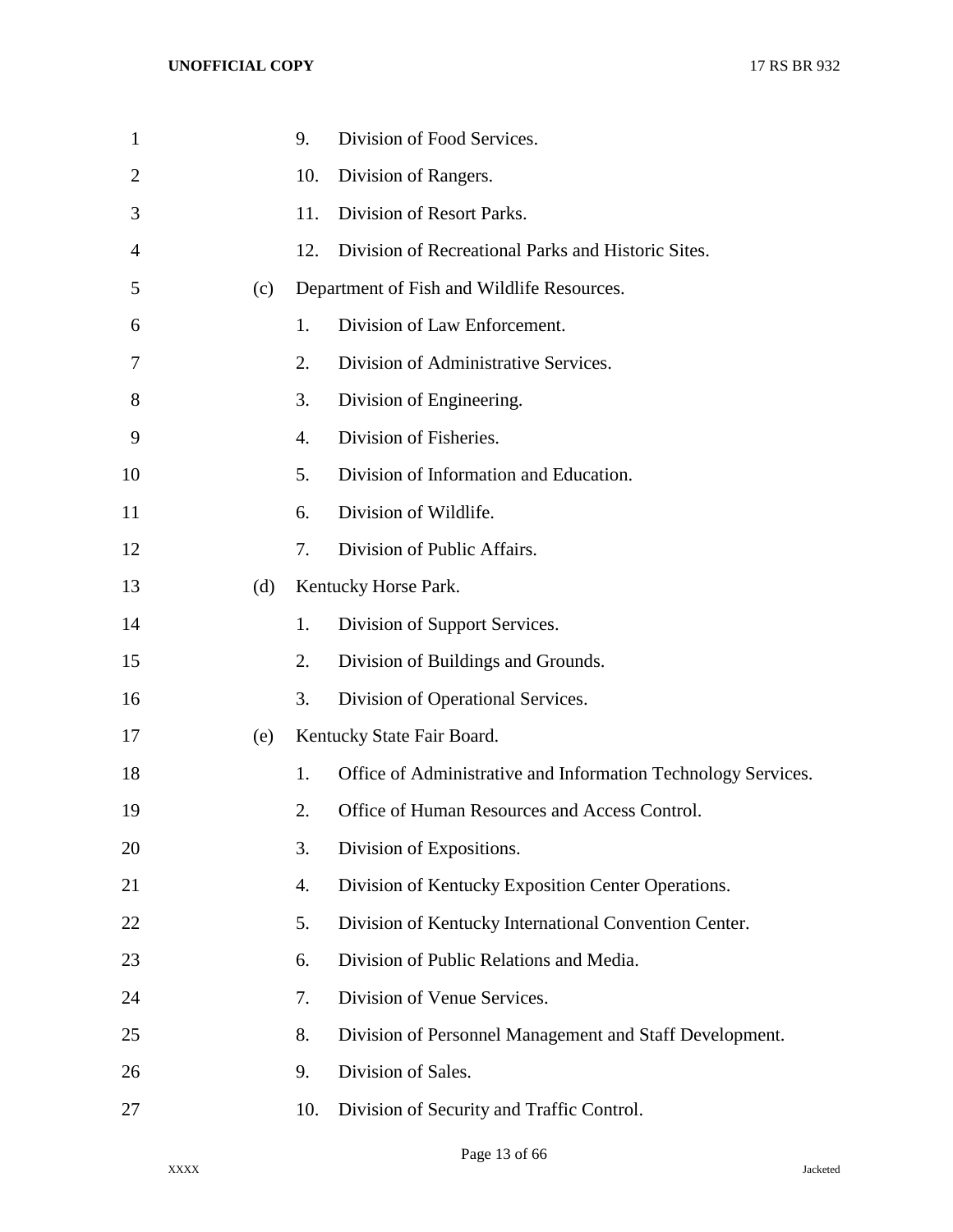| $\mathbf{1}$ |                    | Division of Information Technology.<br>11.                      |
|--------------|--------------------|-----------------------------------------------------------------|
| 2            |                    | Division of the Louisville Arena.<br>12.                        |
| 3            |                    | 13.<br>Division of Fiscal and Contract Management.              |
| 4            |                    | Division of Access Control.<br>14.                              |
| 5            | (f)                | Office of the Secretary.                                        |
| 6            |                    | Office of Finance.<br>1.                                        |
| 7            |                    | 2.<br>Office of Research and Administration.                    |
| 8            |                    | 3.<br>Office of Governmental Relations and Tourism Development. |
| 9            |                    | Office of the Sports Authority.<br>4.                           |
| 10           |                    | 5.<br>Kentucky Sports Authority.                                |
| 11           | (g)                | Office of Legal Affairs.                                        |
| 12           | (h)                | Office of Human Resources.                                      |
| 13           | (i)                | Office of Public Affairs and Constituent Services.              |
| 14           | (i)                | Office of Creative Services.                                    |
| 15           | (k)                | Office of Capital Plaza Operations.                             |
| 16           | (1)                | Office of Arts and Cultural Heritage.                           |
| 17           | (m)                | Kentucky African-American Heritage Commission.                  |
| 18           | (n)                | Kentucky Foundation for the Arts.                               |
| 19           | $\left( 0 \right)$ | Kentucky Humanities Council.                                    |
| 20           | (p)                | Kentucky Heritage Council.                                      |
| 21           | (q)                | Kentucky Arts Council.                                          |
| 22           | (r)                | Kentucky Historical Society.                                    |
| 23           |                    | Division of Museums.<br>1.                                      |
| 24           |                    | 2.<br>Division of Oral History and Educational Outreach.        |
| 25           |                    | Division of Research and Publications.<br>3.                    |
| 26           |                    | Division of Administration.<br>4.                               |
| 27           | (s)                | Kentucky Center for the Arts.                                   |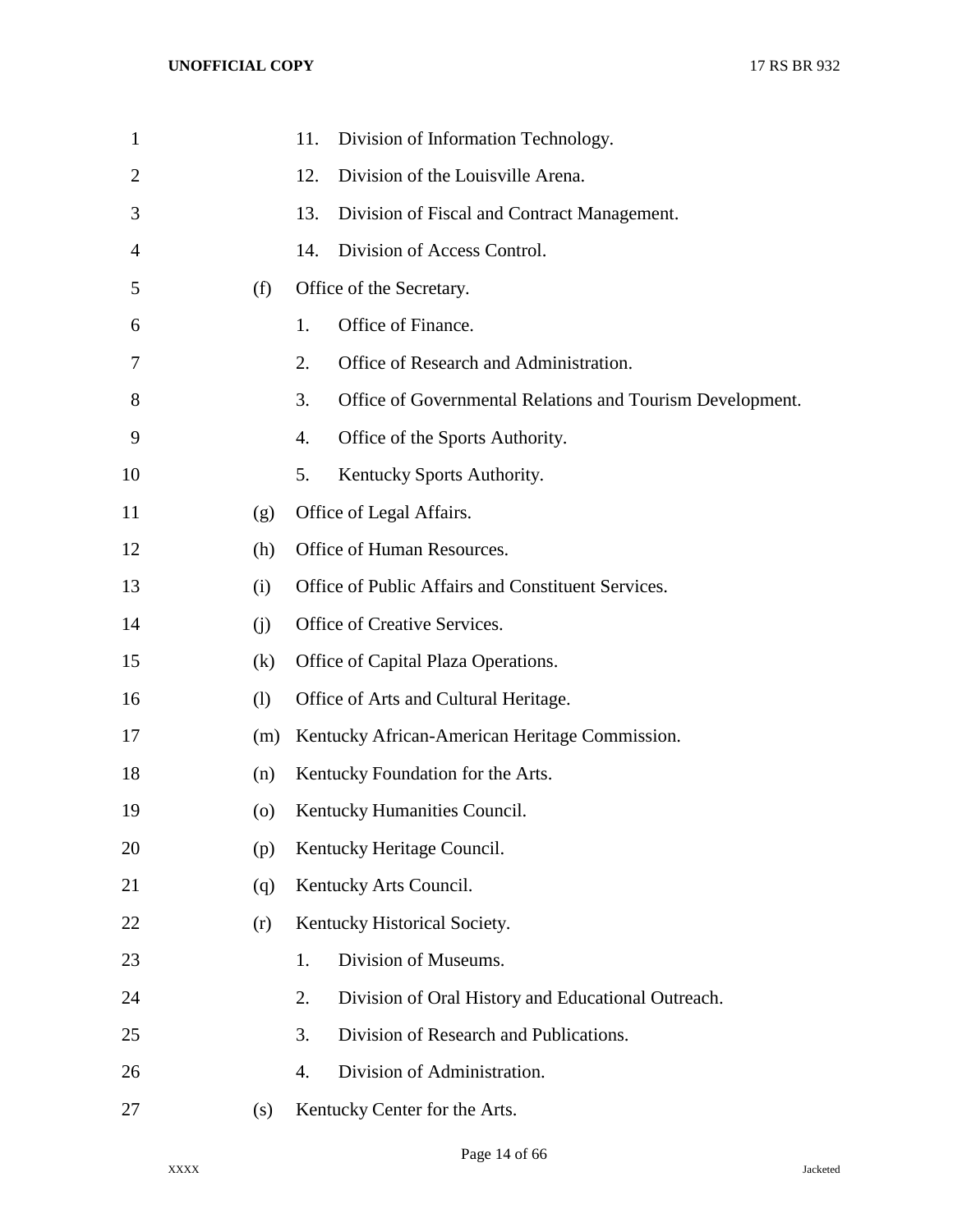| $\mathbf{1}$   |     |     |     | Division of Governor's School for the Arts.<br>1.          |
|----------------|-----|-----|-----|------------------------------------------------------------|
| $\overline{2}$ |     |     | (t) | Kentucky Artisans Center at Berea.                         |
| 3              |     |     | (u) | Northern Kentucky Convention Center.                       |
| 4              |     |     | (v) | Eastern Kentucky Exposition Center.                        |
| 5              |     |     |     | (11) Personnel Cabinet:                                    |
| 6              |     |     | (a) | Office of the Secretary.                                   |
| 7              |     |     | (b) | Department of Human Resources Administration.              |
| 8              |     |     | (c) | Office of Employee Relations.                              |
| 9              |     |     | (d) | Kentucky Public Employees Deferred Compensation Authority. |
| 10             |     |     | (e) | Office of Administrative Services.                         |
| 11             |     |     | (f) | Office of Legal Services.                                  |
| 12             |     |     | (g) | Governmental Services Center.                              |
| 13             |     |     | (h) | Department of Employee Insurance.                          |
| 14             |     |     | (i) | Office of Diversity and Equality.                          |
| 15             |     |     | (i) | Center of Strategic Innovation.                            |
| 16             | Ш.  |     |     | Other departments headed by appointed officers:            |
| 17             |     | (1) |     | Council on Postsecondary Education.                        |
| 18             |     | (2) |     | Department of Military Affairs.                            |
| 19             |     | (3) |     | Department for Local Government.                           |
| 20             |     | (4) |     | Kentucky Commission on Human Rights.                       |
| 21             |     | (5) |     | Kentucky Commission on Women.                              |
| 22             |     | (6) |     | Department of Veterans' Affairs.                           |
| 23             |     | (7) |     | Kentucky Commission on Military Affairs.                   |
| 24             |     | (8) |     | Office of Minority Empowerment.                            |
| 25             |     | (9) |     | Governor's Council on Wellness and Physical Activity.      |
| 26             |     |     |     | Section 3. KRS 15.010 is amended to read as follows:       |
| 27             | (1) |     |     | The Attorney General is the head of the Department of Law. |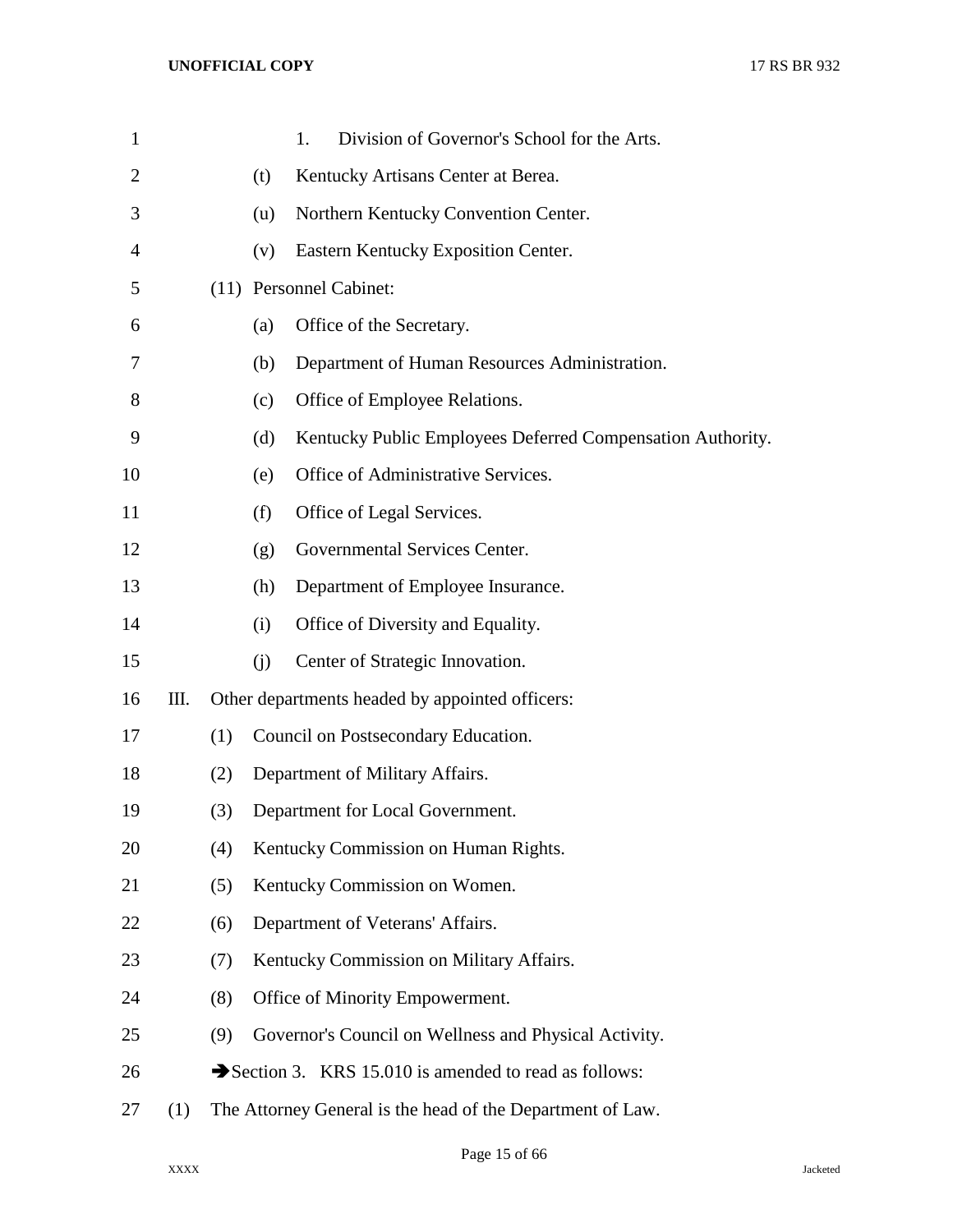| $\mathbf{1}$   | (2) | The Department of Law shall include the following major organizational units:   |
|----------------|-----|---------------------------------------------------------------------------------|
| $\overline{2}$ |     | Criminal Appellate Division;<br>(a)                                             |
| 3              |     | <b>Consumer Protection Division;</b><br>(b)                                     |
| 4              |     | Special Investigations Division;<br>(c)                                         |
| 5              |     | Special Prosecutions Division;<br>(d)                                           |
| 6              |     | Prosecutors Advisory Council Services Division;<br>(e)                          |
| 7              |     | Medicaid Fraud and Abuse Control Division;<br>(f)                               |
| 8              |     | Civil and Environmental Law Division;<br>(g)                                    |
| 9              |     | Victims Advocacy Division;<br>(h)                                               |
| 10             |     | [Child Support Enforcement Commission;<br>(i)                                   |
| 11             |     | -Administrative Hearings Division;<br>$\leftrightarrow$                         |
| 12             |     | Office of Rate Intervention;<br>( <i>j</i> )(k)                                 |
| 13             |     | Administrative Services Division; and<br>$(k)$ $(\dagger)$                      |
| 14             |     | Financial Integrity Enforcement Division.<br>$(l)$ $\{(m)\}$                    |
| 15             |     | Section 4. KRS 45A.605 is amended to read as follows:                           |
| 16             | (1) | As used in this section:                                                        |
| 17             |     | "Information highway" means a communication network for voice, data, and<br>(a) |
| 18             |     | video communications technologies; and                                          |
| 19             |     | "Agencies of the Commonwealth of Kentucky" includes all authorities;<br>(b)     |
| 20             |     | boards; commissions; councils; departments; program cabinets; the Kentucky      |
| 21             |     | Lottery Corporation; vocational schools; the Kentucky School for the Deaf;      |
| 22             |     | the Kentucky School for the Blind; upon written request of the Chief Justice,   |
| 23             |     | the Court of Justice; upon written request of the co-chairmen of the            |
| 24             |     | Legislative Research Commission, the General Assembly and the Legislative       |
| 25             |     | Research Commission; and upon written request of presidents, state              |
| 26             |     | institutions of higher education.                                               |
| 27             | (2) | The provisions of any other law notwithstanding, the Finance and Administration |

## Page 16 of 66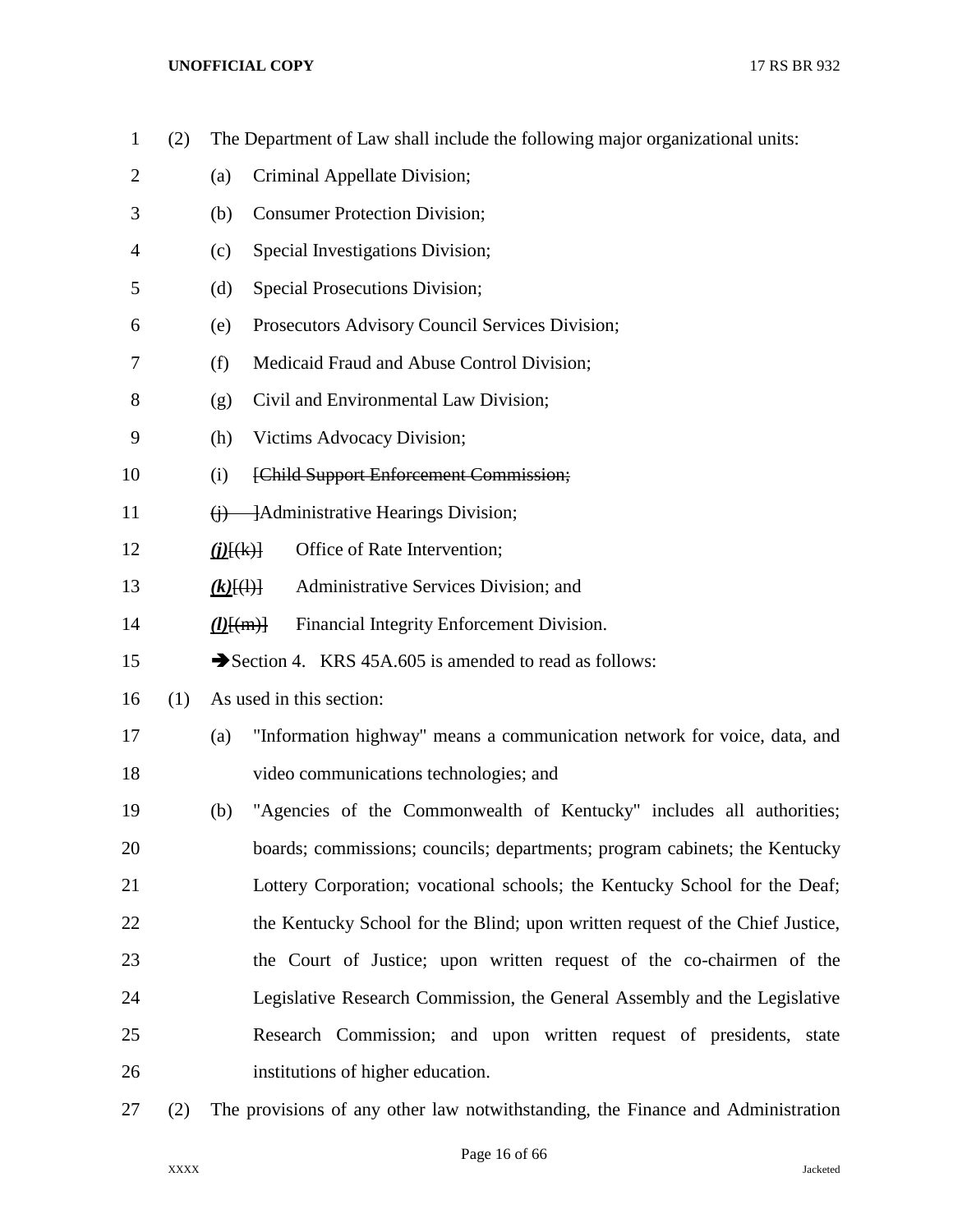Cabinet may enter into one (1) or more contracts, on behalf of agencies of the Commonwealth of Kentucky, with any person, partnership, or corporation that operates an information highway. The information highway shall enable the Commonwealth to benefit from cost-effective telecommunications technologies and shall provide opportunities for the private sector. These opportunities shall include but not be limited to the implementation of transactions and activities associated 7 with<del>[ the Kentucky e-Health Network created under KRS 216.267 and]</del> the provision of telehealth by licensed health-care providers as provided in KRS Chapters 205, 211, 304.17A, 310, 311, 312, 313, 314, 314A, 315, 319, 319A, 320, 327, 334A, and 335.

# (3) Upon implementation, all agencies of the Commonwealth of Kentucky shall obtain all available communications services under contracts executed pursuant to subsection (2) of this section, except as provided under subsection (4) of this section.

 (4) The secretary of the Finance and Administration Cabinet may grant exceptions to 16 the mandatory use of the information highway upon good cause shown. Kentucky e-Health Network Board may use the information highway to implement 18 the network but shall not be limited to its use for communication services.

 (5) Any contract awarded under subsection (2) of this section shall be deemed, for purposes of KRS 45A.050, a state agency price contract to which all political subdivisions and state-licensed nonprofit institutions of higher education may have access and use on the same terms as agencies of the Commonwealth of Kentucky. In addition, nonprofit schools providing elementary or secondary education and nonprofit health care organizations shall be allowed to have access and use the contract on the same terms as agencies of the Commonwealth of Kentucky. "Nonprofit schools" and "nonprofit health care organizations" mean those schools and health care organizations which have been granted tax-exempt status under the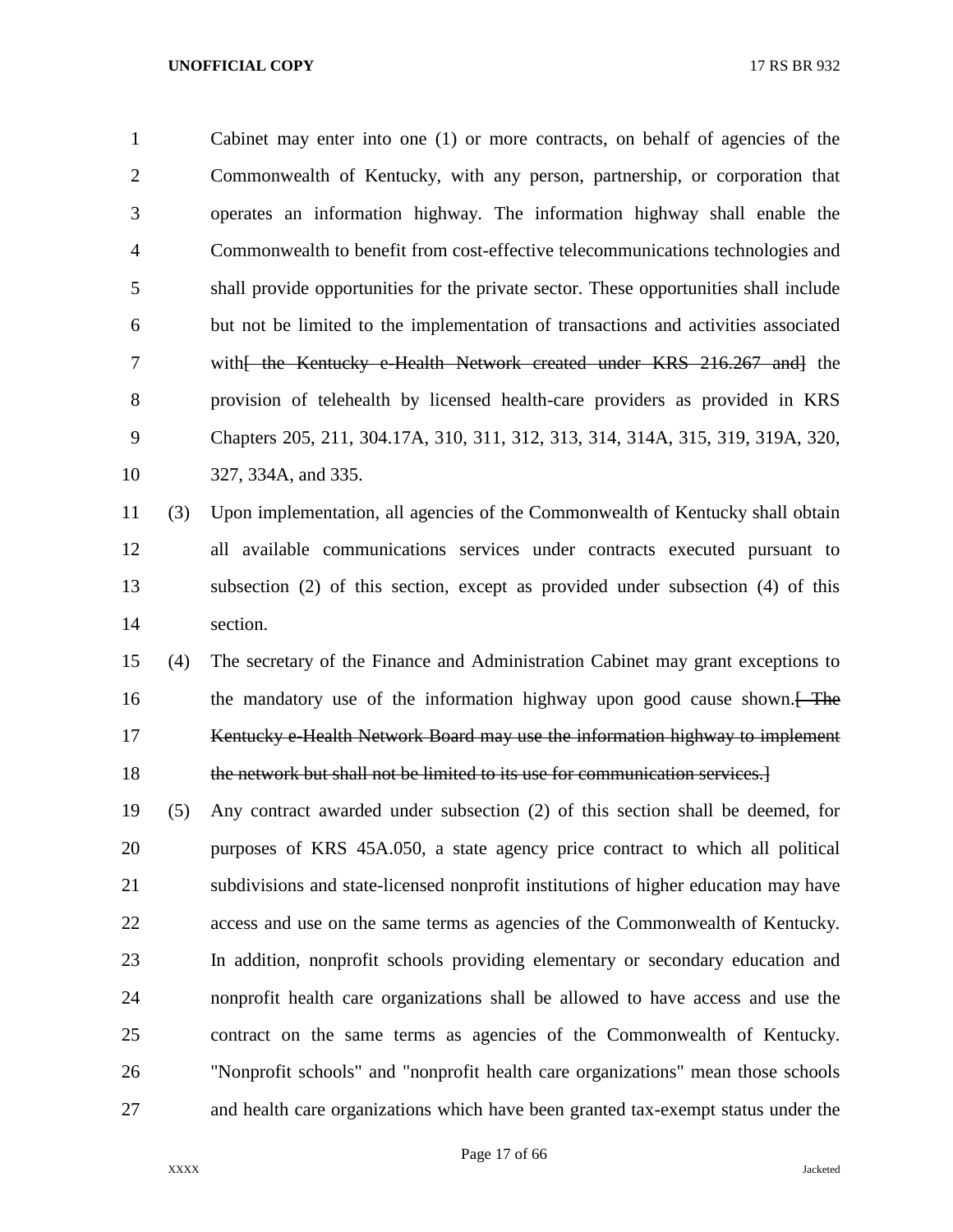United States Internal Revenue Code.

 (6) Any contract awarded under subsection (2) of this section shall be deemed a state agency price contract to which any entity that has been approved for economic development incentives under programs approved and administered by the Kentucky Economic Development Finance Authority may have access and use on the same terms as agencies of the Commonwealth of Kentucky.

 (7) Any contract awarded under subsection (2) of this section shall be deemed a state agency price contract to which nonprofit organizations whose exclusive purpose is the delivery of services related to education, economic development, or cultural arts and humanities, may have access and use on the same terms as agencies of the Commonwealth of Kentucky. For the purposes of this section, "nonprofit organizations" means those organizations which have been granted tax-exempt status under Section 501(c)(3) of the United States Internal Revenue Code or those existing education based entities whose purpose is the delivery of services to state school systems, their employees, or their governing organizations and which have 16 been granted tax-exempt status under Section 501(c)(6) of the United States Internal Revenue Code.

18 Section 5. KRS 148.400 is amended to read as follows:

 [(1) My Old Kentucky Home Advisory Commission is hereby established to provide 20 continuing attention to the maintenance, furnishings, and repairs of My Old 21 Kentucky Home House Museum, as well as to any other additions made, after July 15, 1986, to the grounds of My Old Kentucky Home State Park. The commission shall be attached to the Department of Parks for administrative purposes.

 ( $2$ ) The commission shall consist of eleven  $(11)$  members. It is recommended that one (1) member shall be the park superintendent of My Old Kentucky Home State Park, 26 one (1) shall be a representative of the Kentucky Heritage Council, one (1) shall be a representative of the Kentucky Historical Society, one (1) shall be a representative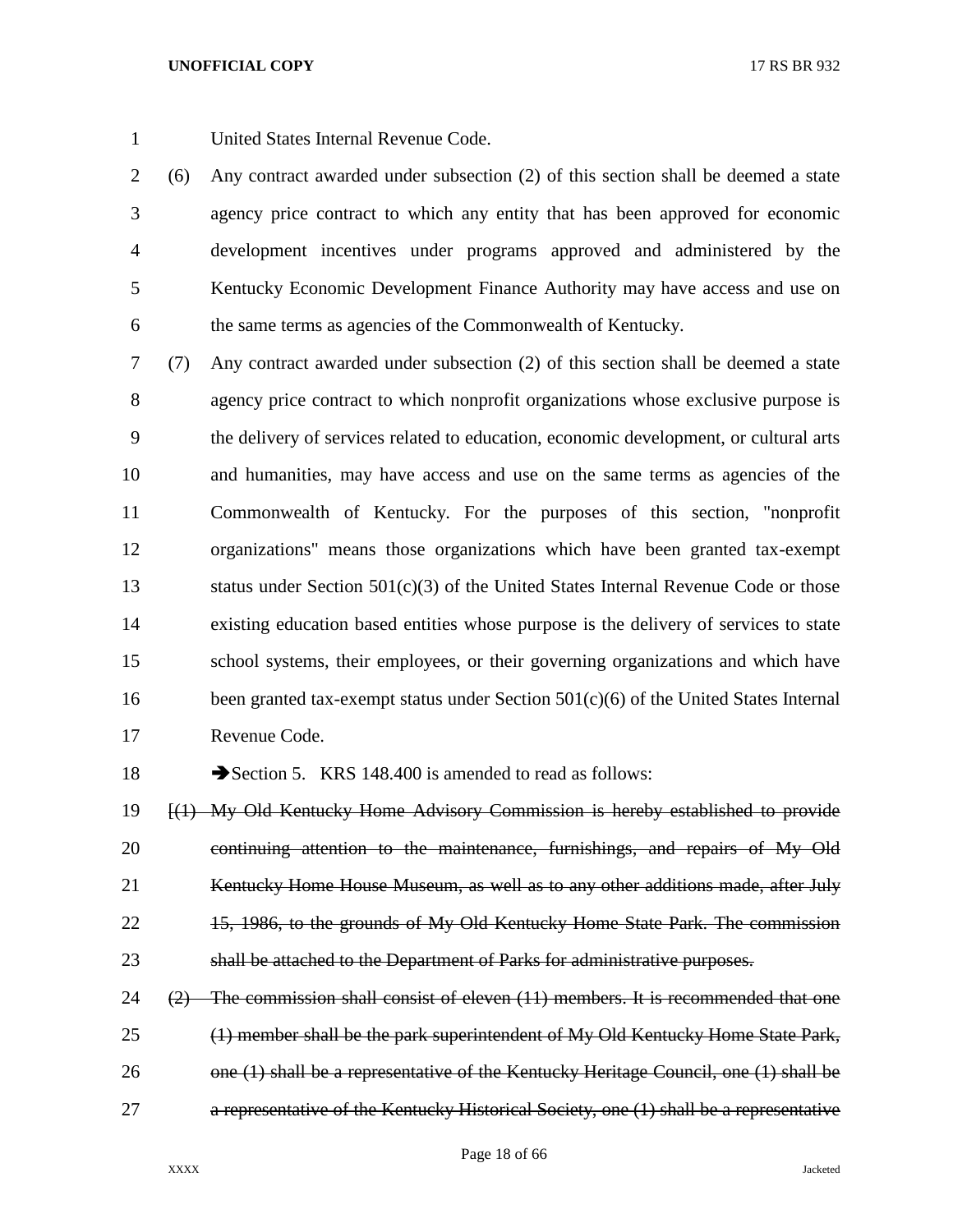| 1              |                   | of the Division of Historic Properties, one (1) shall be a representative of the          |
|----------------|-------------------|-------------------------------------------------------------------------------------------|
| $\overline{2}$ |                   | commissioner of the Department of Parks, and the remainder of the membership              |
| 3              |                   | shall be selected from private citizens interested in historic properties with at least   |
| 4              |                   | two (2) members who are residents of Nelson County.                                       |
| 5              |                   | (3) The public members of the commission shall be appointed by the Governor. Four         |
| 6              |                   | $(4)$ members shall serve for terms of four $(4)$ years and two $(2)$ members shall serve |
| 7              |                   | for terms of two (2) years. Representatives of state government shall serve terms         |
| 8              |                   | concurrent with holding their respective offices.                                         |
| 9              |                   | (4) The officers of the commission shall consist of a chairman and vice chairman, who     |
| 10             |                   | shall be elected by the membership and a secretary who shall be responsible for the       |
| 11             |                   | keeping of minutes and serve as staff to the commission. The park superintendent at       |
| 12             |                   | My Old Kentucky Home State Park shall serve as secretary to the commission. A             |
| 13             |                   | simple majority of the membership shall constitute a quorum for the transaction of        |
| 14             |                   | business by the commission.                                                               |
| 15             |                   | (5) There shall be no compensation for serving on the commission, but the members         |
| 16             |                   | shall be reimbursed for their necessary travel and other expenses actually incurred       |
| 17             |                   | in the discharge of their duties for the commission.                                      |
| 18             | (6)               | The commission shall meet at least once a year or when called in to session by the        |
| 19             |                   | chairman, or at the request of the Governor, or any two $(2)$ members to the              |
| 20             |                   | chairman.                                                                                 |
| 21             | $\leftrightarrow$ | The commission shall examine the house and shall require maintenance of                   |
| 22             |                   | inventory records, approve any major changes to the house, and shall make                 |
| 23             |                   | recommendations to the Department of Parks through the park superintendent. The           |
| 24             |                   | commissioner of the Department of Parks may review and approve those                      |
| 25             |                   | recommendations based on funds available.                                                 |
| 26             | $\left( 8\right)$ | There is established in the State Treasury "My Old Kentucky Home Endowment                |
| 27             |                   | Fund" which shall be administered by the park superintendent at My Old Kentucky Home      |

Page 19 of 66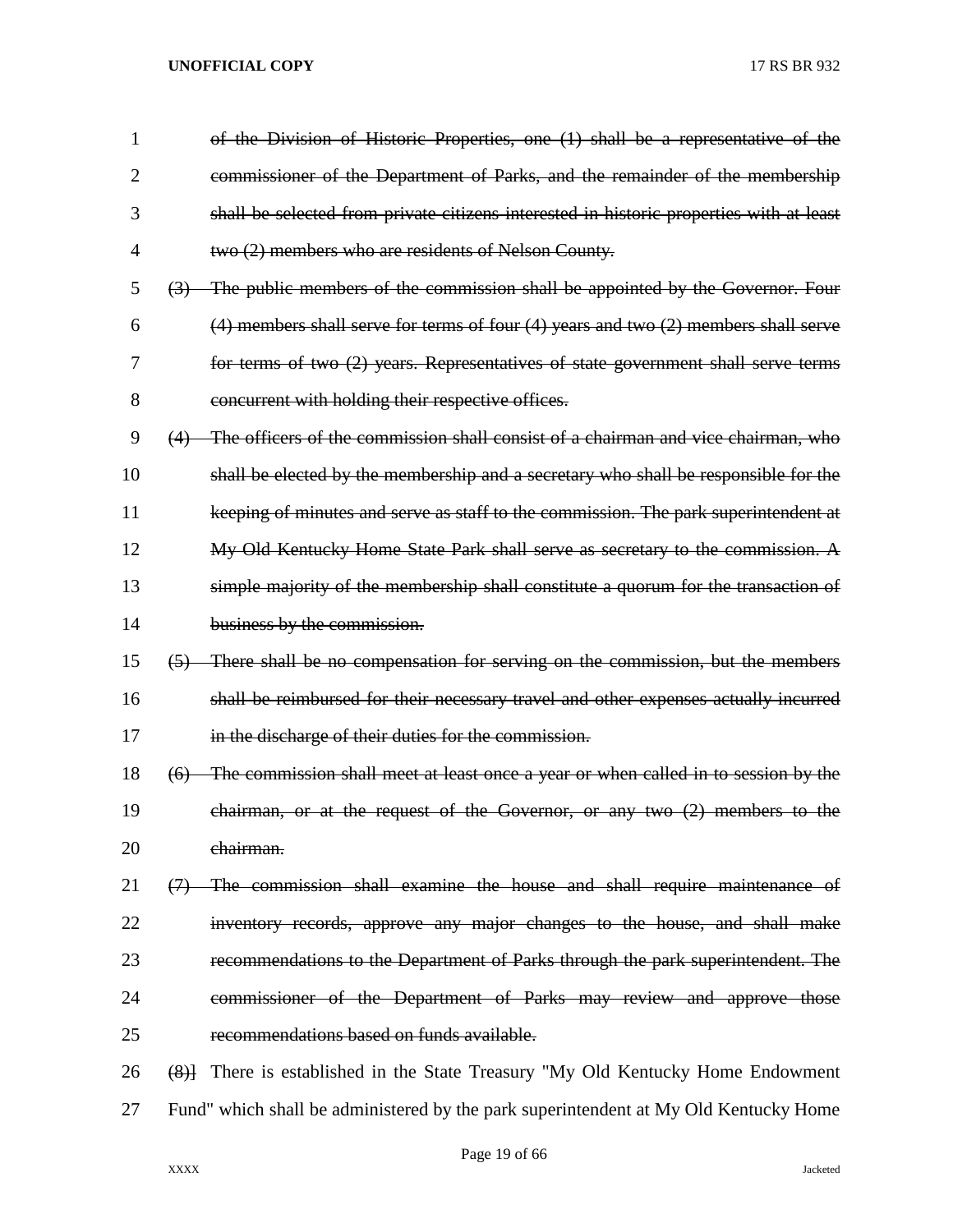1 State Park under the supervision of the commissioner of the Department of Parks—and pursuant to the recommendations of My Old Kentucky Home Advisory Commission]. The fund may receive state appropriations, federal funds, and private donations. The fund shall be used for *maintenance, furnishings, and repairs of My Old Kentucky Home House Museum and maintenance of the grounds of My Old Kentucky Home State Park*[carrying out the functions of the commission]. 7 Section 6. KRS 154.12-274 is amended to read as follows: (1) As used in this section, "cluster" shall have the same meaning as in KRS 164.6011. (2) It is the intention of the General Assembly to recognize that a strong manufacturing base for the economy of the Commonwealth requires not only modernization of the production process but also an increase in the number of products developed, so that through the creation of new product lines, additional value-added products, and new manufacturing methods the economy will grow and quality job opportunities will increase. The Cabinet for Economic Development shall support this intention through its authority in KRS 154.12-050. (3) The Cabinet for Economic Development shall enter into contracts or agreements with the Kentucky Manufacturing Assistance Center, a nonprofit organization with the mission to assist Kentucky small and medium-size manufacturers to become more competitive in the global marketplace. The contracts or agreements shall require the Kentucky Manufacturing Assistance Center to undertake the following activities: (a) Negotiate contractual agreements with existing manufacturers to deliver modernization services that are likely to lead to the creation of new product lines, additional value-added products, and new manufacturing methods; (b) Deliver engineering, technical, and business improvement services in Kentucky manufacturing facilities, through the network of Kentucky Technology Service locations in the state, that lead to the development of new

Page 20 of 66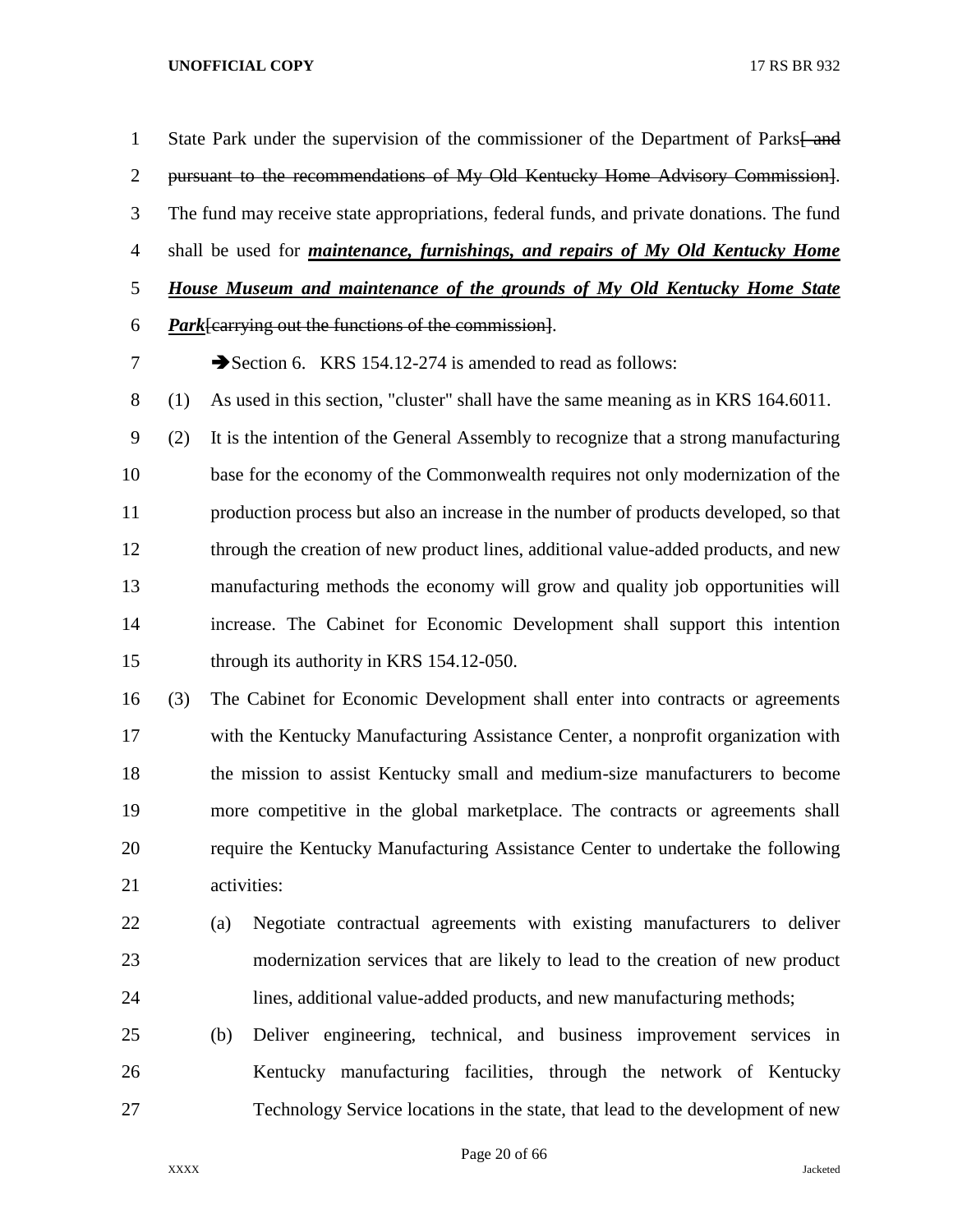| $\mathbf{1}$   |     |     | product lines, additional value-added products, and new manufacturing              |
|----------------|-----|-----|------------------------------------------------------------------------------------|
| $\overline{2}$ |     |     | methods;                                                                           |
| 3              |     | (c) | Coordinate services for and support the activities of Kentucky manufacturers       |
| 4              |     |     | that need additional projects, activities, and expertise beyond those available    |
| 5              |     |     | through the Kentucky Manufacturing Assistance Center;                              |
| 6              |     | (d) | Promote, along with other economic development entities, the development of        |
| 7              |     |     | supplier chains, the linkages among suppliers, and the growth of clusters          |
| 8              |     |     | within the Commonwealth; and                                                       |
| 9              |     | (e) | Provide to the Cabinet for Economic Development and Kentucky Innovation            |
| 10             |     |     | Commission] a report of the advances made in the manufacturing                     |
| 11             |     |     | modernization projects initiated.                                                  |
| 12             |     |     | Section 7. KRS 154.12-278 is amended to read as follows:                           |
| 13             | (1) |     | As used in this section, "cluster" and "knowledge-based" shall have the same       |
| 14             |     |     | meaning as in KRS 164.6011.                                                        |
| 15             | (2) |     | The Office of Entrepreneurship shall:                                              |
| 16             |     | (a) | Implement the Kentucky Innovation and Commercialization Center Program             |
| 17             |     |     | as set forth in KRS 154.12-300 to 154.12-310;                                      |
| 18             |     | (b) | Monitor the return on investments and effectiveness of the Kentucky                |
| 19             |     |     | Innovation Act initiatives as set forth in the Strategic Plan for the New          |
| 20             |     |     | Economy <del>[ as approved by the Kentucky Innovation Commission, January 7,</del> |
| 21             |     |     | 2002, or as revised, and report annually by November 1 to the Kentucky             |
| 22             |     |     | <b>Innovation Commission, and to</b> the Governor and the Legislative Research     |
| 23             |     |     | Commission, as required in KRS 154.12-2035;                                        |
| 24             |     | (c) | Oversee the modernization initiative in KRS 154.12-274;                            |
| 25             |     | (d) | Assist the cabinet in the recruitment of research and development companies;       |
| 26             |     | (e) | Assist the cabinet in the attraction of high-technology research and               |
| 27             |     |     | development centers;                                                               |

Page 21 of 66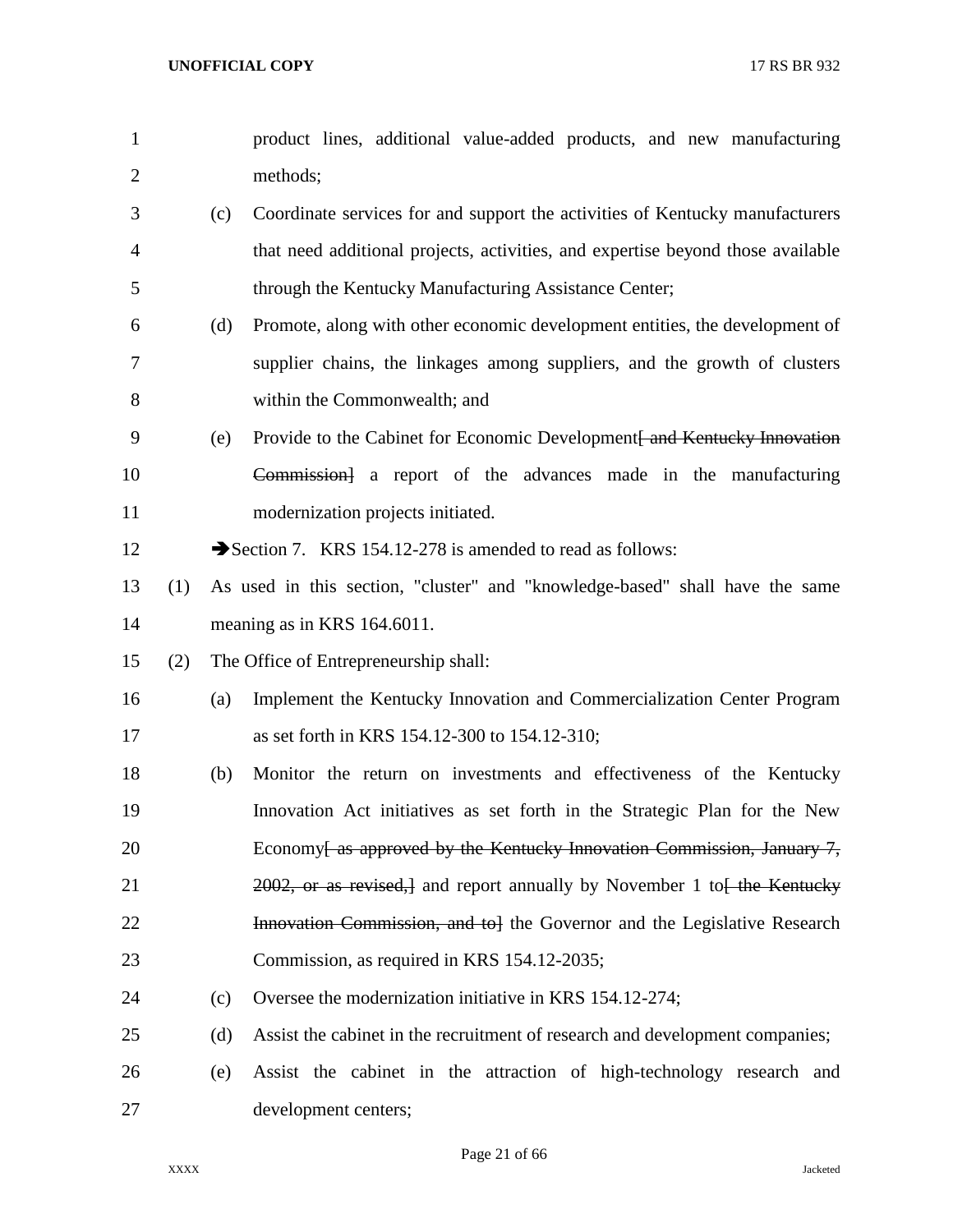- (f) Support growth and creation of knowledge-based, innovative companies;
- (g) Build the infrastructure for innovative businesses and promote networks of technology-driven clusters and research intensive industries;
- (h) Administer the high-tech construction pool and the high-tech investment pool;
	-
- (i) Recommend projects to the Kentucky Economic Development Finance Authority for funding through the high-tech construction pool and high-tech investment pool; and
- (j) Review and approve the annual plan which details the annual allocation of funds from the Science and Technology Funding Program, prior to the Council on Postsecondary Education executing a contract with the science and technology organization to administer science and technology funding programs. As used in this paragraph, the Science and Technology Funding Program means the Kentucky Enterprise Fund Program, the Rural Innovation Program, the Kentucky Commercialization Program, The Regional Technology Corporations/Innovation and Commercialization Center Satellites, and the Experimental Program to Stimulate Competitive Research/Kentucky Science and Engineering Foundation.
- (3) The high-tech construction pool shall be used for projects with a special emphasis on the creation of high-technology jobs and knowledge-based companies. The executive director, in administering the high-tech construction pool, shall recommend distribution of funds and projects to the Kentucky Economic Development Finance Authority for its approval. The executive director shall recommend any designated amount of pool funds to be set aside for any match requirements. Any funds used for matching purposes may include public and private funds.
- (4) The high-tech investment pool shall be used to build and promote technology-driven industries and research-intensive industries, as well as their related suppliers,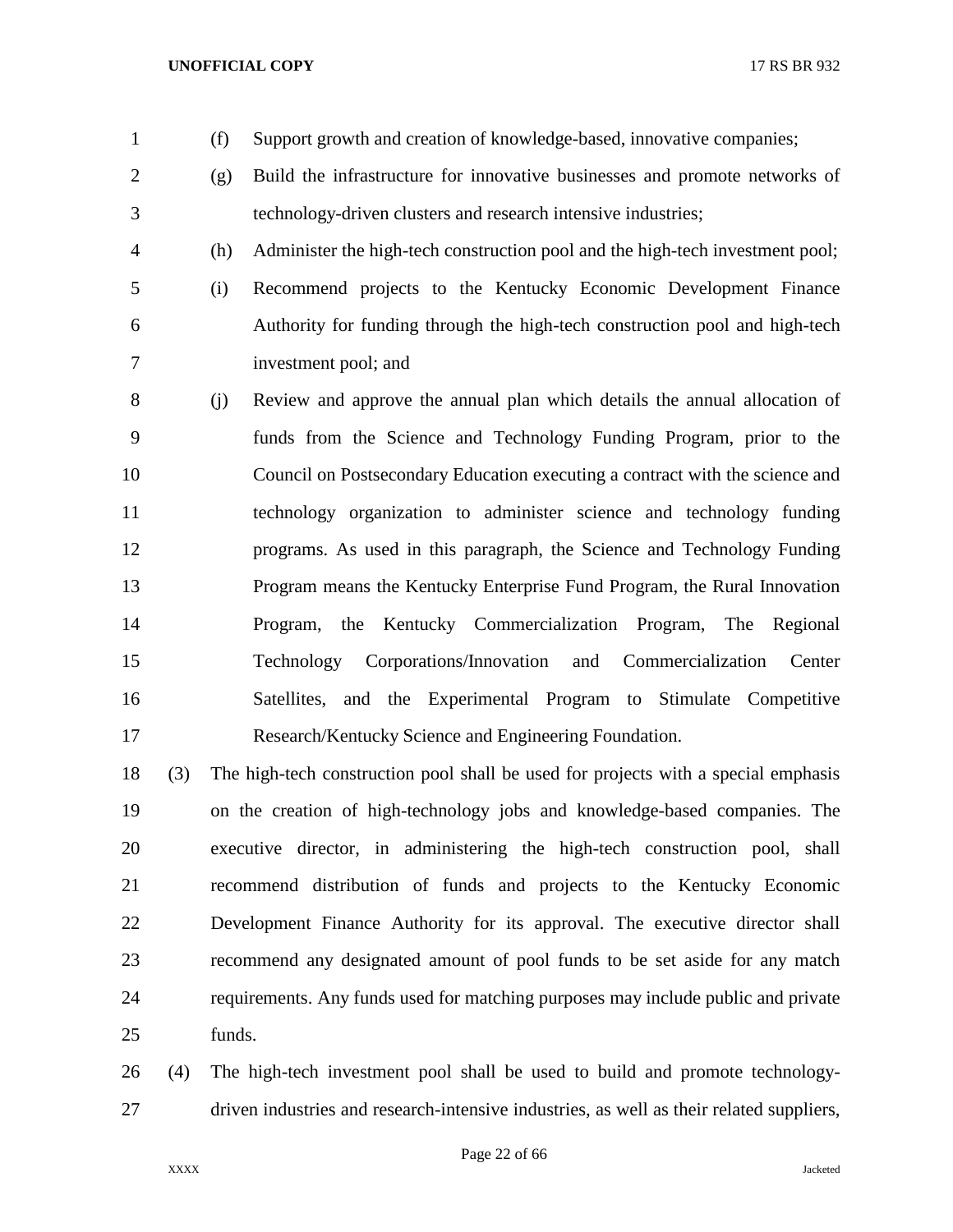with the goal of creating clusters of innovation-driven industries in Kentucky. The executive director, in administering the high-tech investment pool, shall be authorized to recommend funds to be used to support loans and grants, or to secure an equity or related position.

 (5) The Kentucky Economic Development Finance Authority shall assure in their approval of funding of projects that the highest priority is given to knowledge-based companies in fulfillment of the purposes and intentions of the purposes of this section.

9 Section 8. KRS 154.20-255 is amended to read as follows:

- (1) (a) The total amount of tax credits available to any single investment fund awarded tax credits under KRS 154.20-250 to 154.20-284 shall not exceed, in aggregate, eight million dollars (\$8,000,000) for all investors and all taxable years.
- (b) The total tax credits available for all investors in all investment funds awarded under KRS 154.20-250 to 154.20-284, and all qualified investors awarded under KRS 154.20-230 to 154.20-240, shall not exceed a total of forty million dollars (\$40,000,000).
- (2) A person or entity seeking to be approved as an investment fund manager for the operation of one (1) or more investment funds shall make written application to the authority pursuant to KRS 154.20-256, in addition to complying with applicable 21 state and federal securities laws and regulations.
- (3) Prior to the granting of any tax credits to investors of an investment fund, the committed cash contributions to an investment fund shall be not less than five hundred thousand dollars (\$500,000).
- (4) An investment fund shall have no less than four (4) investors, and no investor or investment fund manager, including their immediate family members, as defined in KRS 164.6011*(6)*[(7)], and affiliates may own or have a capital interest in more

Page 23 of 66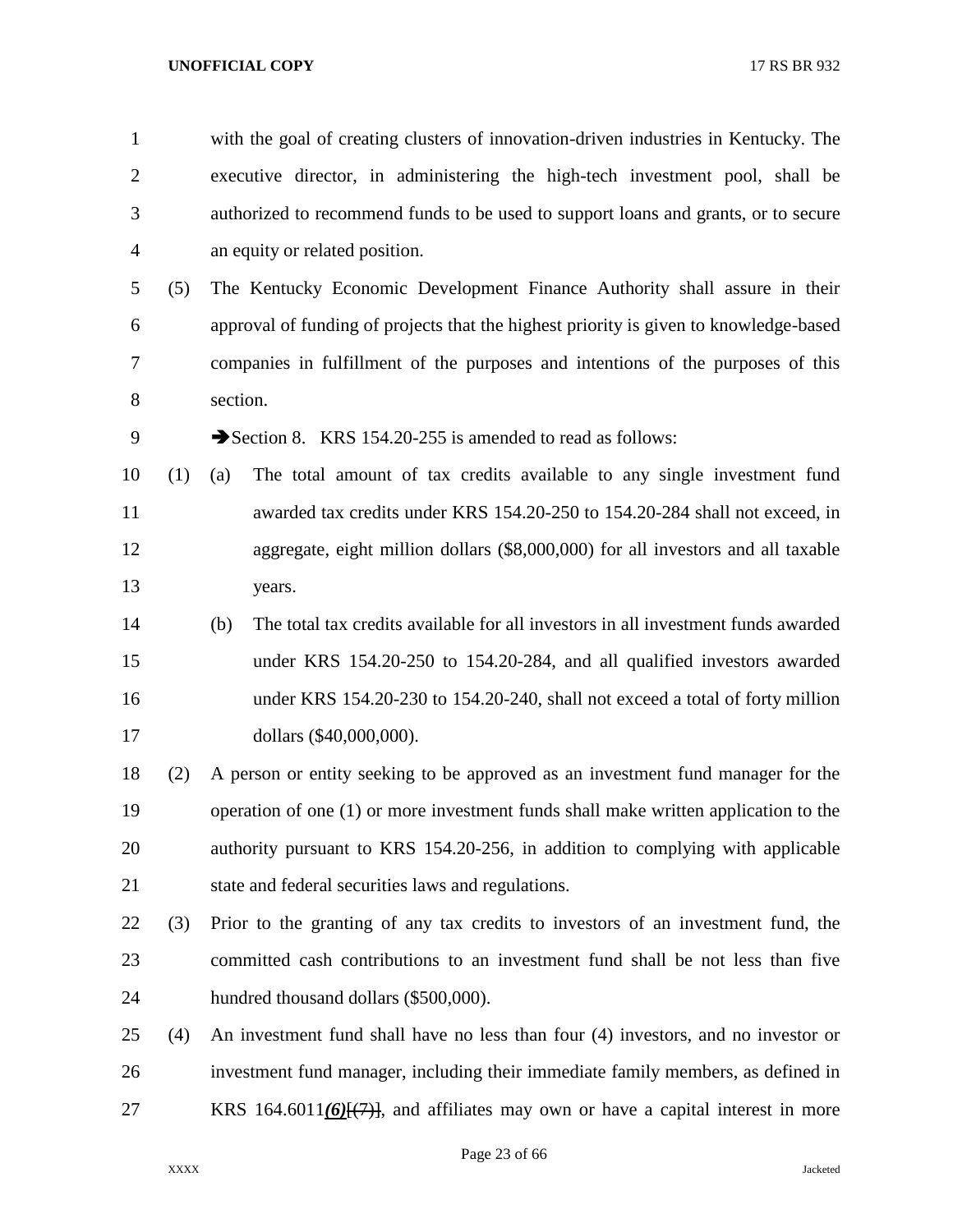| $\mathbf{1}$ |     | than forty percent $(40\%)$ of the investment fund's capitalization.                     |
|--------------|-----|------------------------------------------------------------------------------------------|
| 2            | (5) | Subsequent to approval of the investment fund and the investment fund manager,           |
| 3            |     | the authority and the investment fund manager, on behalf of itself and any investors     |
| 4            |     | in the investment fund, shall enter into an agreement with respect to the investment     |
| 5            |     | fund. The terms and provisions of each agreement shall be determined by                  |
| 6            |     | negotiations between the authority and the investment fund manager. The effective        |
| 7            |     | date of the agreement shall be the date of approval of the investment fund and the       |
| 8            |     | investment fund manager by the authority. If an investment fund manager fails to         |
| 9            |     | comply with any of the obligations of the agreement, the authority may, at its           |
| 10           |     | option, do any one (1) or more of the following:                                         |
| 11           |     | Suspend the availability of the credits;<br>(a)                                          |
| 12           |     | Pursue any remedy provided under the agreement, including termination of<br>(b)          |
| 13           |     | the agreement; or                                                                        |
| 14           |     | Pursue any other remedy at law to which it may be entitled.<br>(c)                       |
| 15           | (6) | Any investor shall be entitled to a tax credit as a result of its investment in an       |
| 16           |     | investment fund as provided in KRS 154.20-258.                                           |
| 17           | (7) | Total qualified investments made by an investment fund, including initial and            |
| 18           |     | subsequent investments made by an investment fund, in any single small business          |
| 19           |     | using approved qualified investments, shall not exceed thirty percent (30%) of the       |
| 20           |     | committed cash contributions to the investment fund. This restriction shall not          |
| 21           |     | apply to investments of money by the investment fund that are not qualified              |
| 22           |     | investments.                                                                             |
| 23           | (8) | The provisions of this section shall not prohibit an investment fund from investing      |
| 24           |     | in a business that is not a small business, including a business that is located outside |
| 25           |     | of the Commonwealth; however, such investments shall not be eligible for the tax         |
| 26           |     | credit set forth in KRS 154.20-258.                                                      |
| 27           |     | Section 9. KRS 154.20-264 is amended to read as follows:                                 |

Page 24 of 66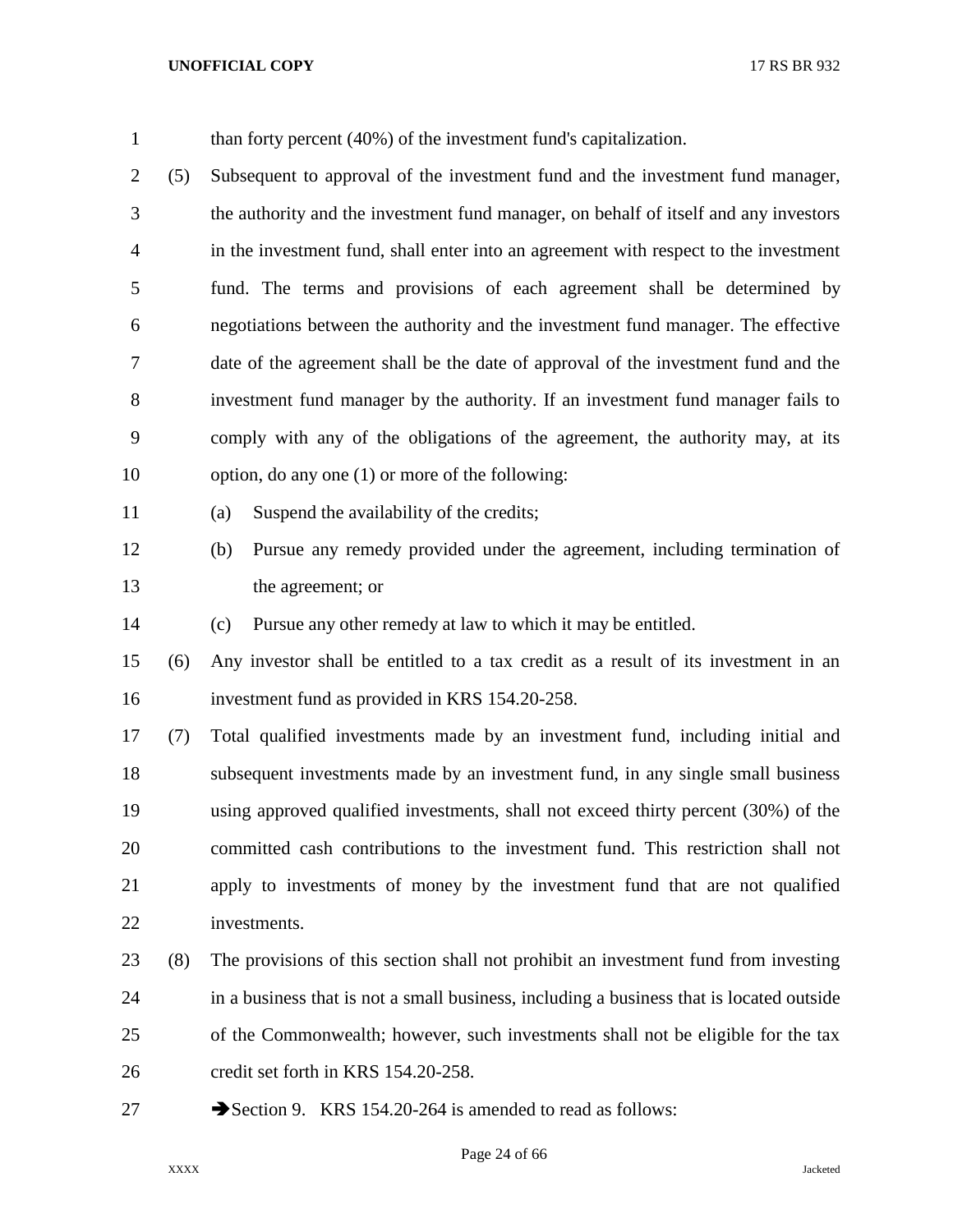(1) Each investment fund manager shall file an annual report with the commissioner of the Department of Revenue and with the authority, on or before February 15 of each year during which it manages an investment fund. This report shall include information that the authority prescribes from time to time, including but not limited to the following: (a) For each small business in which qualified investments are made by the investment fund during the reporting period, the name and address of the small business, the amount of qualified investments made by the investment fund, the job creation anticipated and achieved by the small business, and new products and technologies being developed by the small business; (b) An affidavit prepared by the investment fund manager or, if the investment fund is an entity, by an authorized officer, partner, trustee, member, or manager of the investment fund management firm that states: 14 1. At the time of each qualified investment, each small business qualifies as a small business under the provisions of KRS 154.20-250 to 154.20- 284; 2. The name and address of each investor, and the amount of cash contribution to the investment fund of each investor who is entitled to the credits; and 3. The continued compliance by the investment fund and the investment fund manager with all applicable state and federal securities laws and 22 regulations. (2) The authority shall provide an annual written status report to the standing Appropriations and Revenue Committee of each house or to the Interim Joint Committee on Appropriations and Revenue, as appropriate, concerning the activities of the Kentucky investment fund for each fiscal year beginning with the fiscal year ended July 30, 2003. On or before November 1 of each year, the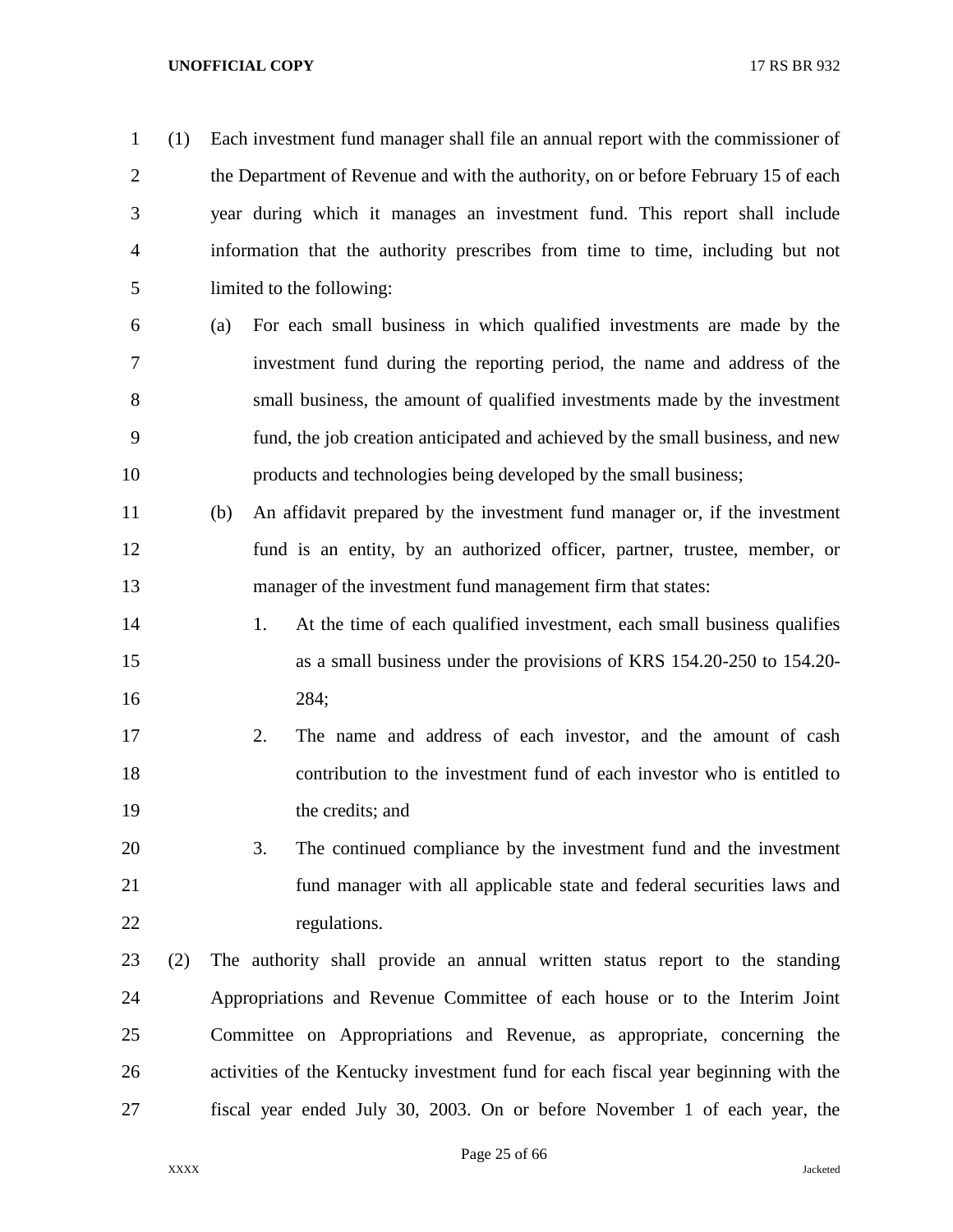authority shall make an annual report for the preceding fiscal year to the Governor **and**, the Legislative Research Commission, and the Kentucky Innovation Commission]. The annual report shall include but not be limited to the following information:

- (a) The total number of investors and the aggregate amount of committed cash contributions to all investment funds, categorized by the types of business entities through which investors conduct business and the geographical distribution of investors, including the area development districts;
- (b) The total number and amounts of qualified investments made by each investment fund to qualified small businesses, categorized by type of businesses, amount of investment, job creation anticipated and achieved, geographical distribution, including area development districts, and new products and technologies developed; and
- (c) The total amount of credits granted to investors.

 (3) The contents of the annual reports from investment fund managers to the authority described in subsection (1) of this section shall be treated by the authority as confidential, and shall not be considered a public record under the Kentucky Open Records Act, KRS 61.870 to 61.884.

 (4) The authority may charge a fee in connection with the administration and processing of an annual report made by an investment fund manager.

21 Section 10. KRS 156.160 is amended to read as follows:

 (1) With the advice of the Local Superintendents Advisory Council, the Kentucky Board of Education shall promulgate administrative regulations establishing standards which school districts shall meet in student, program, service, and operational performance. These regulations shall comply with the expected outcomes for students and schools set forth in KRS 158.6451. Administrative regulations shall be promulgated for the following:

Page 26 of 66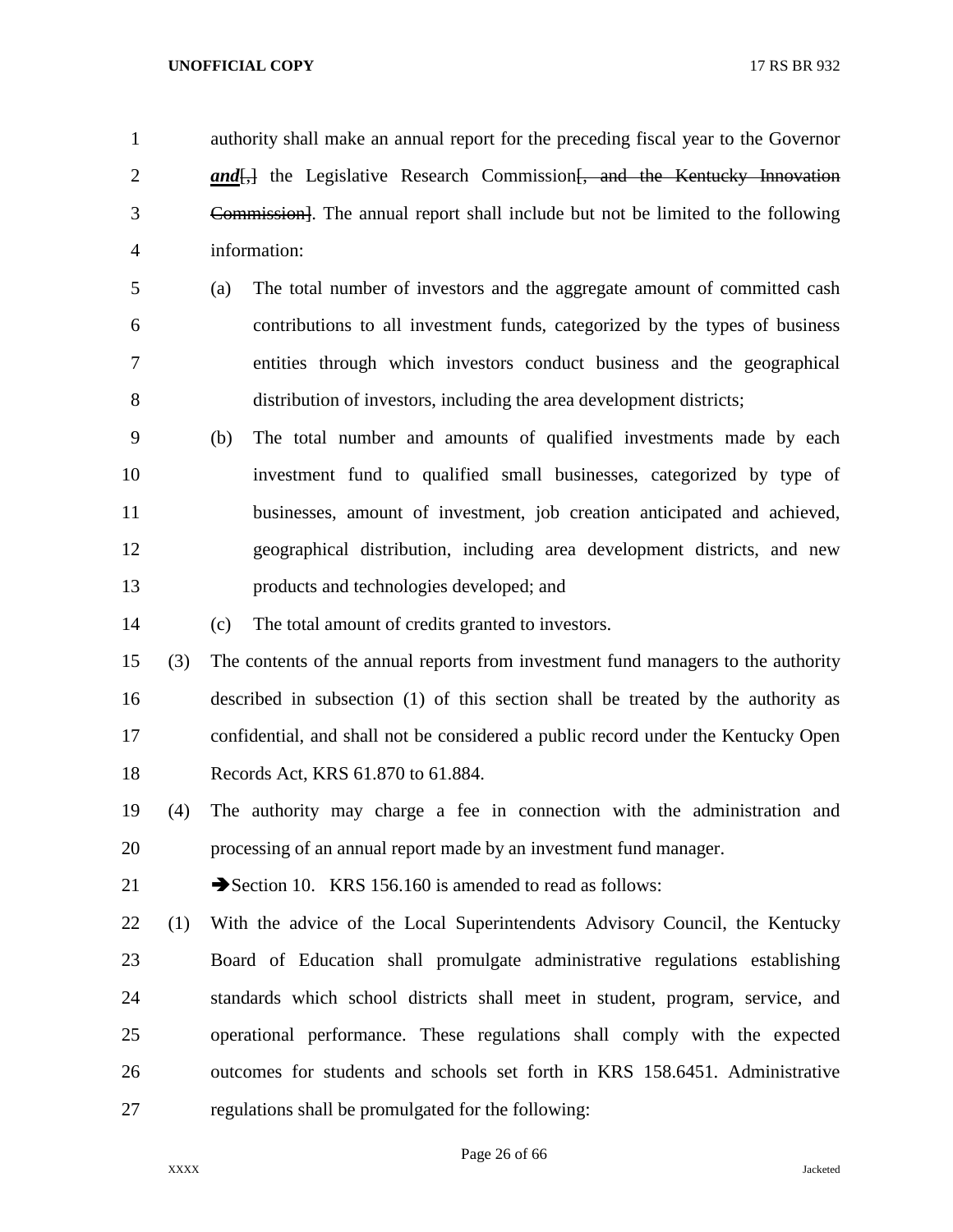- (a) Courses of study for the different grades and kinds of common schools identifying the common curriculum content directly tied to the goals, outcomes, and assessment strategies developed under KRS 158.645, 158.6451, and 158.6453 and distributed to local school districts and schools. The administrative regulations shall provide that:
- 1. If a school offers American sign language, the course shall be accepted as meeting the foreign language requirements in common schools notwithstanding other provisions of law; and
- 2. If a school offers the Reserve Officers Training Corps program, the course shall be accepted as meeting the physical education requirement for high school graduation notwithstanding other provisions of law;
- (b) Courses of study or educational experiences available to students in all middle and high schools to fulfill the prerequisites for courses in advanced science and mathematics as defined in KRS 158.845;
- (c) The acquisition and use of educational equipment for the schools as recommended by the Council for Education Technology;
- (d) The minimum requirements for high school graduation in light of the expected outcomes for students and schools set forth in KRS 158.6451. Student scores from any assessment administered under KRS 158.6453 that are determined by the National Technical Advisory Panel to be valid and reliable at the individual level shall be included on the student transcript. The National Technical Advisory Panel shall submit its determination to the commissioner of education and the Legislative Research Commission;
- (e) The requirements for an alternative high school diploma for students with disabilities whose individualized education program indicates that, in 26 accordance with 20 U.S.C. sec.  $1414(d)(1)(A)$ :
- 

1. The student cannot participate in the regular statewide assessment; and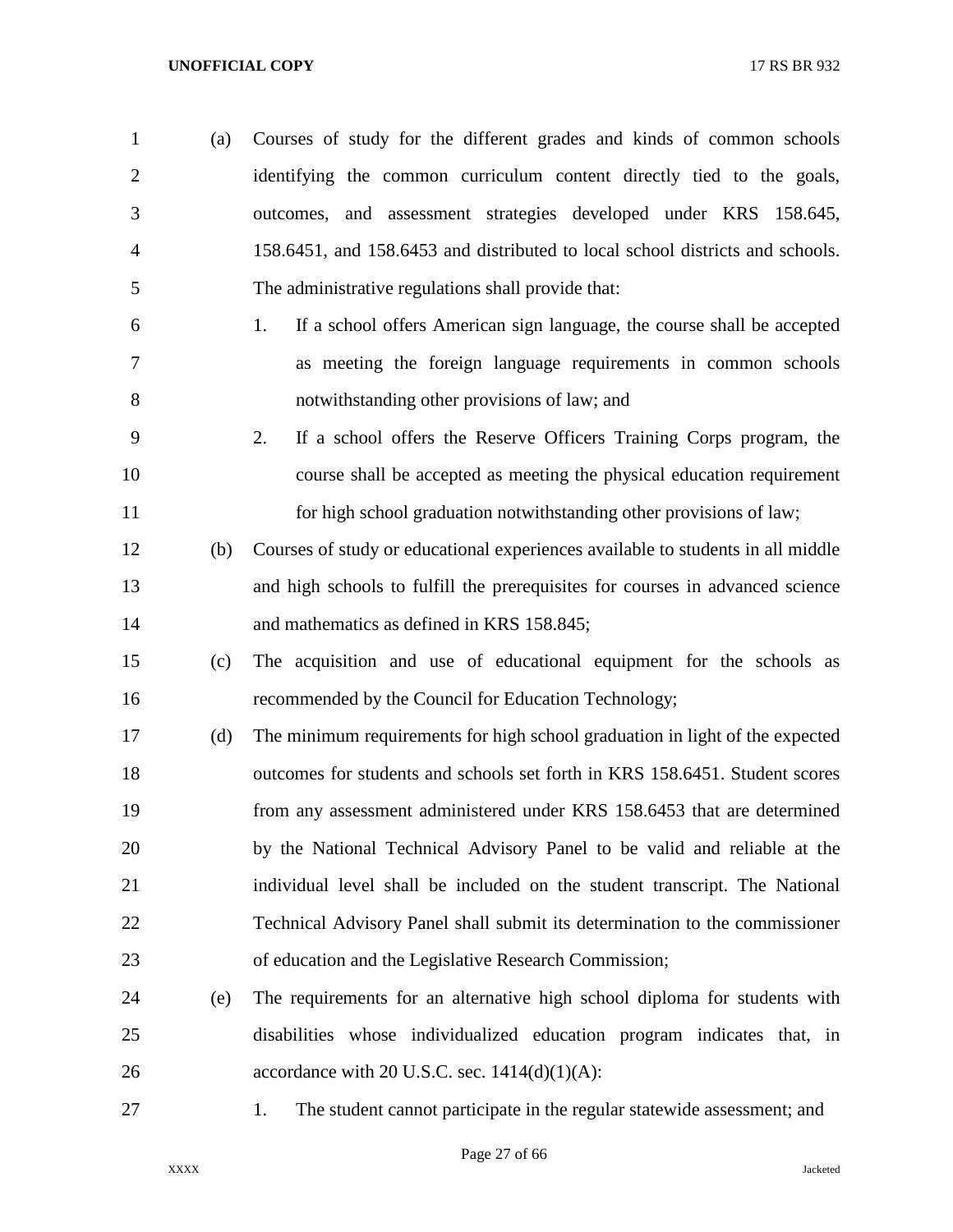2. An appropriate alternate assessment has been selected for the student based upon a modified curriculum and an individualized course of study; (f) Taking and keeping a school census, and the forms, blanks, and software to be used in taking and keeping the census and in compiling the required reports. The board shall create a statewide student identification numbering system based on students' Social Security numbers. The system shall provide a student identification number similar to, but distinct from, the Social Security number, for each student who does not have a Social Security number or whose parents or guardians choose not to disclose the Social Security number 10 for the student;

 (g) Sanitary and protective construction of public school buildings, toilets, physical equipment of school grounds, school buildings, and classrooms. With respect to physical standards of sanitary and protective construction for school buildings, the Kentucky Board of Education shall adopt the Uniform State 15 Building Code;

 (h) Medical inspection, physical and health education and recreation, and other regulations necessary or advisable for the protection of the physical welfare and safety of the public school children. The administrative regulations shall set requirements for student health standards to be met by all students in grades four (4), eight (8), and twelve (12) pursuant to the outcomes described in KRS 158.6451. The administrative regulations shall permit a student who received a physical examination no more than six (6) months prior to his initial admission to Head Start to substitute that physical examination for the physical examination required by the Kentucky Board of Education of all students upon initial admission to the public schools, if the physical examination given in the Head Start program meets all the requirements of the physical examinations prescribed by the Kentucky Board of Education;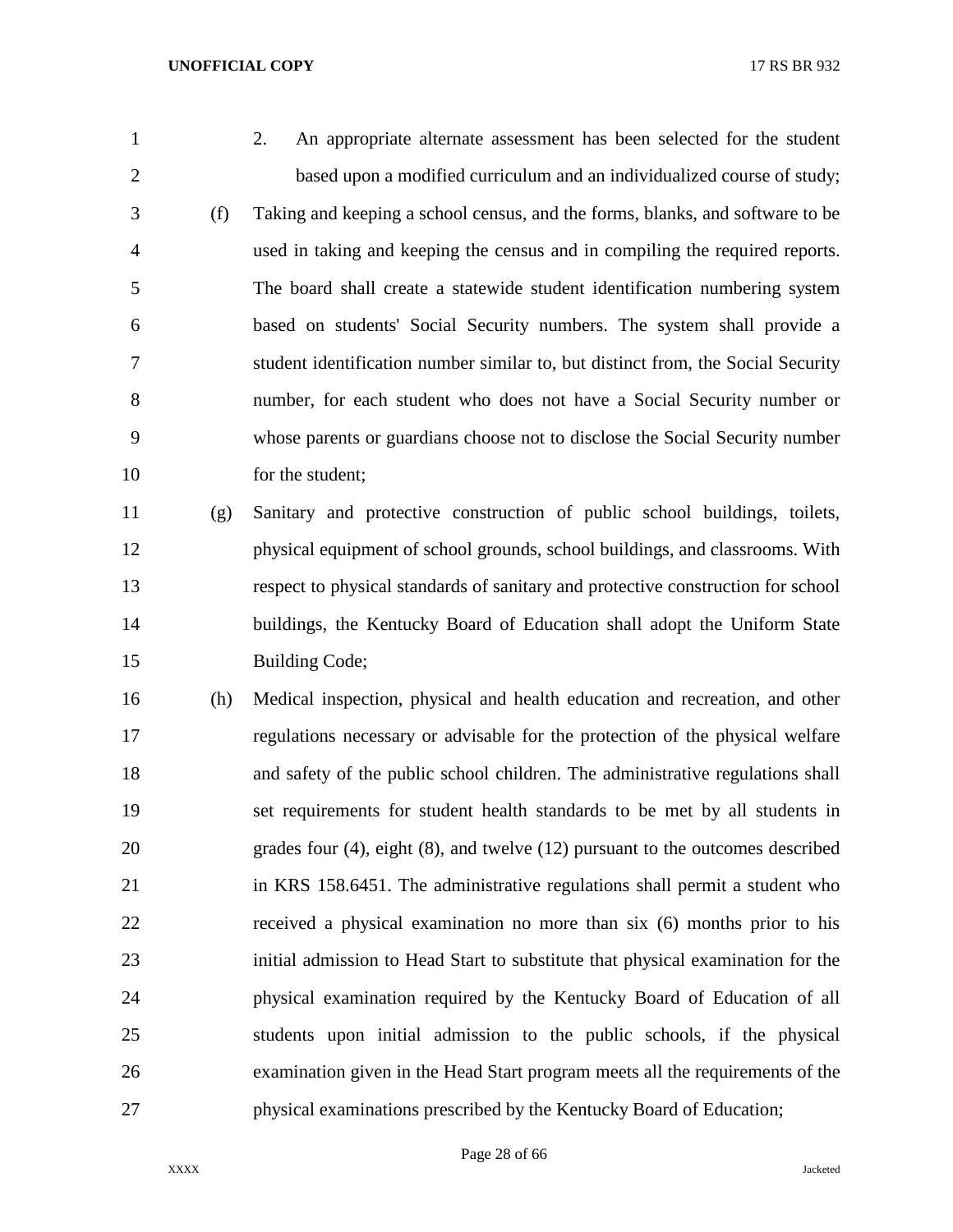- (i) A vision examination by an optometrist or ophthalmologist that shall be required by the Kentucky Board of Education. The administrative regulations shall require evidence that a vision examination that meets the criteria prescribed by the Kentucky Board of Education has been performed. This evidence shall be submitted to the school no later than January 1 of the first year that a three (3), four (4), five (5), or six (6) year-old child is enrolled in a public school, public preschool, or Head Start program;
- (j) 1. Beginning with the 2010-2011 school year, a dental screening or examination by a dentist, dental hygienist, physician, registered nurse, advanced practice registered nurse, or physician assistant that shall be required by the Kentucky Board of Education. The administrative regulations shall require evidence that a dental screening or examination that meets the criteria prescribed by the Kentucky Board of Education has been performed. This evidence shall be submitted to the school no later than January 1 of the first year that a five (5) or six (6) year-old child is enrolled in a public school.
- 2. A child shall be referred to a licensed dentist if a dental screening or examination performed by anyone other than a licensed dentist identifies 19 the possibility of dental disease;

(k) The transportation of children to and from school;

- (l) The fixing of holidays on which schools may be closed and special days to be observed, and the pay of teachers during absence because of sickness or quarantine or when the schools are closed because of quarantine;
- (m) The preparation of budgets and salary schedules for the several school districts under the management and control of the Kentucky Board of Education;
- (n) A uniform series of forms and blanks, educational and financial, including forms of contracts, for use in the several school districts; and

Page 29 of 66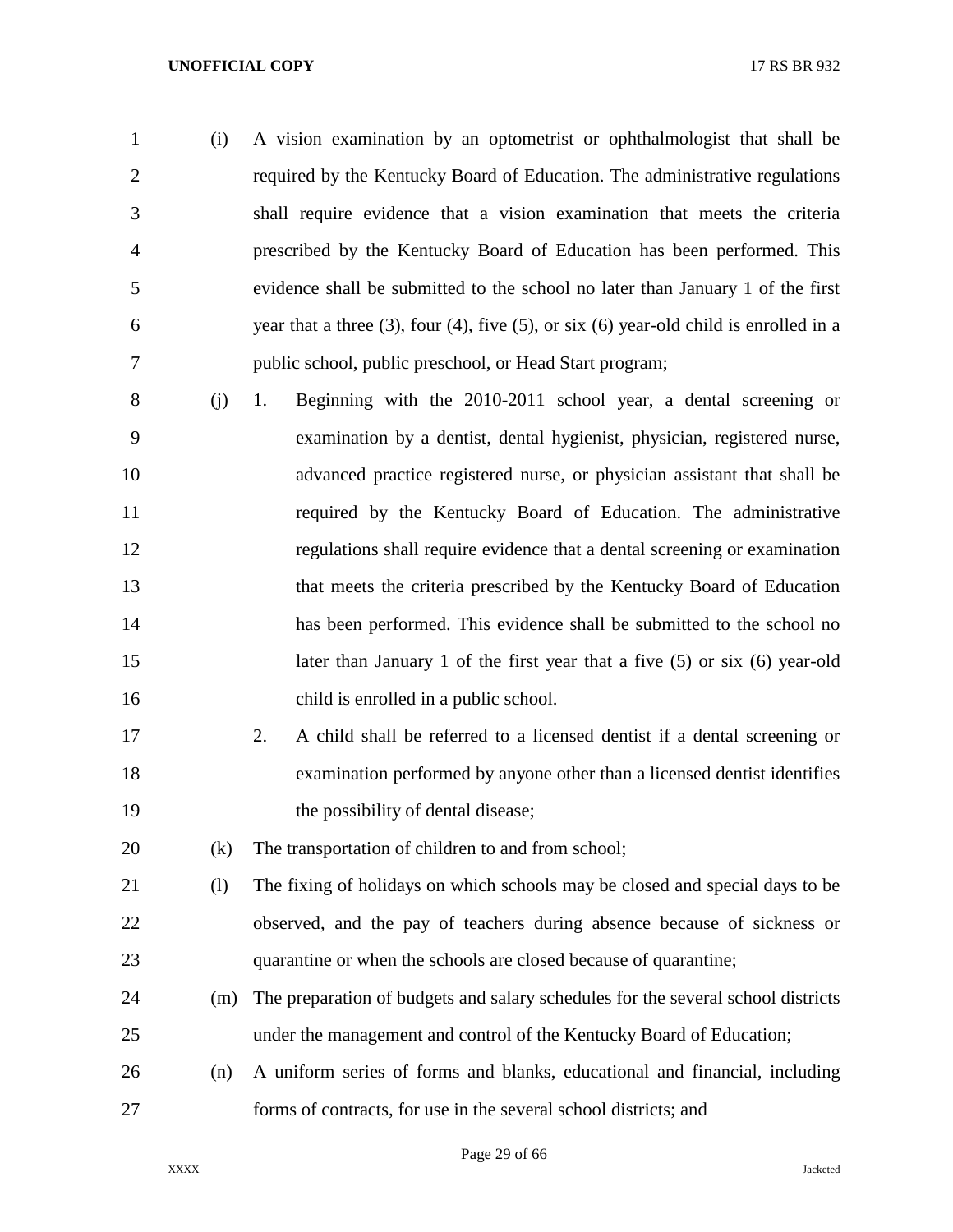- 
- (o) The disposal of real and personal property owned by local boards of education.
- (2) (a) At the request of a local board of education or a school council, a local school district superintendent shall request that the Kentucky Board of Education waive any administrative regulation promulgated by that board. Beginning in the 1996-97 school year, a request for waiver of any administrative regulation shall be submitted to the Kentucky Board of Education in writing with appropriate justification for the waiver. The Kentucky Board of Education may approve the request when the school district or school has demonstrated circumstances that may include but are not limited to the following:
- 11 1. An alternative approach will achieve the same result required by the 12 administrative regulation;
- 2. Implementation of the administrative regulation will cause a hardship on the school district or school or jeopardize the continuation or development of programs; or
- 3. There is a finding of good cause for the waiver.
- (b) The following shall not be subject to waiver:
- 18 1. Administrative regulations relating to health and safety;
- 2. Administrative regulations relating to civil rights;
- 3. Administrative regulations required by federal law; and
- 4. Administrative regulations promulgated in accordance with KRS 22 158.6451, 158.6453, 158.6455<del>, 158.685]</del>, and this section, relating to measurement of performance outcomes and determination of successful districts or schools, except upon issues relating to the grade configuration of schools.
- (c) Any waiver granted under this subsection shall be subject to revocation upon a determination by the Kentucky Board of Education that the school district or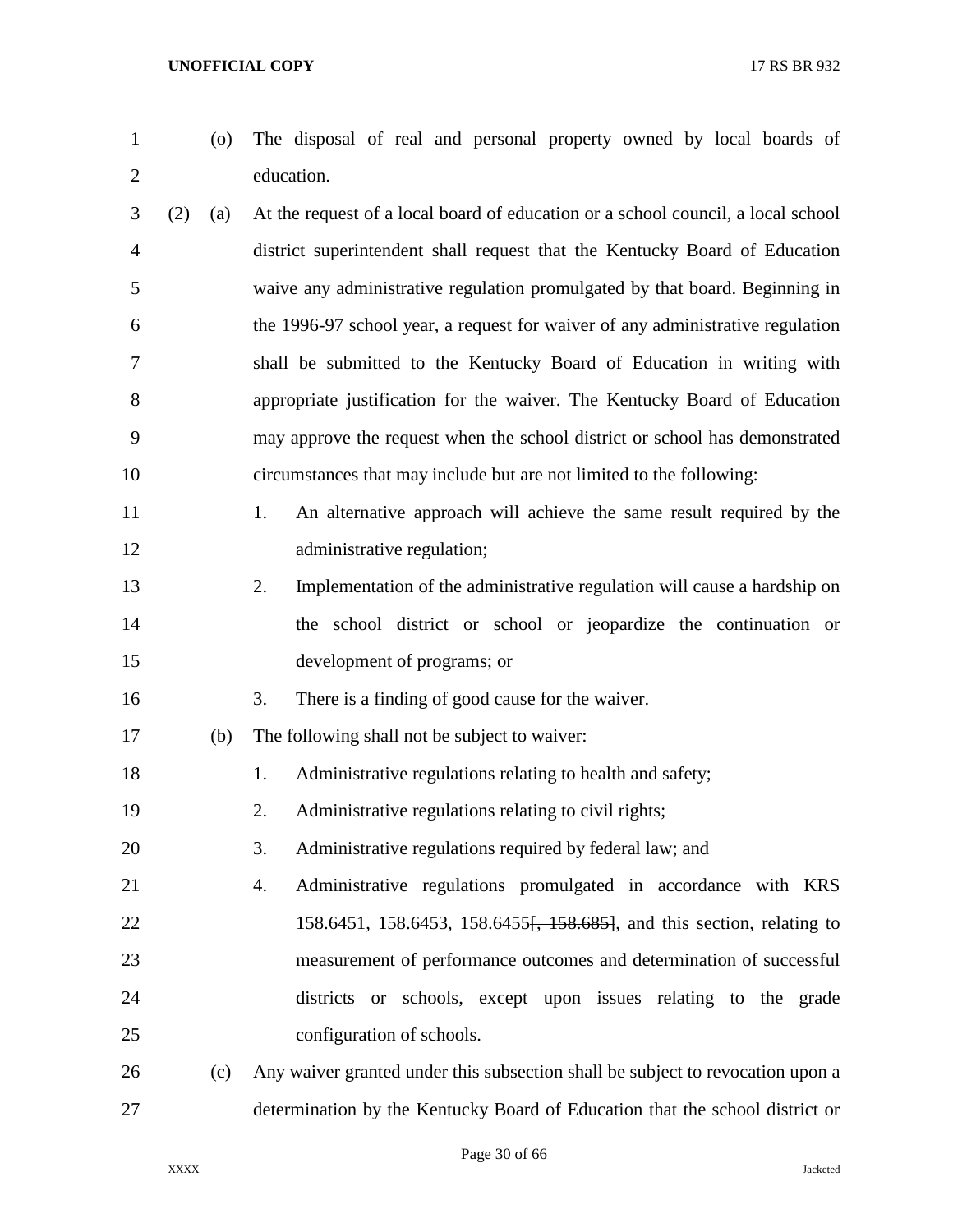| $\mathbf{1}$   |     |     | school holding the waiver has subsequently failed to meet the intent of the         |
|----------------|-----|-----|-------------------------------------------------------------------------------------|
| $\overline{2}$ |     |     | waiver.                                                                             |
| 3              | (3) |     | Any private, parochial, or church school may voluntarily comply with curriculum,    |
| $\overline{4}$ |     |     | certification, and textbook standards established by the Kentucky Board of          |
| 5              |     |     | Education and be certified upon application to the board by such schools.           |
| 6              | (4) |     | Any public school that violates the provisions of KRS 158.854 shall be subject to a |
| 7              |     |     | penalty to be assessed by the commissioner of education as follows:                 |
| 8              |     | (a) | The first violation shall result in a fine of no less than one (1) week's revenue   |
| 9              |     |     | from the sale of the competitive food;                                              |
| 10             |     | (b) | Subsequent violations shall result in a fine of no less than one (1) month's        |
| 11             |     |     | revenue from the sale of the competitive food;                                      |
| 12             |     | (c) | "Habitual violations," which means five $(5)$ or more violations within a six $(6)$ |
| 13             |     |     | month period, shall result in a six (6) month ban on competitive food sales for     |
| 14             |     |     | the violating school; and                                                           |
| 15             |     | (d) | Revenue collected as a result of the fines in this subsection shall be transferred  |
| 16             |     |     | to the food service fund of the local school district.                              |
| 17             |     |     | Section 11. KRS 160.107 is amended to read as follows:                              |
| 18             | (1) |     | A district which is an applicant to be designated as a district of innovation under |
| 19             |     |     | KRS 156.108 shall:                                                                  |
| 20             |     | (a) | Establish goals and performance targets for the district of innovation proposal,    |
| 21             |     |     | which may include:                                                                  |
| 22             |     |     | Reducing achievement gaps among groups of public school students by<br>1.           |
| 23             |     |     | expanding learning experiences for students who are identified as                   |
| 24             |     |     | academically low-achieving;                                                         |
| 25             |     |     | Increasing pupil learning through the implementation of high, rigorous<br>2.        |
| 26             |     |     | standards for pupil performance;                                                    |
| 27             |     |     | Increasing the participation of students in various<br>3.<br>curriculum             |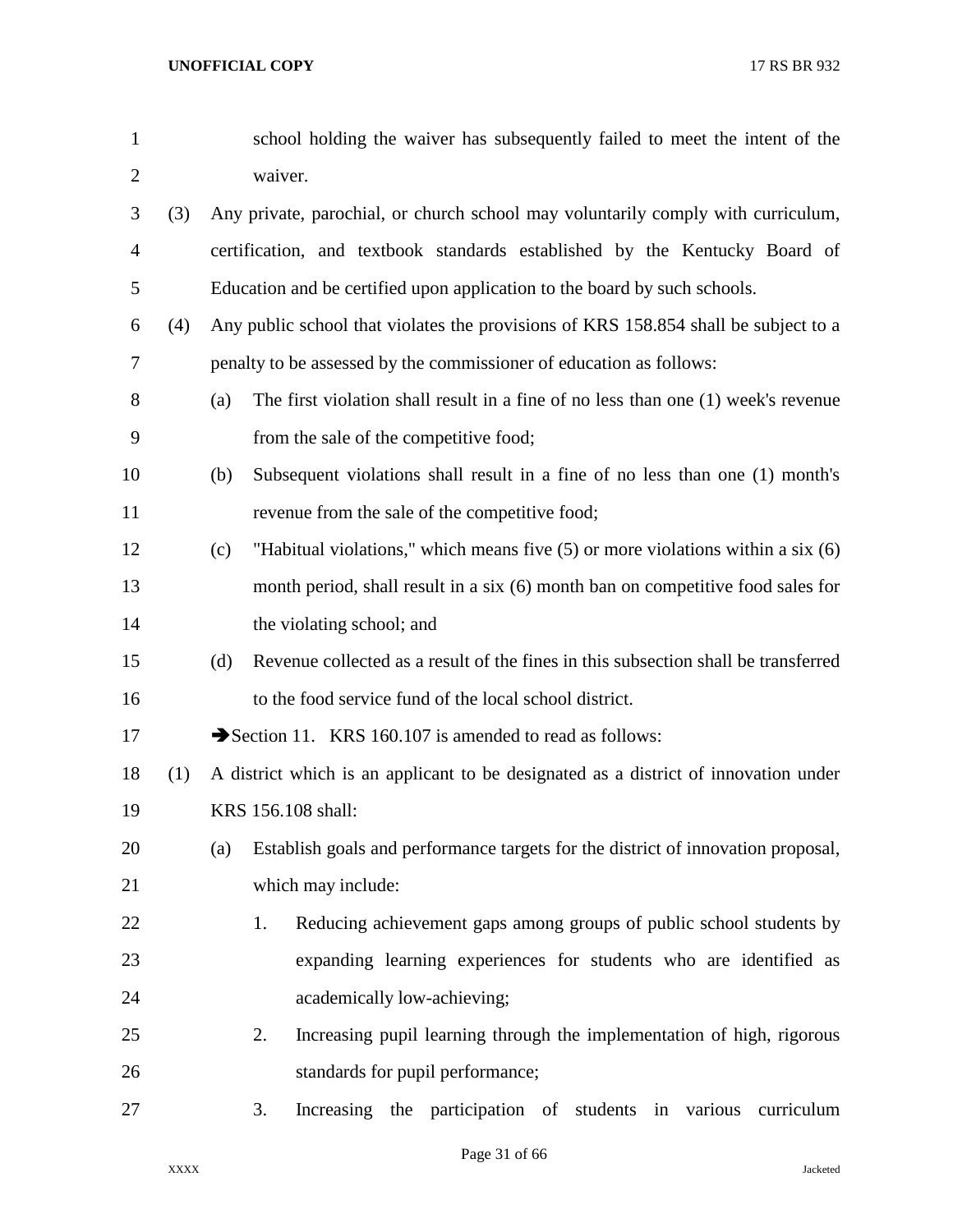| $\mathbf{1}$   |     |     | components and instructional components within selected schools to                |
|----------------|-----|-----|-----------------------------------------------------------------------------------|
| $\overline{2}$ |     |     | enhance students' preparation at each grade level;                                |
| 3              |     |     | 4.<br>Increasing the number of students who are college and career-ready; and     |
| $\overline{4}$ |     |     | 5.<br>Motivating students at different grade levels by offering more              |
| 5              |     |     | curriculum choices and student learning opportunities to parents and              |
| 6              |     |     | students within the district;                                                     |
| 7              |     | (b) | Identify changes needed in the district and schools to lead to better-prepared    |
| 8              |     |     | students for success in life and work;                                            |
| 9              |     | (c) | Have a district-wide plan of innovation that describes and justifies which        |
| 10             |     |     | schools and innovative practices will be incorporated;                            |
| 11             |     | (d) | Provide documentation of community, educator, parental, and the local             |
| 12             |     |     | board's support of the proposed innovations;                                      |
| 13             |     | (e) | Provide detailed information regarding the rationale of requests for waivers      |
| 14             |     |     | from Kentucky Revised Statutes and administrative regulations, and                |
| 15             |     |     | exemptions for selected schools regarding waivers of local board of education     |
| 16             |     |     | policies;                                                                         |
| 17             |     | (f) | Document the fiscal and human resources the board will provide throughout         |
| 18             |     |     | the term of the implementation of the innovations within its plan; and            |
| 19             |     | (g) | Provide other materials as required by the Kentucky Department of Education       |
| 20             |     |     | in compliance with the state board's administrative regulations and application   |
| 21             |     |     | procedures.                                                                       |
| 22             | (2) |     | The district and all schools participating in a district's innovation plan shall: |
| 23             |     | (a) | Ensure the same health, safety, civil rights, and disability rights requirements  |
| 24             |     |     | as are applied to all public schools;                                             |
| 25             |     | (b) | Ensure students meet compulsory attendance requirements under KRS                 |
| 26             |     |     | 158.030 and 158.100;                                                              |
| 27             |     | (c) | Ensure that high school course offerings meet or exceed the minimum               |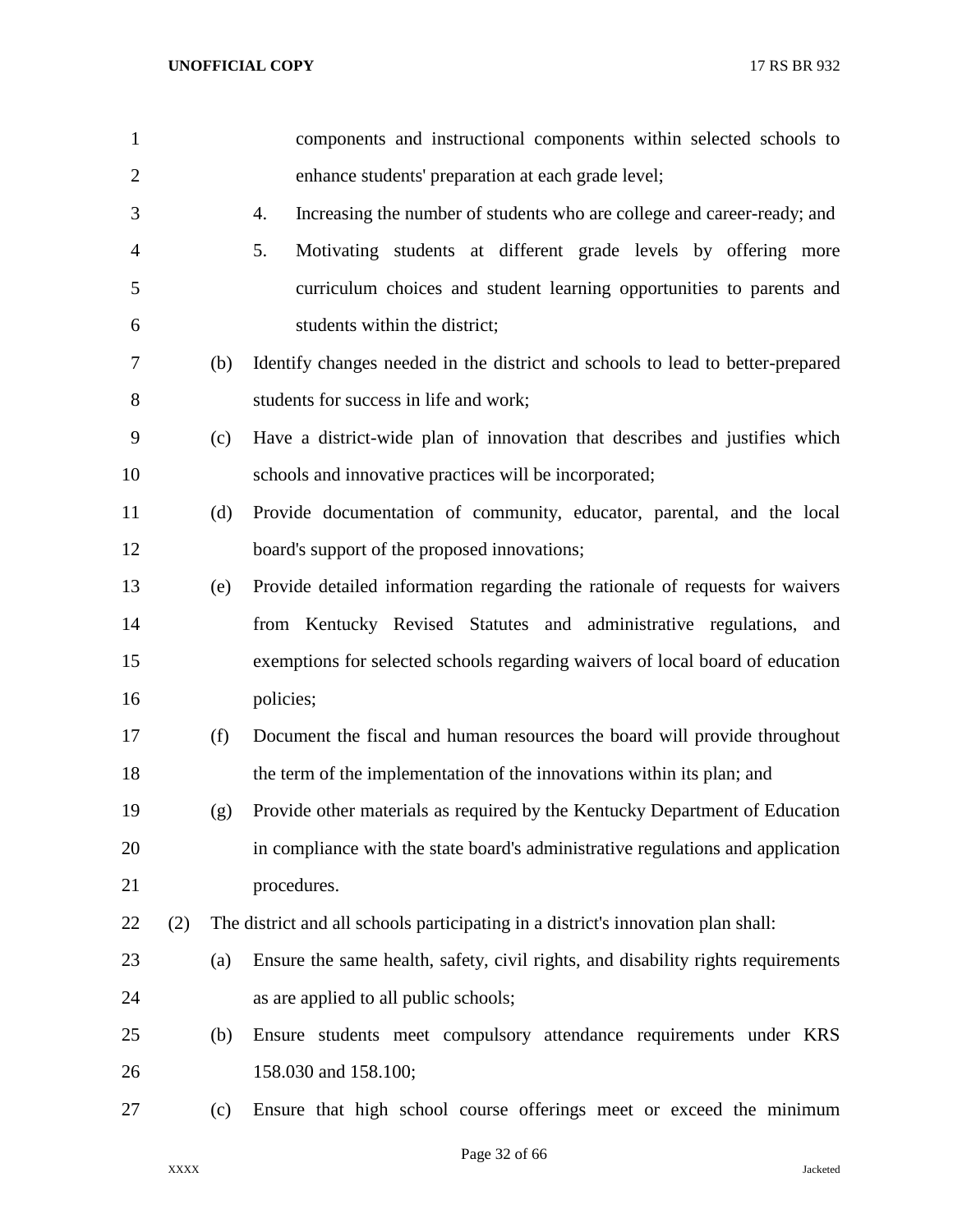| $\mathbf{1}$   |     |     | required under KRS 156.160 for high school graduation or meet early            |
|----------------|-----|-----|--------------------------------------------------------------------------------|
| $\overline{2}$ |     |     | graduation requirements that may be enacted by the General Assembly;           |
| 3              |     | (d) | Ensure the student performance standards meet or exceed those adopted by the   |
| $\overline{4}$ |     |     | Kentucky Board of Education as required by KRS 158.685. including              |
| 5              |     |     | compliance with the statewide assessment system specified in KRS 158.6453;     |
| 6              |     | (e) | Adhere to the same financial audits, audit procedures, and audit requirements  |
| 7              |     |     | as are applied under KRS 156.265;                                              |
| 8              |     | (f) | Require state and criminal background checks for staff and volunteers as       |
| 9              |     |     | required of all public school employees and volunteers within the public       |
| 10             |     |     | schools and specified in KRS 160.380 and 161.148;                              |
| 11             |     | (g) | Comply with open records and open meeting requirements under KRS               |
| 12             |     |     | Chapter 61;                                                                    |
| 13             |     | (h) | Comply with purchasing requirements and limitations under KRS Chapter          |
| 14             |     |     | 45A and KRS 156.074 and 156.480;                                               |
| 15             |     | (i) | Provide overall instructional time that is equivalent to or greater than that  |
| 16             |     |     | required under KRS 158.070, but which may include on-site instruction,         |
| 17             |     |     | distance or virtual learning, and work-based learning on nontraditional school |
| 18             |     |     | days or hours; and                                                             |
| 19             |     | (j) | Provide data to the Kentucky Department of Education as deemed necessary       |
| 20             |     |     | to generate school and district reports.                                       |
| 21             | (3) | (a) | Only schools that choose to be designated as schools of innovation shall be    |
| 22             |     |     | included in a district's application.                                          |
| 23             |     | (b) | As used in this paragraph, "eligible employees" means employees that<br>1.     |
| 24             |     |     | are regularly employed at the school and those employees whose                 |
| 25             |     |     | primary job duties will be affected by the plan.                               |
| 26             |     |     | 2.<br>A vote shall be taken among eligible employees in a school to determine  |
| 27             |     |     | if the school shall be an applicant as a school of innovation in a district's  |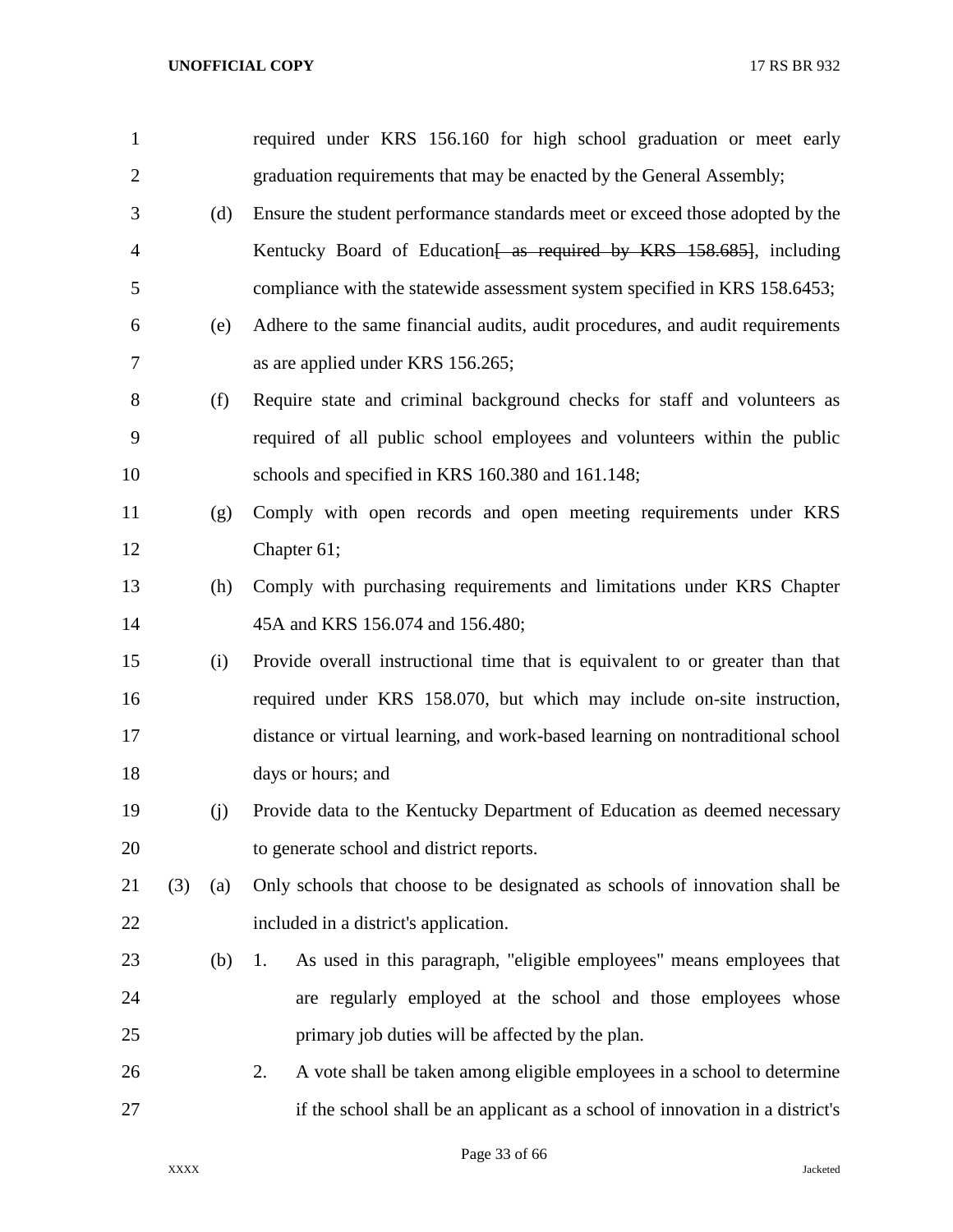| $\mathbf{1}$   |     |     | proposal and to approve the school's plan of innovation before it is            |
|----------------|-----|-----|---------------------------------------------------------------------------------|
| $\overline{2}$ |     |     | submitted to the district. At least seventy percent (70%) of those casting      |
| 3              |     |     | votes shall vote in the affirmative in order for the school to request          |
| 4              |     |     | inclusion in the district's plan and to approve the school's plan of            |
| 5              |     |     | innovation.                                                                     |
| 6              |     |     | 3.<br>The school-based decision making council shall be responsible for         |
| 7              |     |     | conducting the vote provided for in subparagraph 2. of this paragraph,          |
| 8              |     |     | which shall be by secret ballot.                                                |
| 9              |     | (c) | Notwithstanding the provisions of paragraph (a) of this subsection, a local     |
| 10             |     |     | board of education may require a school that has been identified as a           |
| 11             |     |     | persistently low-achieving school under KRS 160.346 to participate in the       |
| 12             |     |     | district's plan of innovation.                                                  |
| 13             | (4) | (a) | With approval of the state board, a school of innovation may request and be     |
| 14             |     |     | granted waivers from all or selected provisions of KRS 160.345 relating to      |
| 15             |     |     | school-based decision making.                                                   |
| 16             |     | (b) | To be exempt from KRS 160.345, a school-based decision making council           |
| 17             |     |     | shall vote by secret ballot to determine if it wishes to request a waiver from  |
| 18             |     |     | KRS 160.345 or specific provisions within that statute. Only a school that has  |
| 19             |     |     | seventy percent (70%) or more of the teachers and staff in the school voting to |
| 20             |     |     | waive its rights and responsibilities under KRS 160.345 shall be eligible.      |
| 21             |     | (c) | No local board of education or superintendent nor the Kentucky Board of         |
| 22             |     |     | Education may compel a school to waive its rights under KRS 160.345, except     |
| 23             |     |     | as provided in KRS 160.346.                                                     |
| 24             |     | (d) | Before the provisions of KRS 160.345 are waived by the Kentucky Board of        |
| 25             |     |     | Education for a specific school, there shall be assurances that teachers,       |
| 26             |     |     | parents, and staff in the affected school will be actively involved in the      |
| 27             |     |     | management and decision-making operations of the schools, including input       |

Page 34 of 66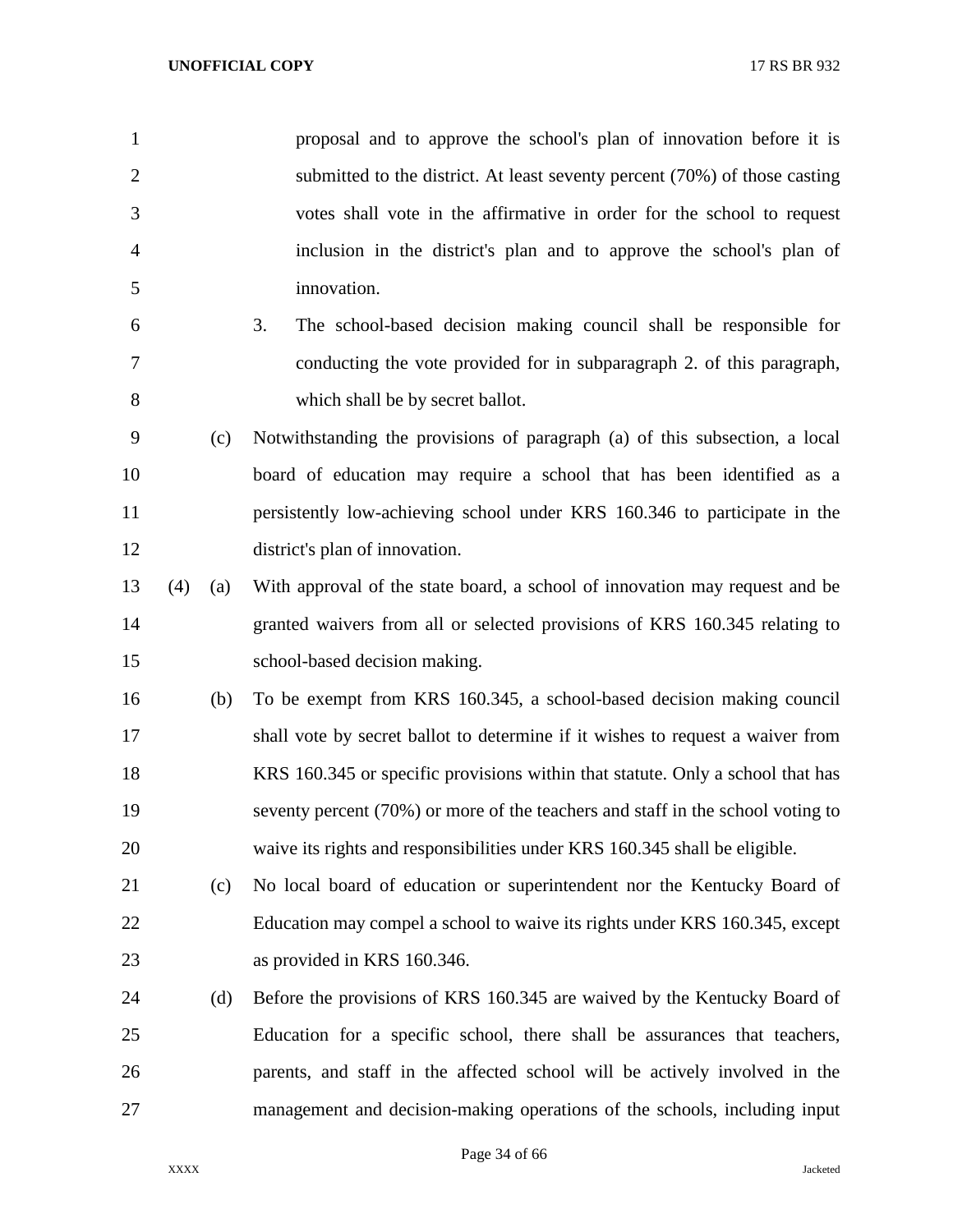| $\mathbf{1}$ |     |     | into employment matters and selection of personnel.                               |
|--------------|-----|-----|-----------------------------------------------------------------------------------|
| 2            | (5) |     | Notwithstanding any statutes to the contrary, the Kentucky Board of Education may |
| 3            |     |     | approve the requests of districts of innovation to:                               |
| 4            |     | (a) | Use capital outlay funds for operational costs;                                   |
| 5            |     | (b) | Hire persons for classified positions in nontraditional school and district       |
| 6            |     |     | assignments who have bachelor's and advanced degrees from postsecondary           |
| 7            |     |     | education institutions accredited by a regional accrediting association as        |
| 8            |     |     | defined in KRS $164.740$ ;                                                        |
| 9            |     | (c) | Employ teachers on extended employment contracts or extra duty contracts          |
| 10           |     |     | and compensate them on a salary schedule other than the single salary             |
| 11           |     |     | schedule;                                                                         |
| 12           |     | (d) | Extend the school days as is appropriate within the district with compensation    |
| 13           |     |     | for the employees as determined locally;                                          |
| 14           |     | (e) | Establish alternative education programs and services that are delivered in       |
| 15           |     |     | nontraditional hours and which may be jointly provided in cooperation with        |
| 16           |     |     | another school district or consortia of districts;                                |
| 17           |     | (f) | Establish a virtual school within the district for delivering alternative classes |
| 18           |     |     | to meet high school graduation requirements;                                      |
| 19           |     | (g) | Use a flexible school calendar;                                                   |
| 20           |     | (h) | Convert existing schools into schools of innovation; and                          |
| 21           |     | (i) | Modify the formula under KRS 157.360(2) for distributing support education        |
| 22           |     |     | excellence in Kentucky funds for students in average daily attendance in          |
| 23           |     |     | nontraditional programming time, including alternative programs and virtual       |
| 24           |     |     | programs. Funds granted to a district shall not exceed those that would have      |
| 25           |     |     | otherwise been distributed based on average daily attendance during regular       |
| 26           |     |     | instructional days.                                                               |
| 27           |     |     | Section 12. KRS 164.6011 is amended to read as follows:                           |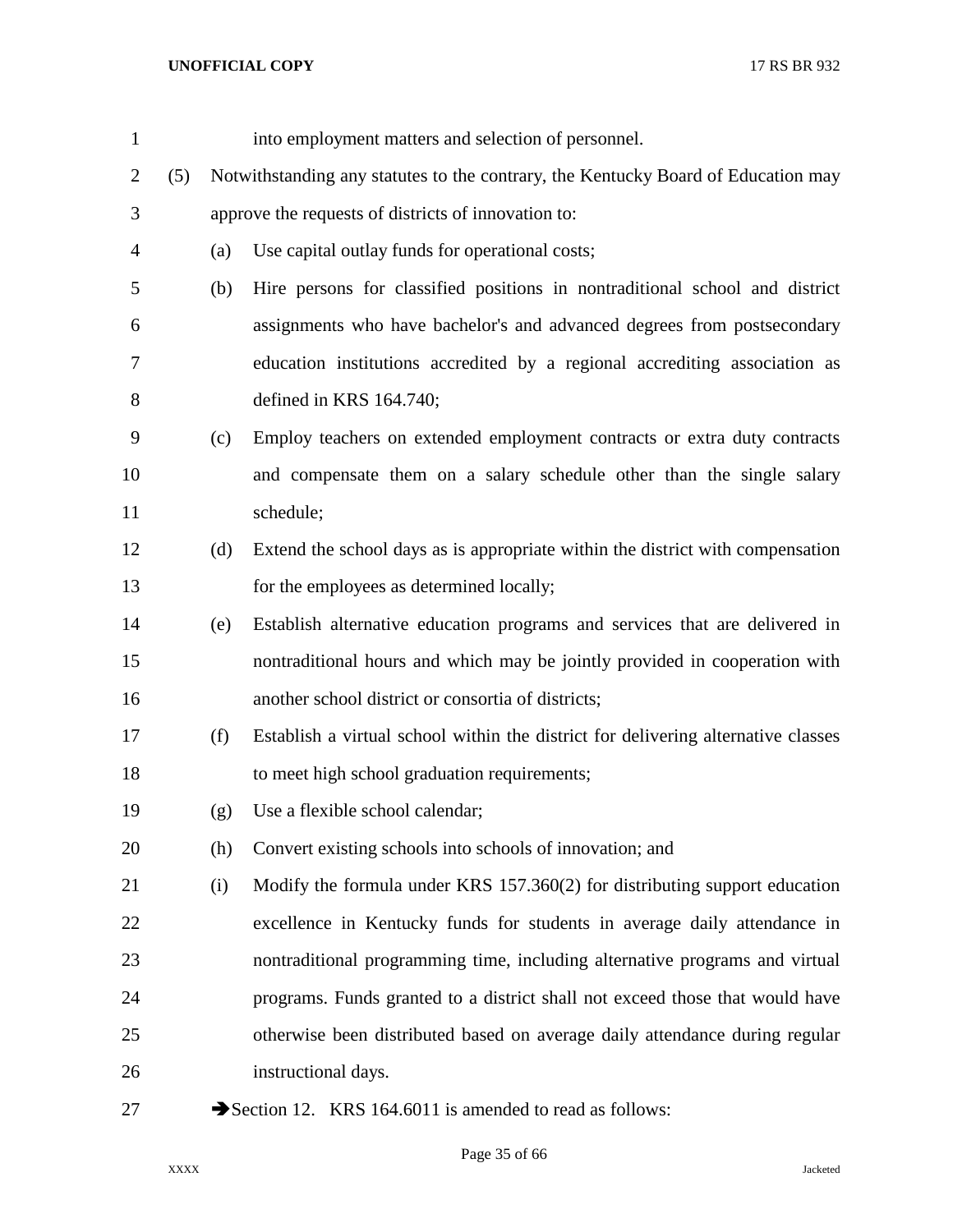| $\mathbf{1}$ | As used in KRS 164.6011 to 164.6041, unless the context indicates otherwise:                   |
|--------------|------------------------------------------------------------------------------------------------|
| 2            | "Applied research" means those research activities occurring at universities and in<br>(1)     |
| 3            | private enterprises that have potential commercial application;                                |
| 4            | "Cluster" means a geographically bound concentration of similar, related, or<br>(2)            |
| 5            | complementary businesses with active channels for business transactions,                       |
| 6            | communications, and dialogue, that share specialized infrastructure, labor markets,            |
| 7            | and services, and that are faced with common opportunities and threats;                        |
| 8            | (3) [ "Commission" means the Kentucky Innovation Commission;                                   |
| 9            | $(4)$ ] "Commonwealth" means the Commonwealth of Kentucky;                                     |
| 10           | "Council" means the Council on Postsecondary Education;<br>$(4)$ [ $(5)$ ]                     |
| 11           | "Eligible company" means any corporation, limited liability company,<br>$(5)$ $(6)$ }          |
| 12           | partnership, limited partnership, sole proprietorship, business trust, person, group,          |
| 13           | other entity engaged in nonretail commerce, agribusiness, trade,<br><b>or</b><br><sub>or</sub> |
| 14           | manufacturing;                                                                                 |
| 15           | "Immediate family members" means:<br>$(6)$ $(7)$                                               |
| 16           | (a) Spouse and parents-in-law;                                                                 |
| 17           | (b) Parents and grandparents;                                                                  |
| 18           | (c) Children and their spouses; and                                                            |
| 19           | (d) Siblings and their spouses;                                                                |
| 20           | "Kentucky-based company" means a business with its principal place of<br>$(7)$ $(8)$           |
| 21           | business in Kentucky or no less than fifty percent (50%) of its property and payroll           |
| 22           | located in Kentucky;                                                                           |
| 23           | "Knowledge-based" means driven by knowledge, innovation, and speed;<br>$(8)$ [ $(9)$ ]         |
| 24           | "Medium-size company" means a business with fifty-one (51) to one hundred<br>$(9)$ $(10)$      |
| 25           | fifty (150) employees;                                                                         |
| 26           | $(10)$ [ $(11)$ ] "Qualified company" means an eligible company that may be granted a          |
| 27           | funding voucher or award pending certification;                                                |

Page 36 of 66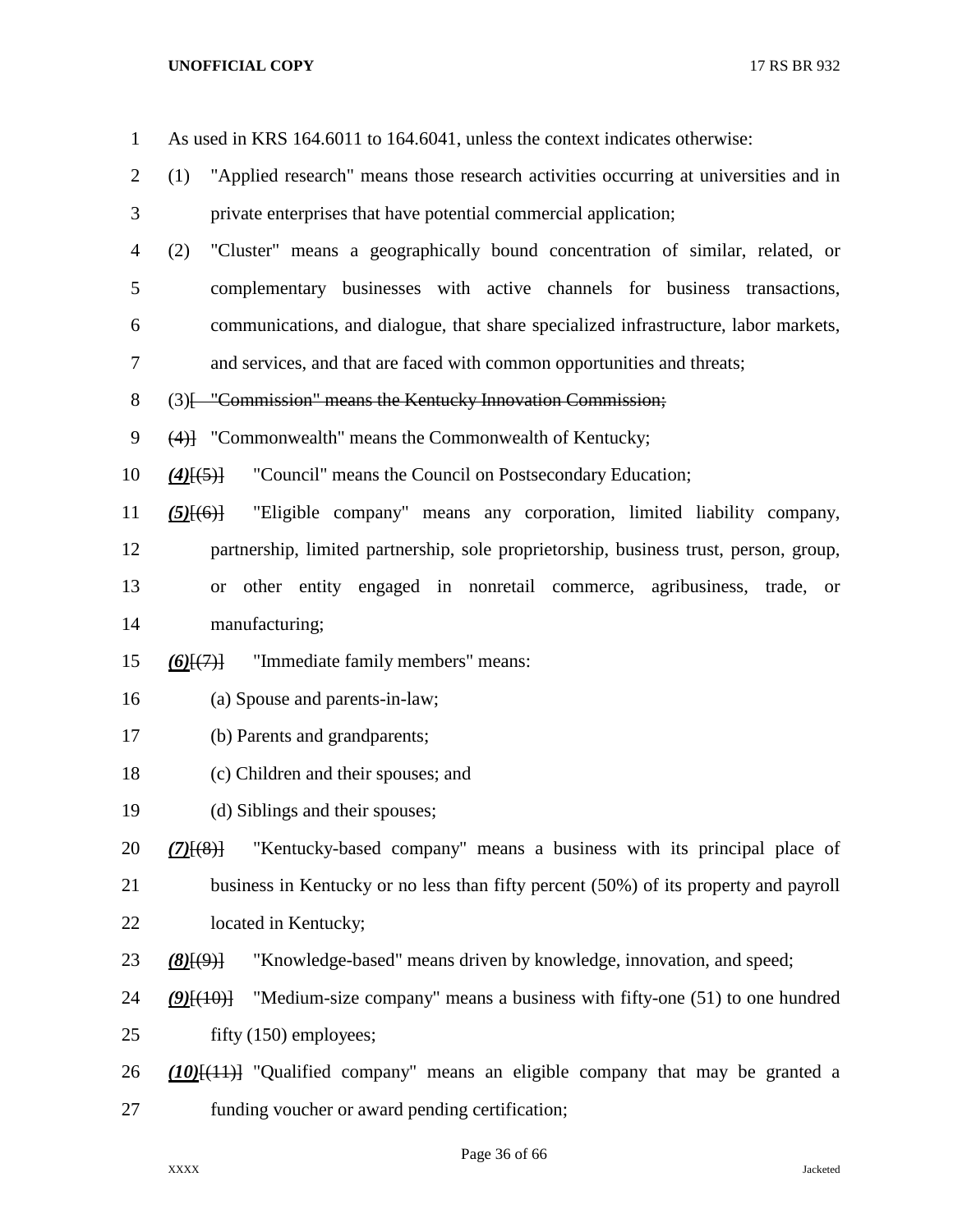| $\mathbf{1}$   |     | $(11)$ [ $(12)$ ] "Science and technology organization" means an independent, nonprofit or     |
|----------------|-----|------------------------------------------------------------------------------------------------|
| $\mathbf{2}$   |     | quasi-governmental organization, with a statewide mission, that has a demonstrated             |
| $\mathfrak{Z}$ |     | history of managing complicated programs in the areas of entrepreneurial                       |
| $\overline{4}$ |     | innovation, science, and technology advancement;                                               |
| $\mathfrak s$  |     | $(12)$ [ $(13)$ ] "Seed funding" means financing that is provided for early-stage development, |
| 6              |     | refinement, and commercialization of a product, process, or innovation through                 |
| $\tau$         |     | continuing applied research, advancing the patent process, determining commercial              |
| $8\,$          |     | and market potential, or moving research toward development of a prototype; and                |
| $\mathbf{9}$   |     | $(13)$ [ $(14)$ ] "Small company" means a firm with fifty (50) or fewer employees.             |
| 10             |     | Section 13. KRS 164.6017 is amended to read as follows:                                        |
| 11             | (1) | The Council on Postsecondary Education shall have all the powers and authority,                |
| 12             |     | not explicitly prohibited by statute, necessary and convenient to carry out and                |
| 13             |     | effectuate the purposes of KRS 164.6019 to 164.6041, including but not limited to:             |
| 14             |     | Entering into contracts or agreements necessary or incidental to the<br>(a)                    |
| 15             |     | performance of its duties, functions, and responsibilities; and                                |
| 16             |     | Soliciting, borrowing, accepting, receiving, and expending funds from any<br>(b)               |
| 17             |     | public or private source, including but not limited to general fund                            |
| 18             |     | appropriations of the Commonwealth, grants, or contributions of money,                         |
| 19             |     | property, labor, or other things of value to be used to carry out the programs'                |
| 20             |     | operations, functions, and responsibilities; and                                               |
| 21             |     | Notwithstanding the provisions in paragraph (a) of this subsection, the<br>(c)                 |
| 22             |     | commissioner of the Department of Commercialization and Innovation shall                       |
| 23             |     | approve the contracts issued by the Council on Postsecondary Education                         |
| 24             |     | regarding the structure of programs and funding levels in those programs                       |
| 25             |     | administered by a science and technology organization and created in KRS                       |
| 26             |     | 154.12-320, 164.6021, 164.6029, and 164.6037.                                                  |
| 27             | (2) | The council may expend money in the funds created in KRS 164.6019, 164.6027,                   |

# Page 37 of 66

XXXX Jacketed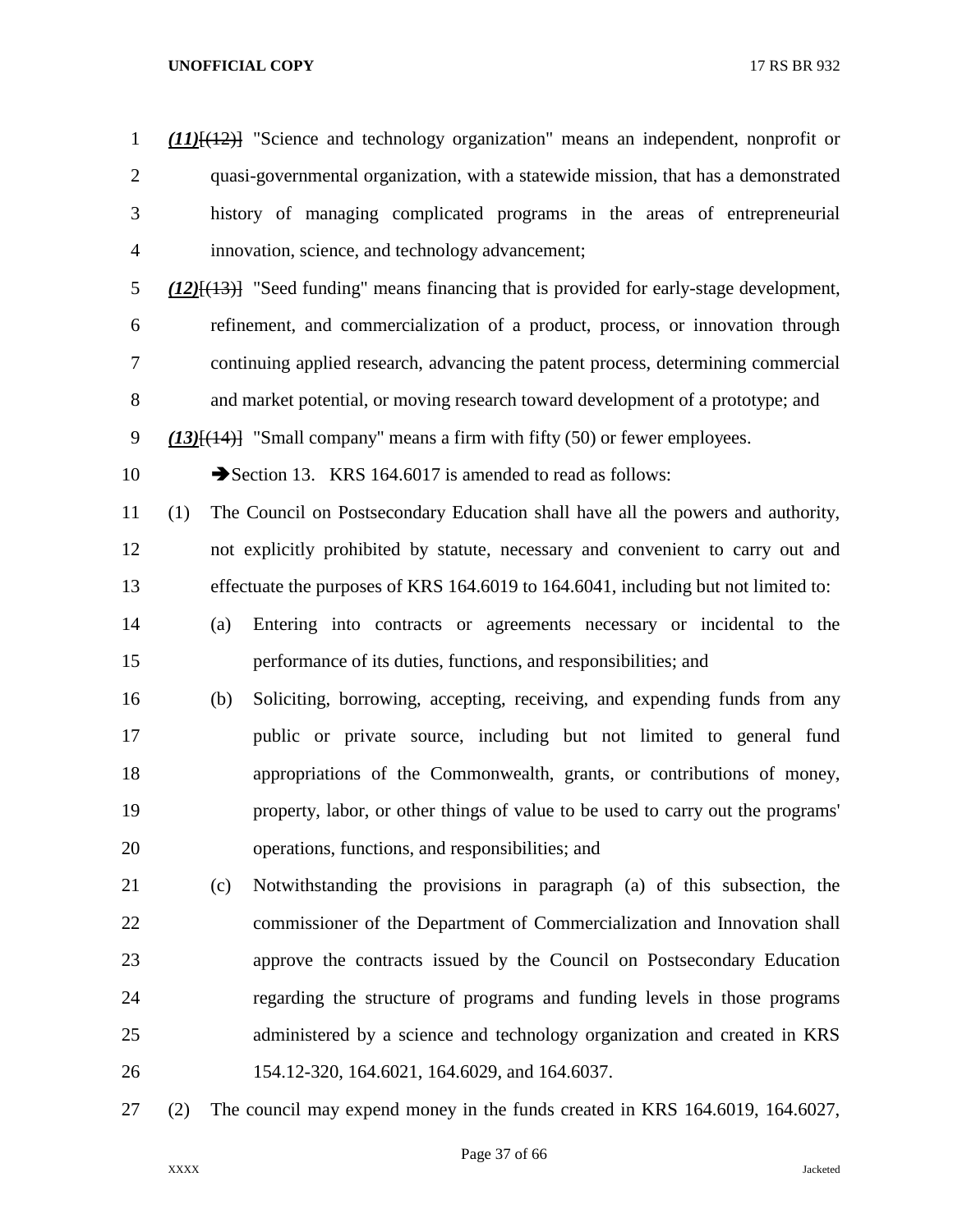and 164.6035 for reasonable administrative expenses directly incurred in carrying out the requirements of KRS 164.6019 to 164.6041. It is the intent of the General Assembly that the funds created in KRS 164.6019, 164.6027, and 164.6035 be used, to the fullest extent possible, to directly fund project costs. It is also the intent of the General Assembly that the first priority of expenditures of any excess revenues generated from the funds created in KRS 164.6019, 164.6027, and 164.6035 is to replenish general fund appropriations for those same purposes.

 (3) The council shall contract with a science and technology organization to administer the programs created in KRS 164.6021, 164.6029, and 164.6037. The council shall approve the application criteria, the process for submission of an application, and the structure and type of outside expertise or peer review used in the application review process in the programs created in KRS 164.6021, 164.6029, and 164.6037.

 (4) No member of the council or the science and technology organization or other 14 administering entity, or their employees or outside experts or their immediate family members, shall directly or indirectly financially benefit in any award, contract, or agreement under the programs.

17 (5) The council shall submit an annual report prior to October 15 to  $\frac{1}{16}$  the Kentucky **Innovation Commission,** I the Governor [, ] and the General Assembly detailing its work related to the programs created in KRS 164.6021, 164.6029, and 164.6037. The annual report shall be coordinated with the monitoring report by the Department of Commercialization and Innovation indicating progress made through investments, and shall include but not be limited to reporting on the progress made in achieving each program's purposes, qualitative and quantitative information concerning the applications received, projects approved and undertaken, companies served, and funding amounts invested in each project or program, as appropriate, and findings and recommendations to increase each program's effectiveness in achieving its purposes.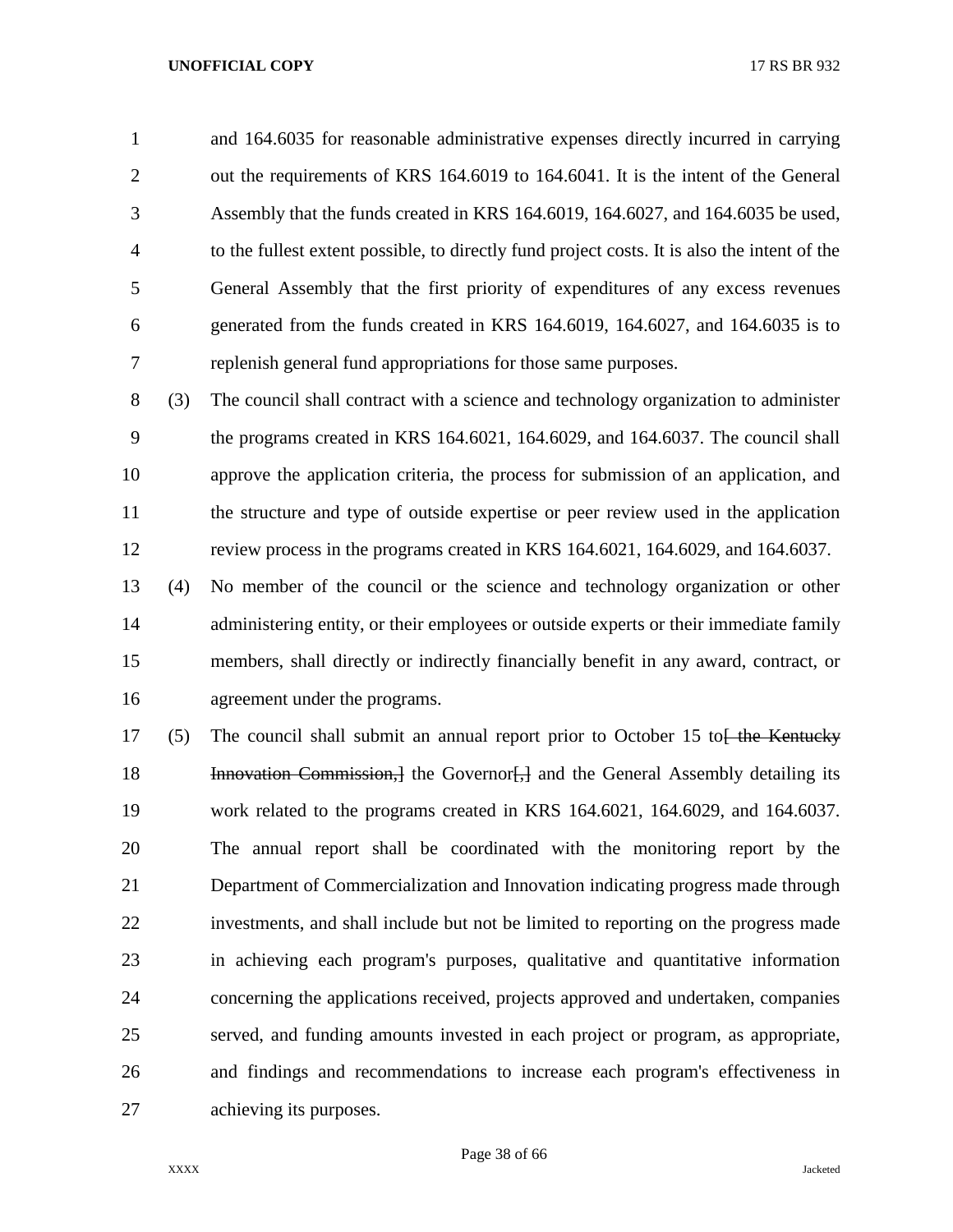| $\mathbf{1}$   | (6) | All records related to the administration of the programs created in KRS 164.6021,     |
|----------------|-----|----------------------------------------------------------------------------------------|
| $\overline{2}$ |     | 164.6029, and 164.6037 shall be deemed property of the council and shall be            |
| 3              |     | deemed open records and subject to public inspection under KRS 61.870 to 61.884.       |
| $\overline{4}$ |     | Any research that involves or is a patent, trade secret, or other legally protectable  |
| 5              |     | interest shall be exempt from inspection until such time as the intellectual property  |
| 6              |     | rights have been fully protected.                                                      |
| 7              |     | Section 14. KRS 171.810 is amended to read as follows:                                 |
| 8              |     | As used in KRS 171.810 to 171.814:                                                     |
| 9              | (1) | "Commission" means the Kentucky African-American Heritage Commission.                  |
| 10             |     | (2) [- "Council" means the Underground Railroad Advisory Council established in KRS    |
| 11             |     | 171.814.                                                                               |
| 12             | (3) | "Underground Railroad" means the escape of African-American slaves from or             |
| 13             |     | through Kentucky.                                                                      |
| 14             |     | Section 15. KRS 171.812 is amended to read as follows:                                 |
| 15             |     | The commission shall coordinate Kentucky's Underground Railroad initiative in          |
| 16             |     | accordance with KRS 171.805. The commission's duties as they relate to this initiative |
| 17             |     | shall include but not be limited to the following:                                     |
| 18             | (1) | Undertake a comprehensive statewide inventory of historic sites related to the         |
| 19             |     | Underground Railroad, and implement a master plan for site protection and              |
| 20             |     | development;                                                                           |
| 21             | (2) | Encourage and assist the state preservation officer within the Kentucky Heritage       |
| 22             |     | Council to nominate significant historical sites of the Kentucky Underground           |
| 23             |     | Railroad to the national and state registers of historic places;                       |
| 24             | (3) | Develop and operate, in conjunction with the Tourism, Arts and Heritage Cabinet, a     |
| 25             |     | program of public information, education, and promotion of the history of the          |
| 26             |     | Underground Railroad in Kentucky, to include but not be limited to implementing        |
| 27             |     | and maintaining a Web site connected to the Tourism, Arts and Heritage Cabinet;        |

Page 39 of 66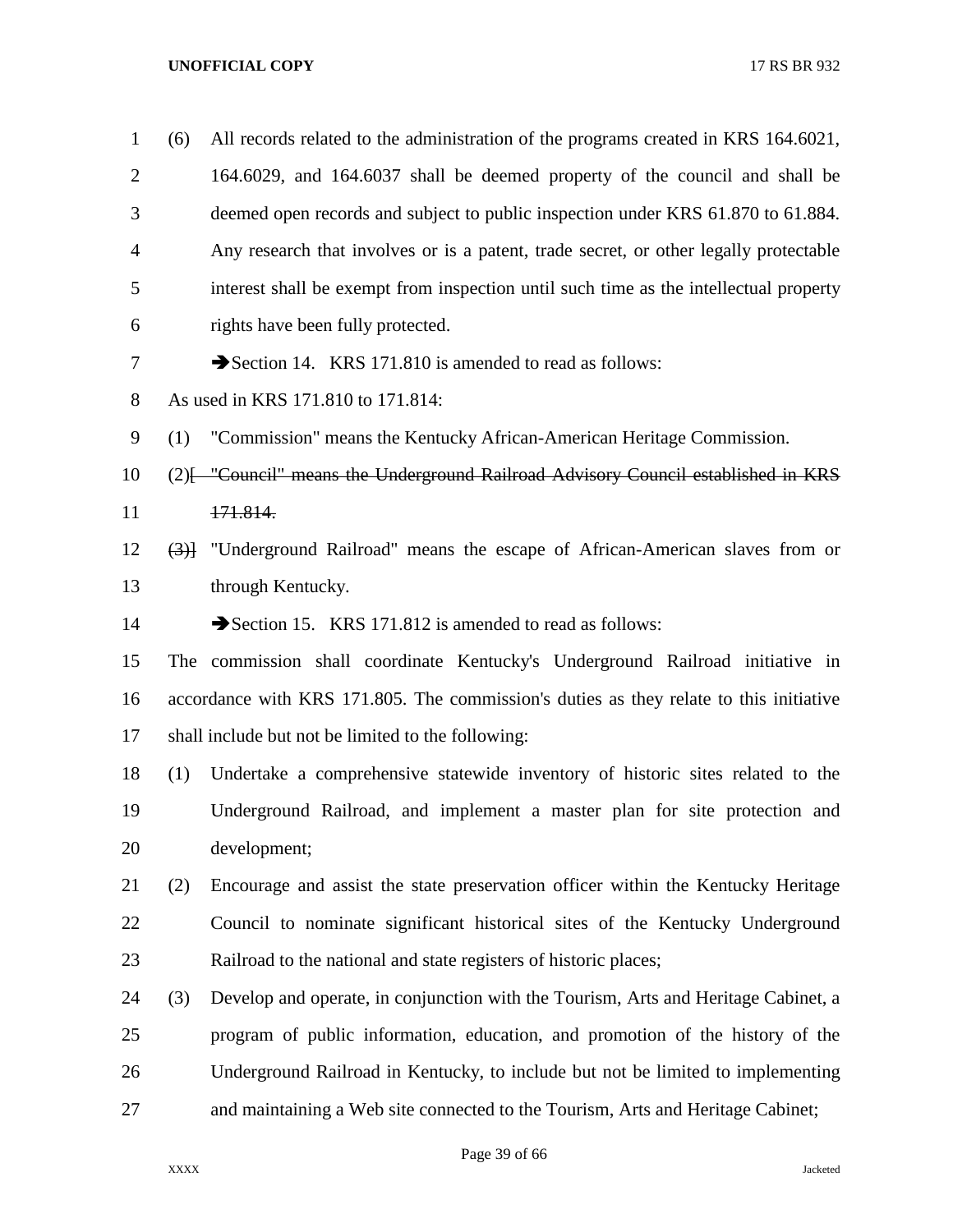- (4) Coordinate with local, state, and federal authorities in project planning that may affect Underground Railroad sites in Kentucky and neighboring states;
- (5) [Consider the council's recommendations and, contingent on review by the council, ]Present to the secretary of the Tourism, Arts and Heritage Cabinet an annual report and plan for future action; and

(6) Pursue public and private funds to carry out the duties set forth in this section.

7 Section 16. KRS 171.816 is amended to read as follows:

 The Tourism, Arts and Heritage Cabinet shall be charged with the purpose of protecting, preserving, and promoting the history of the Underground Railroad in Kentucky in accordance with KRS 171.805 and 171.810 to *171.812*[171.814]. The secretary of the Tourism, Arts and Heritage Cabinet shall receive an annual report from the Kentucky African-American Heritage Commission in accordance with KRS 171.812(5), and shall review and submit the annual report to the Governor and the Legislative Research Commission for distribution to the appropriate committees.

15 Section 17. KRS 194A.050 is amended to read as follows:

 (1) The secretary shall formulate, promote, establish, and execute policies, plans, and programs and shall adopt, administer, and enforce throughout the Commonwealth all applicable state laws and all administrative regulations necessary under applicable state laws to protect, develop, and maintain the health, personal dignity, integrity, and sufficiency of the individual citizens of the Commonwealth and necessary to operate the programs and fulfill the responsibilities vested in the cabinet. The secretary shall promulgate, administer, and enforce those administrative regulations necessary to implement programs mandated by federal law, or to qualify for the receipt of federal funds and necessary to cooperate with other state and federal agencies for the proper administration of the cabinet and its programs.

(2) The secretary may utilize the Public Health Services Advisory Council to review

Page 40 of 66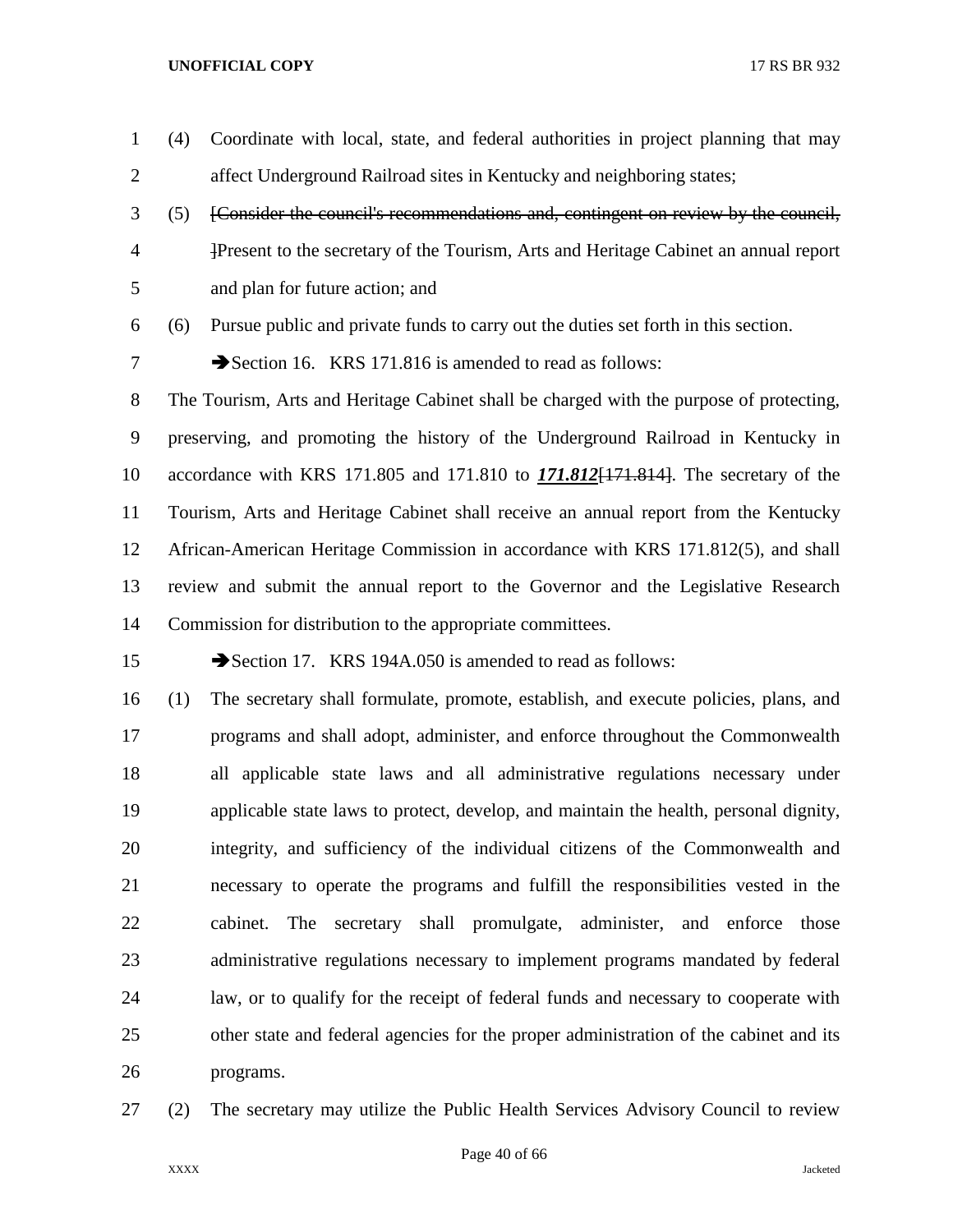and make recommendations on contemplated administrative regulations relating to initiatives of the Department for Public Health. No administrative regulations issued under the authority of the cabinet shall be filed with the Legislative Research Commission unless they are issued under the authority of the secretary, and the secretary shall not delegate that authority.

 (3)[ The secretary may utilize the Council for Families and Children to review and make recommendations on contemplated administrative regulations relating to initiatives of the Department for Community Based Services. No administrative regulations issued under the authority of the cabinet shall be filed with the Legislative Research Commission unless issued under the authority of the secretary, and the secretary 11 shall not delegate this authority.

 (4)] Except as otherwise provided by law, the secretary shall have authority to establish by administrative regulation a schedule of reasonable fees, none of which shall exceed one hundred dollars (\$100), to cover the costs of annual inspections of efforts regarding compliance with program standards administered by the cabinet. All fees collected for inspections shall be deposited in the State Treasury and credited to a revolving fund account to be used for administration of those programs of the cabinet. The balance of the account shall lapse to the general fund at the end of each biennium. Fees shall not be charged for investigation of complaints.

20 Section 18. KRS 194A.090 is amended to read as follows:

- (1) The cabinet shall include citizen advisory bodies within its structure to provide independent advice from the general public.
- (2) A Public Health Services Advisory Council is created within the cabinet.
- (a) The council may advise the secretary for health and family services, the commissioner for public health, and officials of the Commonwealth on policy matters concerning the delivery of health services, including the assessment of needs, the development of program alternatives, the determination of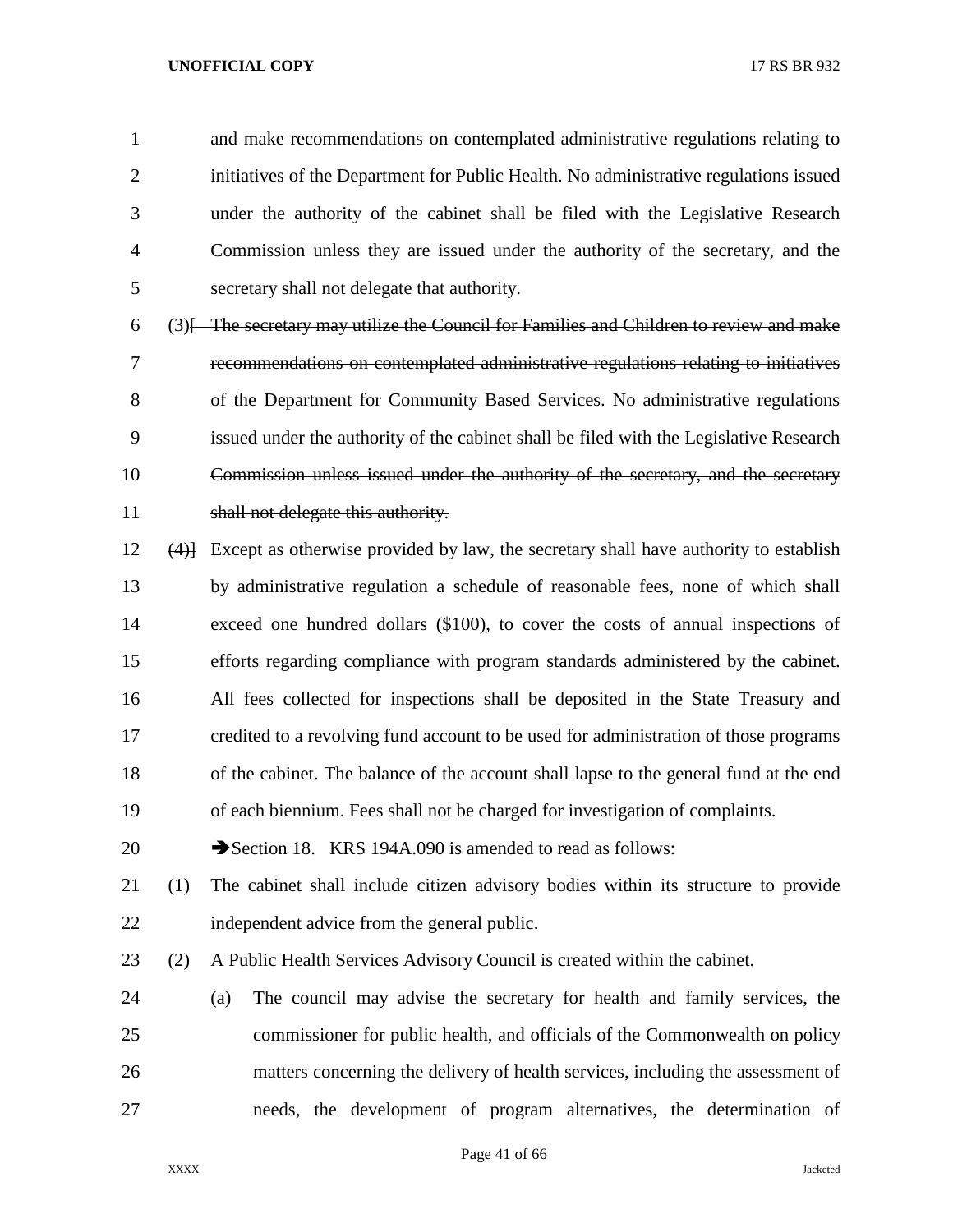priorities, the formulation of policy, the allocation of resources, and the evaluation of programs. The council shall be utilized by the cabinet to fulfill federal requirements for citizen's advisory councils associated with programs designed to provide health services and to advise the cabinet on the development and content of the state health plan.

 (b) The council shall be composed of no more than nineteen (19) citizen members appointed by the Governor. Six (6) members of the council shall be chosen to broadly represent public interest groups concerned with health services, recipients of health services provided by the Commonwealth, minority groups, and the general public. Thirteen (13) members of the council shall represent providers of health care and not less than one-half (1/2) of the providers shall be direct providers of health care. At least one (1) of the direct providers of health care shall be a person engaged in the administration of a hospital, and one (1) shall be a physician in active practice. At least one (1) member shall be a registered sanitarian or sanitary engineer, one (1) a public health nurse, one (1) a member of the current minority advisory council, and one (1) a practicing public health physician. Nominations for health care provider members of the council shall be solicited from recognized health care provider organizations. Membership of the council shall be geographically distributed in order that area development districts are represented. Members shall serve for terms of three (3) years. If a vacancy occurs, the person appointed as a replacement shall serve only for the remainder of the vacated term. Members shall serve until the term begins for their appointed successors. No member shall serve more than two (2) consecutive terms. The chair of the council shall be appointed by the Governor. The secretary for health and family services and the commissioner for public health shall be nonvoting, ex officio members of the council, and the commissioner for public health shall be a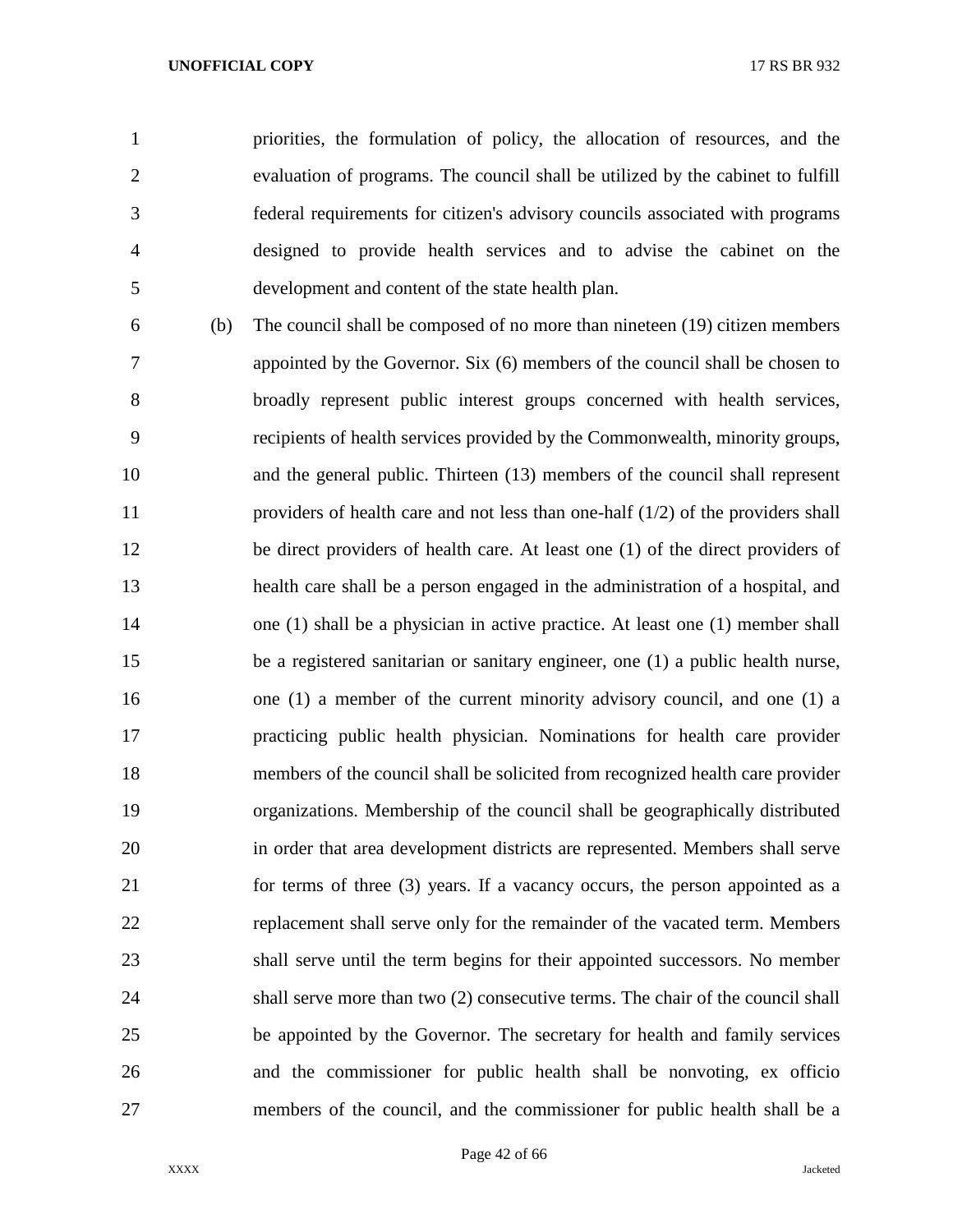| $\mathbf{1}$   |     |     | staff director for, and secretary to, the council. The council shall meet at least |
|----------------|-----|-----|------------------------------------------------------------------------------------|
| $\overline{2}$ |     |     | quarterly and on other occasions as may be necessary on the call of the            |
| 3              |     |     | secretary for health and family services or the commissioner for public health.    |
| $\overline{4}$ |     |     | A majority of the appointed members shall constitute a quorum.                     |
| 5              | (3) |     | An Institute for Aging is created within the cabinet.                              |
| 6              |     | (a) | The institute shall advise the secretary for health and family services and other  |
| 7              |     |     | officials of the Commonwealth on policy matters relating to the development        |
| 8              |     |     | and delivery of services to the aged.                                              |
| 9              |     | (b) | The institute shall be composed of no more than fifteen (15) citizen members       |
| 10             |     |     | appointed by the Governor. Members of the institute shall be chosen to             |
| 11             |     |     | broadly represent public interest groups concerned with the needs of the aged,     |
| 12             |     |     | professionals involved in the delivery of services to the aged, minority groups,   |
| 13             |     |     | recipients of state-provided services to the aged, and the general public. The     |
| 14             |     |     | Governor shall appoint a chair of the institute. The secretary for health and      |
| 15             |     |     | family services shall be a nonvoting, ex officio member of, staff director for,    |
| 16             |     |     | and secretary to the institute. The institute shall meet at least quarterly and on |
| 17             |     |     | other occasions as may be necessary, on the call of the secretary for health and   |
| 18             |     |     | family services. A majority of the appointed members shall constitute a            |
| 19             |     |     | quorum.                                                                            |
| 20             |     |     | [(4) A Council for Families and Children is created within the cabinet.            |
| 21             |     | (a) | The council may advise the secretary for health and family services, the           |
| 22             |     |     | commissioner for community based services, and other officials of the              |
| 23             |     |     | Commonwealth on policy matters relating to the human service needs.                |
| 24             |     |     | (b) The council shall be composed of no more than twenty-one (21) citizen          |
| 25             |     |     | members appointed by the Governor. Members of the council shall be chosen          |
| 26             |     |     | to broadly represent public interest groups concerned with social insurance        |
| 27             |     |     | and social service programs operated by the Commonwealth, professionals            |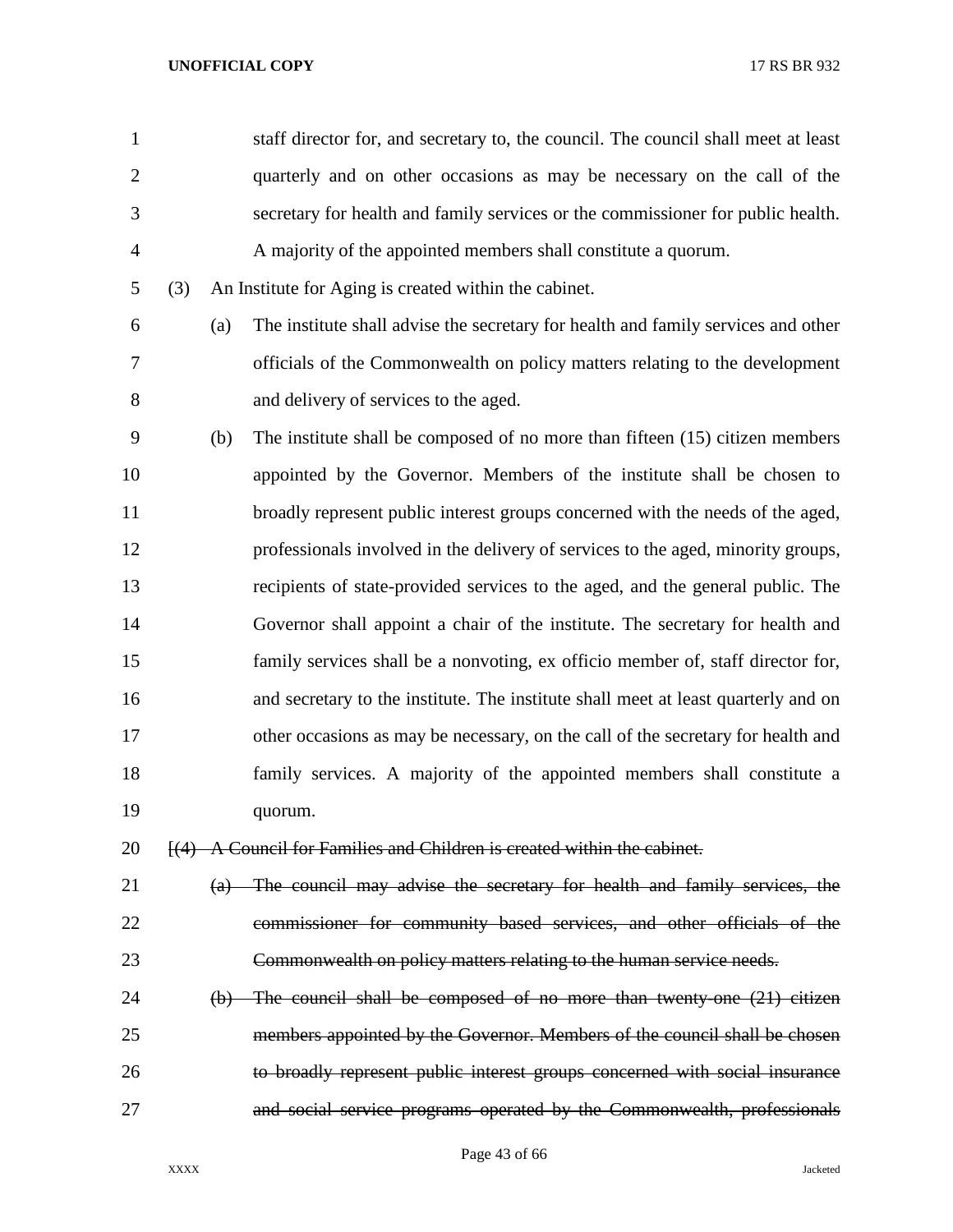| 1  | involved in the delivery of human services, minority groups, the poor, the                          |
|----|-----------------------------------------------------------------------------------------------------|
| 2  | disadvantaged, recipients of human services provided by the state, and the                          |
| 3  | general public. The Governor shall appoint the chair of the council. The                            |
| 4  | secretary for health and family services and the commissioner for community                         |
| 5  | based services shall be nonvoting, ex officio members of the council, and the                       |
| 6  | commissioner for community based services shall be staff director for, and                          |
| 7  | secretary to, the council. The council shall meet at least quarterly and on other                   |
| 8  | occasions as may be necessary, on call of the secretary for health and family                       |
| 9  | services. A majority of appointed members shall constitute a quorum.                                |
| 10 | (c) When the Council for Families and Children is assigned a responsibility for                     |
| 11 | qualifying the Commonwealth for federal programs with representations and                           |
| 12 | membership formulas that conflict with the council's membership, the                                |
| 13 | secretary may create special subcommittees to this citizens' body that meet                         |
| 14 | federal requirements.                                                                               |
| 15 | Section 19. KRS 194A.190 is amended to read as follows:                                             |
| 16 | The Public Health Services Advisory Council <del>, the Council for Families and Children]</del> ,   |
| 17 | the Advisory Council for Medical Assistance, and the Institute for Aging shall be                   |
| 18 | empowered to accept gifts and grants, but all of these moneys shall be administered by              |
| 19 | the cabinet, which shall administer these funds through appropriate trust and agency                |
| 20 | accounts.                                                                                           |
| 21 | Section 20. KRS 194A.200 is amended to read as follows:                                             |
| 22 | The members of the Council for Families and Children, the Public Health Services                    |
| 23 | Advisory Council <del>[,]</del> and the Institute for Aging shall receive no compensation for their |
| 24 | services, but shall be allowed the necessary expenses incurred through the performance of           |
| 25 | their duties as members of this citizens' council. No member of a citizens' council shall be        |
| 26 | held to be a public officer by reason of membership on a council.                                   |
| 27 | Section 21. KRS 216.900 is amended to read as follows:                                              |

Page 44 of 66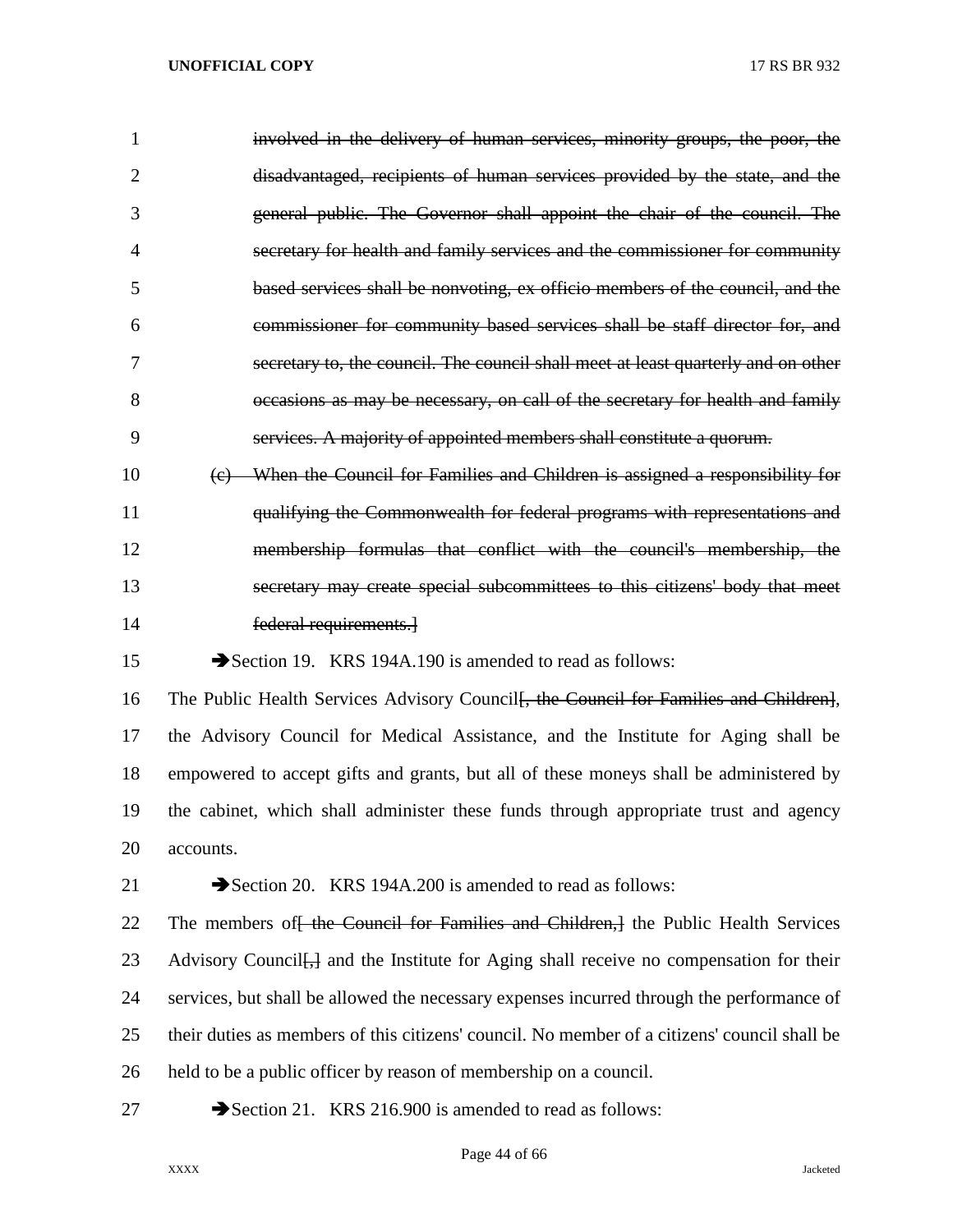As used in KRS 216.900 to 216.930, unless the context otherwise requires:

2 (1) [ "Board" means the Kentucky Board of Family Health Care Providers;

- (2)] "Linkage" means a formal written agreement initiated by a network, between the network and any agency providing emergency, hospital, home health, hospice, long- term care, mental health, substance abuse, aging, social, and educational services, as well as specialized health care services.
- [(3) "Midlevel health care practitioner" means a person qualified to provide health care services as enumerated by the board.]
- *(2)*[(4)] "Network" means a health care delivery network system which is an integrated system of health care services, including, but not limited to, the direct delivery of basic health services, such as patient histories and physicals, preventive health care, treatment of acute episodes of illness and chronic illness, immunizations, laboratory, X-ray, dental, and pharmacy services. Networks shall be formally linked to emergency, hospital, home health, hospice, long-term care, mental health, substance abuse, aging, social, and educational services as well as specialized services such as oncology, neurology, and surgery. The primary facility of a network shall be a clinic or physician's office only.
- [(5) "Medical chart auditor" means a person with at least two (2) years of experience with quality assurance review and with knowledge of the board approved protocols and the individual patient's treatment plan contained in the medical record.]
- 

21 Section 22. KRS 216.910 is amended to read as follows:

- (1) Any licensed network shall be permitted to establish one (1) extension site per full- time physician on the staff of the network. Extension sites shall not be required to have a separate license but shall conform to administrative regulations promulgated by the Cabinet for Health and Family Services and shall be inspected on a regular basis.
- (2) Each network shall establish protocols for the treatment of the twenty (20) most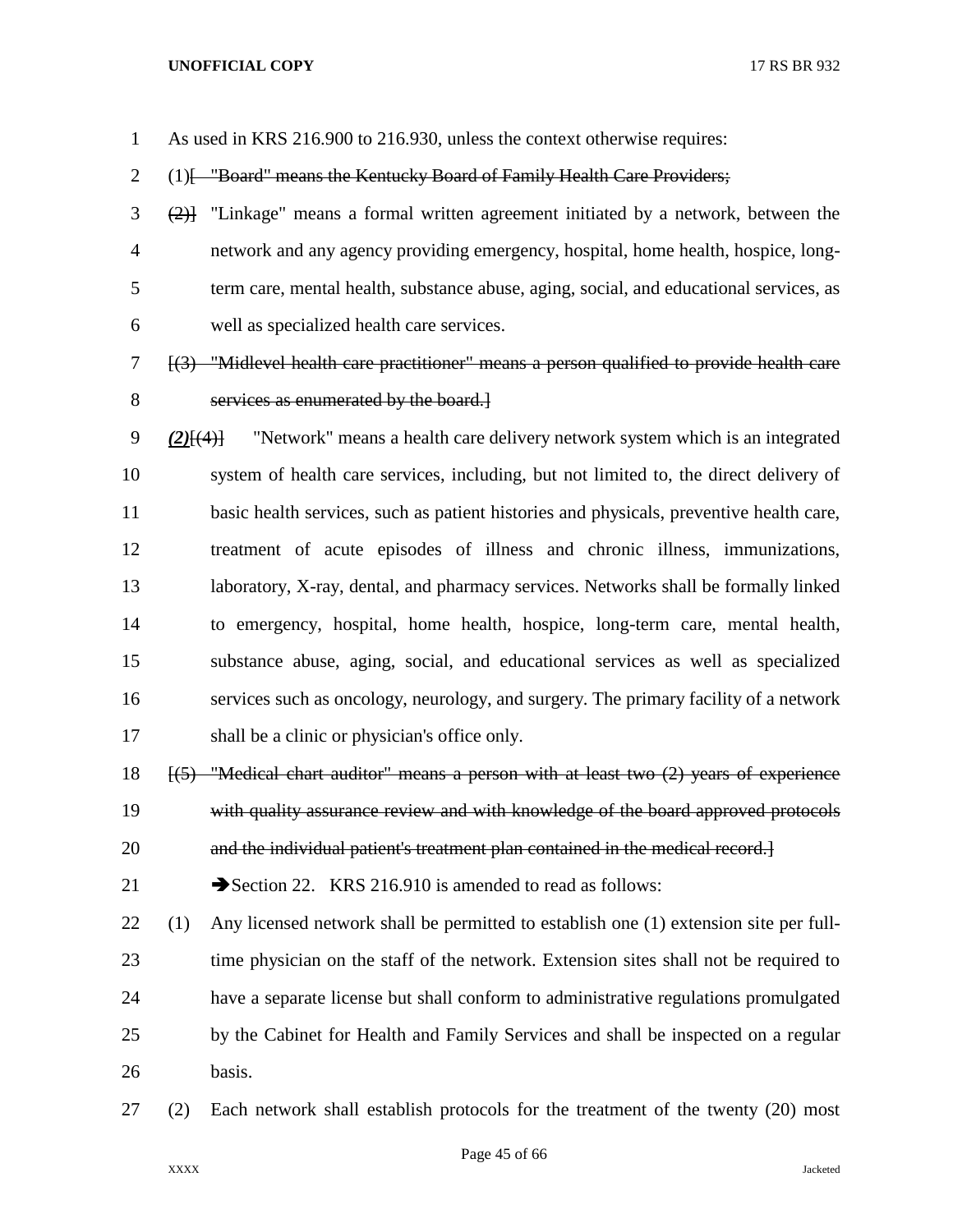| 1              |             | common patient problems. At a minimum, the protocols shall identify for each              |
|----------------|-------------|-------------------------------------------------------------------------------------------|
| $\overline{2}$ |             | problem a working definition, patient symptoms, diagnostic techniques, acceptable         |
| 3              |             | values for laboratory findings, conditions under which a physician shall be               |
| $\overline{4}$ |             | consulted, and treatment methods. These protocols shall be approved by the board.         |
| 5              |             | The protocols shall be listed in a handbook provided to each midlevel health care         |
| 6              |             | practitioner and shall be available to patients upon request.                             |
| 7              | (3)         | Each network shall have a system of patient and family medical records which              |
| 8              |             | employs the problem-oriented medical record format.                                       |
| 9              | (4)         | A network shall employ a primary-care physician who has admitting privileges at a         |
| 10             |             | local hospital. The network shall hire ancillary personnel as necessary to provide the    |
| 11             |             | basic services of the network. <del> The network may hire midlevel health care</del>      |
| 12             |             | practitioners to assist the physician but there shall be one $(1)$ physician on staff for |
| 13             |             | each midlevel health care practitioner.                                                   |
| 14             |             | (5) A physician shall see each patient for whom services are provided by a midlevel       |
| 15             |             | health care practitioner not less than twice a year. A medical chart auditor shall        |
| 16             |             | review the medical record entries for each patient encounter on the day of the            |
| 17             |             | encounter and will refer to the physician immediately any deviation from protocol.        |
| 18             | (6)         | Each network shall develop a quality assurance program which shall be approved by         |
| 19             |             | the board. At a minimum, the quality assurance program shall address:                     |
| 20             |             | (a) Program goals and objectives;                                                         |
| 21             |             | (b) Program organization, including identification of responsible parties, the nature of  |
| 22             |             | their responsibilities, and the persons to whom they report; and                          |
| 23             |             | (c) Identification of the patient care process.                                           |
| 24             | $(5)$ $(7)$ | Each network shall establish a process by which it regularly evaluates the                |
| 25             |             | health-care needs of its community and the services it provides in response to those      |
| 26             | needs.      |                                                                                           |
| 27             | $(6)$ $(8)$ | Each network shall provide [the following educational opportunities:                      |
|                |             |                                                                                           |

Page 46 of 66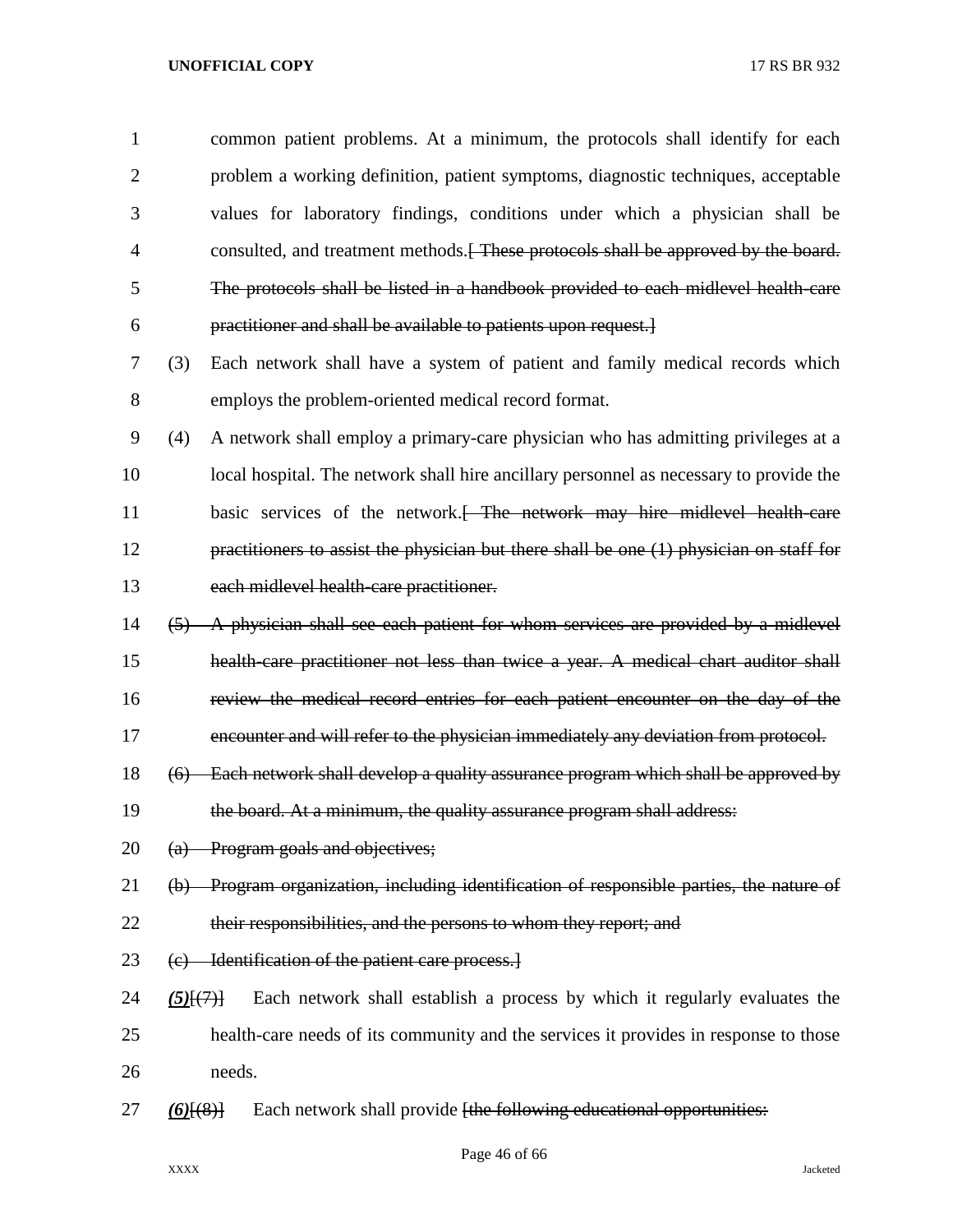| $\mathbf{1}$   | $\left( a\right)$ | minety (90) minutes each week of continuing education to its health-care               |
|----------------|-------------------|----------------------------------------------------------------------------------------|
| $\overline{2}$ |                   | providers on topics relating to patient care needs <del>[; and</del>                   |
| 3              |                   | (b) One and one half (1.5) days leave and fifty percent (50%) of expenses up to        |
| 4              |                   | three hundred dollars (\$300) per year to its midlevel health care practitioners       |
| 5              |                   | for approved continuing education outside of the network.                              |
| 6              | $(7)$ $(9)$ }     | Each network shall either provide directly for twenty-four (24) hour, seven (7)        |
| 7              |                   | day per week access to care for its patients or have formal written agreements with    |
| 8              |                   | local providers to insure twenty-four $(24)$ hour, seven $(7)$ day per week access to  |
| 9              |                   | care for its patients.                                                                 |
| 10             |                   | (10) No network may charge or collect more money for the services of any midlevel      |
| 11             |                   | health care practitioner than is allowable under Medicaid for other nonphysician       |
| 12             |                   | practitioners.                                                                         |
| 13             |                   | Section 23. KRS 311.900 is amended to read as follows:                                 |
| 14             |                   | As used in KRS 311.900 to 311.928:                                                     |
| 15             | (1)               | "Athlete" means an individual, referee, coach, or athletic staff member who            |
| 16             |                   | participates in sports, games, or recreational activities requiring physical strength, |
| 17             |                   | agility, flexibility, range of motion, speed, or stamina, and who is associated with a |
| 18             |                   | sport, game, or recreational activity that is conducted in association with an         |
| 19             |                   | educational institution or professional, amateur, or recreational sports club or       |
| 20             |                   | organization;                                                                          |
| 21             | (2)               | "Athletic injury" means:                                                               |
| 22             | (a)               | An injury or condition, excluding medical conditions such as internal                  |
| 23             |                   | infections, internal injuries, fractures, and spinal cord injuries except in an        |
| 24             |                   | acute situation sustained by an athlete that affects the individual's participation    |
| 25             |                   | or performance in sports, games, or recreation; or                                     |
| 26             | (b)               | An injury or condition that is within the scope of practice of an athletic trainer     |
| 27             |                   | identified by a physician licensed under KRS Chapter 311, a physical therapist         |

Page 47 of 66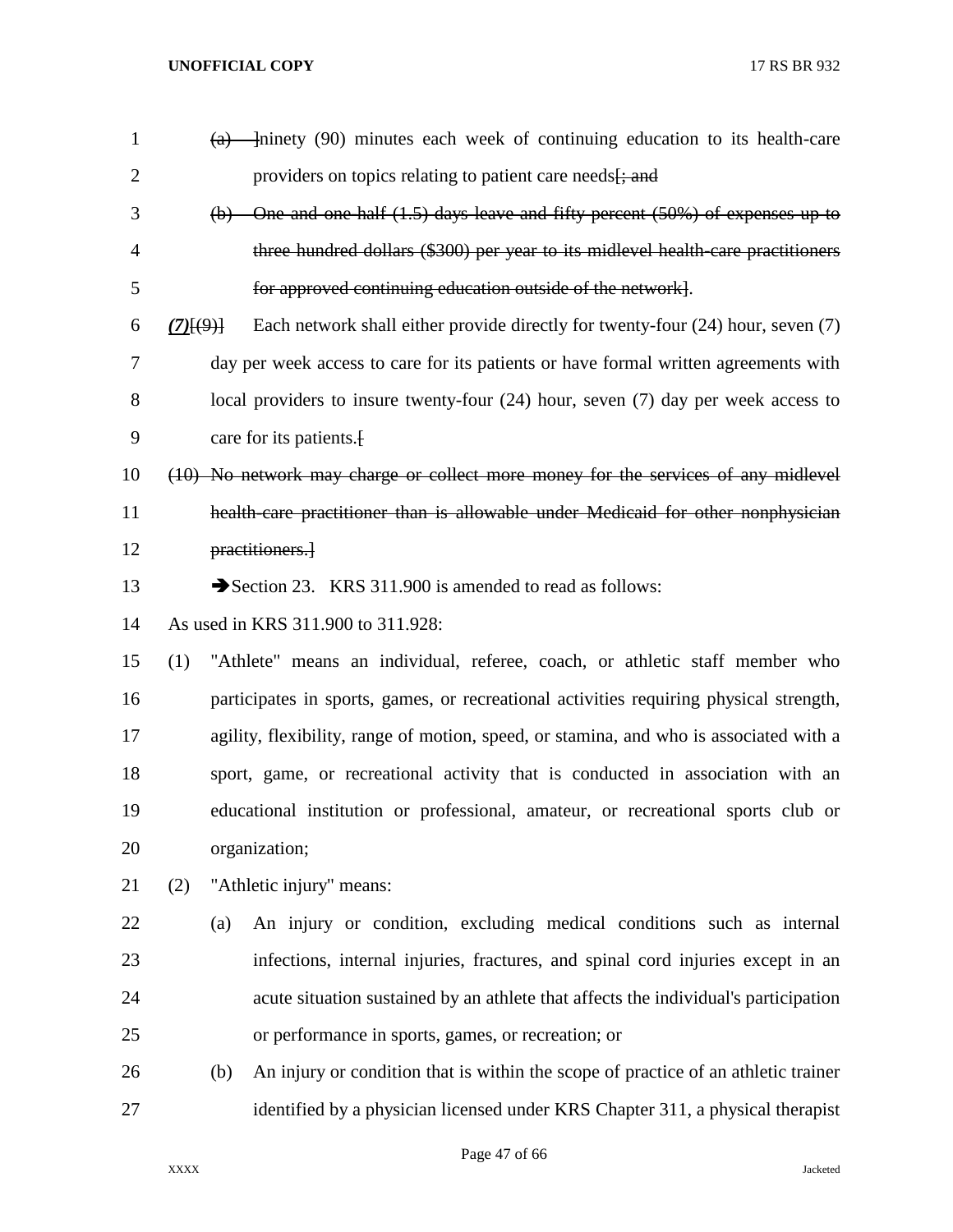| $\mathbf{1}$   | licensed under KRS Chapter 327, an occupational therapist licensed under                                |
|----------------|---------------------------------------------------------------------------------------------------------|
| $\overline{2}$ | KRS Chapter 319A, or a chiropractor licensed under KRS Chapter 312 that is                              |
| 3              | likely to benefit from athletic training services that have been approved by a                          |
| $\overline{4}$ | physician supervising the athletic trainer;                                                             |
| 5              | "Athletic trainer" means a person with specific qualifications, as set forth in KRS<br>(3)              |
| 6              | 311.900 to 311.928 who is licensed to practice athletic training and who, upon the                      |
| 7              | supervision of a physician licensed under KRS Chapter 311, carries out the practice                     |
| 8              | preventing,<br>recognizing, evaluating, managing,<br>of<br>disposing,<br>treating,                      |
| 9              | reconditioning, or rehabilitating athletic injuries. In carrying out these functions, the               |
| 10             | licensed athletic trainer may use physical modalities, such as heat, light, sound,                      |
| 11             | cold, or electricity, or mechanical devices. A licensed athletic trainer shall practice                 |
| 12             | only in those areas in which he or she is competent by reason of his or her training                    |
| 13             | or experience;                                                                                          |
| 14             | (4) [- "Council" means the Kentucky Athletic Trainers Advisory Council;                                 |
| 15             | (5) The "Board" means the Kentucky Board of Medical Licensure;                                          |
| 16             | "Supervising physician" means a physician licensed by the board; and<br>$(5)$ [ $(6)$ ]                 |
| 17             | "Supervision" means advising, consenting to, and directing the activities of an<br>$(6)$ [ $(7)$ ]      |
| 18             | athletic trainer through written or oral orders by a physician licensed to practice                     |
| 19             | under KRS Chapter 311. Each team of physicians and athletic trainers shall ensure                       |
| 20             | that the referral of athletic injuries is appropriate to the athletic trainer's level of                |
| 21             | training and experience.                                                                                |
| 22             | Section 24. KRS 311.901 is amended to read as follows:                                                  |
| 23             | $\left[\frac{1}{2}\right]$ The board shall promulgate administrative regulations in accordance with KRS |
| 24             | Chapter 13A relating to the licensure and regulation of athletic trainers. The regulations              |
| 25             | shall include but shall not be limited to the establishment of fees and continuing                      |
| 26             | education requirements. The board shall require, as a part of any continuing educational                |

requirement, that persons licensed as athletic trainers complete an educational course on

Page 48 of 66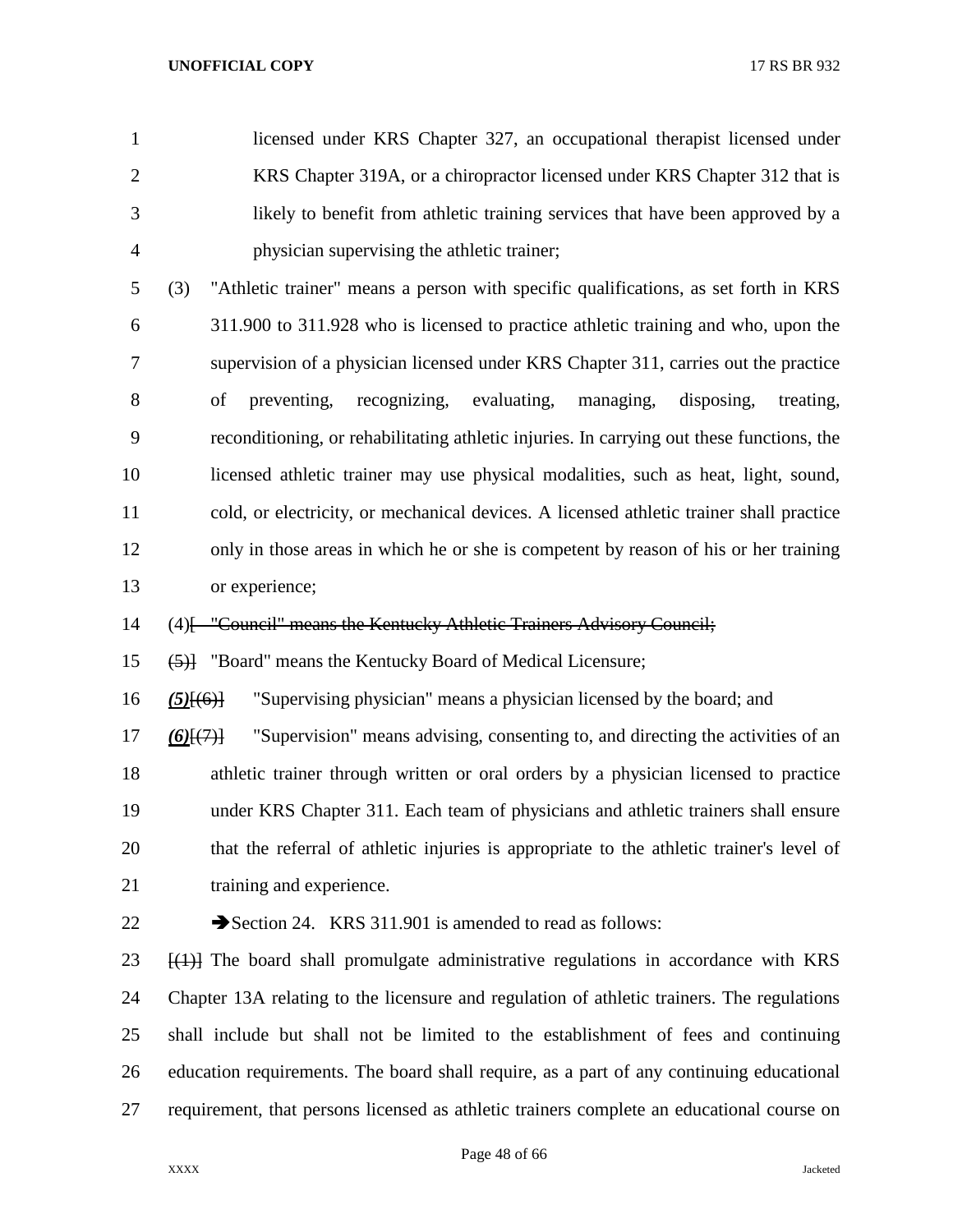| $\mathbf{1}$   | the transmission, control, treatment, and prevention of the human immunodeficiency                     |
|----------------|--------------------------------------------------------------------------------------------------------|
| $\overline{2}$ | and acquired immunodeficiency syndrome. The course on the human<br>virus                               |
| 3              | immunodeficiency virus shall be approved by the Cabinet for Health and Family                          |
| $\overline{4}$ | Services. <sup>[1]</sup>                                                                               |
| 5              | (2) There is hereby created the Kentucky Athletic Trainers Advisory Council,                           |
| 6              | composed of nine (9) members appointed by the Governor. The council shall review                       |
| 7              | and make recommendations to the board regarding all matters relating to athletic                       |
| 8              | trainers that come before the board, including but not limited to:                                     |
| 9              | (a) Applications for athletic training licensure;                                                      |
| 10             | (b) Licensure renewal requirements;                                                                    |
| 11             | (c) Approval of supervising physicians;                                                                |
| 12             | $(d)$ Disciplinary investigations or action, when specifically requested by one $(1)$ of               |
| 13             | the board's panels established under KRS 311.591; and                                                  |
| 14             | (e) Promulgation of administrative regulations.                                                        |
| 15             | (3) Except for initial appointments, members of the council shall be appointed by the                  |
| 16             | board for four (4) year terms and shall consist of:                                                    |
| 17             | $(a)$ Five (5) practicing licensed athletic trainers who shall each be selected by the                 |
| 18             | board from a list of three $(3)$ licensed athletic trainers submitted by the                           |
| 19             | Kentucky Athletic Trainers Society, Inc. for each vacancy;                                             |
| 20             | Two (2) supervising physicians;<br>$\Theta$                                                            |
| 21             | One (1) member of the board; and<br>$\left(\mathrm{e}\right)$                                          |
| 22             | $(d)$ One $(1)$ citizen at large.                                                                      |
| 23             | $(4)$ The chair of the council shall be elected by a majority vote of the council members              |
| 24             | and shall preside over meetings. The meetings shall be held quarterly. Additional                      |
| 25             | meetings may be held on the call of the chair or upon the written request of four (4)                  |
| 26             | council members.                                                                                       |
| 27             | Initial appointments shall be for staggered terms. Three (3) members shall serve a<br>$\left(5\right)$ |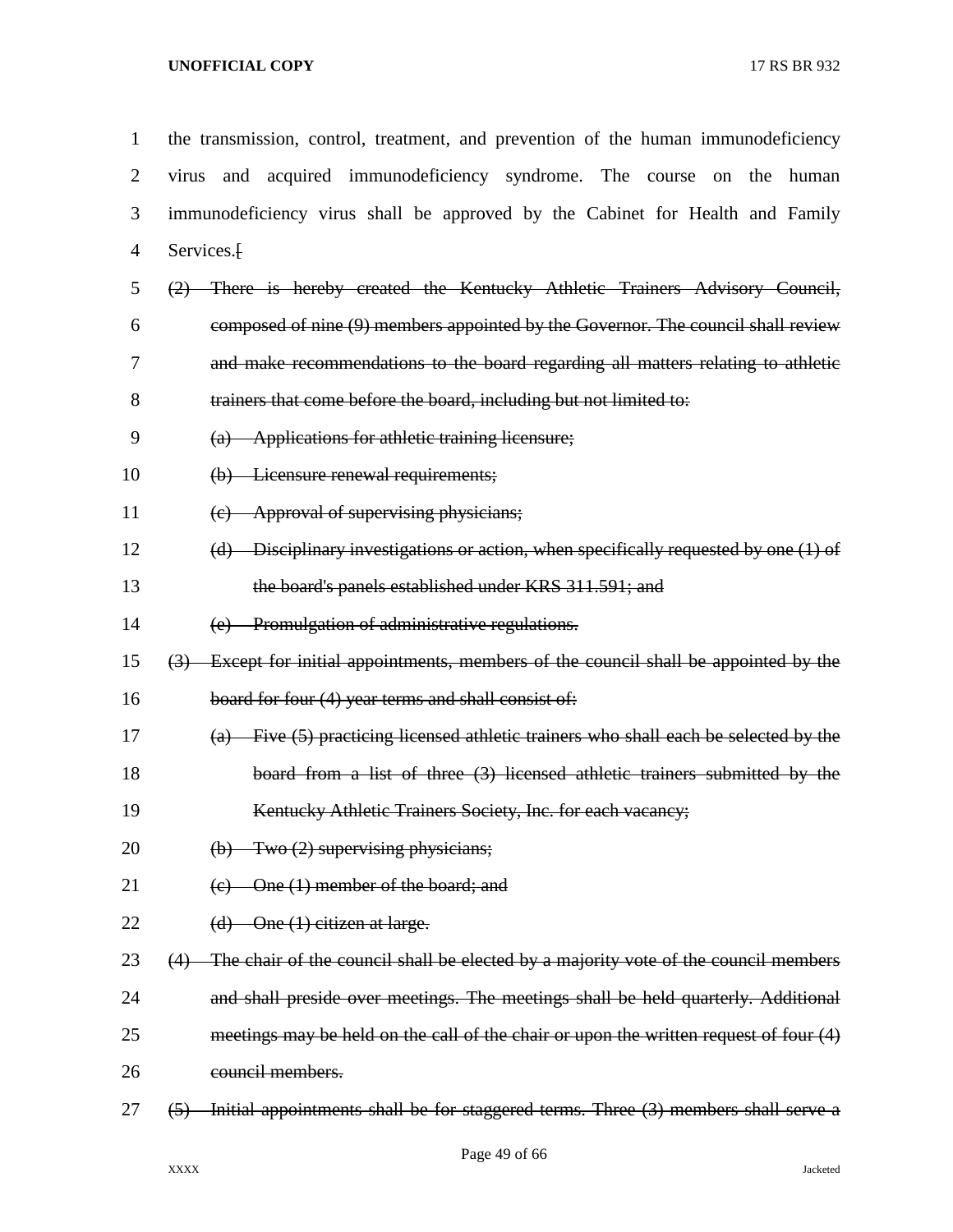| $\mathbf{1}$   |     | four $(4)$ year term, two $(2)$ members shall serve a three $(3)$ year term, two $(2)$     |
|----------------|-----|--------------------------------------------------------------------------------------------|
| $\overline{2}$ |     | members shall serve a two $(2)$ year term, and two $(2)$ members shall serve a one $(1)$   |
| 3              |     | year term.                                                                                 |
| 4              | (6) | Members of the council shall not be compensated for their service but shall receive        |
| 5              |     | reimbursement for expenditures relating to attendance at committee meetings,               |
| 6              |     | consistent with state policies for the reimbursement of travel expenses for state          |
| 7              |     | employees.                                                                                 |
| 8              | (7) | A council member may be removed by the board for good cause or if he or she                |
| 9              |     | misses two (2) consecutive council meetings without good cause.                            |
| 10             |     | (8) Upon the death, resignation, or removal of any member, the vacancy for the             |
| 11             |     | unexpired term shall be filled by the board in the same manner as the original             |
| 12             |     | appointment.                                                                               |
| 13             |     | $(9)$ The quorum required for any meeting of the council shall be five $(5)$ members. No   |
| 14             |     | action by the council or its members shall have any effect unless a quorum of the          |
| 15             |     | council is present at the meeting where the action is taken.                               |
| 16             |     | (10) The board shall not be required to implement or adopt the recommendations of the      |
| 17             |     | eouncil.                                                                                   |
| 18             |     | Section 25. KRS 311.909 is amended to read as follows:                                     |
| 19             | (1) | The board may revoke, suspend, deny, decline to renew, limit, or restrict the license      |
| 20             |     | of an athletic trainer or may impose fines of not less than one hundred dollars            |
| 21             |     | $(\$100)$ and not more than five thousand dollars $(\$5,000)$ per violation, including the |
| 22             |     | costs of any proceedings; reprimand; or place an athletic trainer on probation for no      |
| 23             |     | more than five (5) years upon proof that the athletic trainer:                             |
| 24             |     | Knowingly made or presented, or caused to be made or presented, any false,<br>(a)          |
| 25             |     | fraudulent, or forged statement, writing, certificate, diploma, or other                   |
| 26             |     | document relating to an application for licensure or renewal thereof;                      |
| 27             |     | Practiced or aided or abetted in the practice of fraud, forgery, deception,<br>(b)         |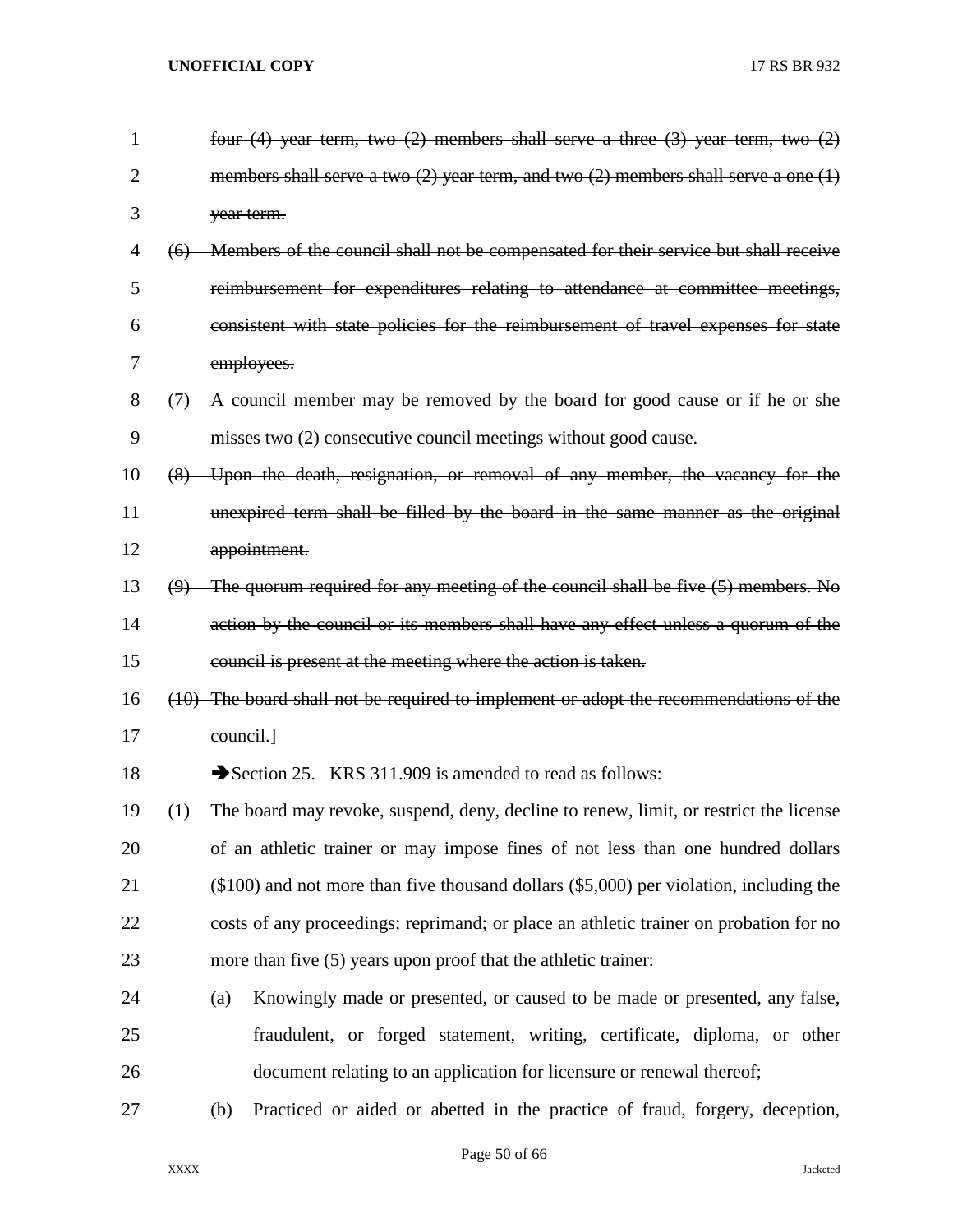| $\mathbf{1}$   |     | collusion, or conspiracy relating to an examination for licensure;                |
|----------------|-----|-----------------------------------------------------------------------------------|
| $\overline{2}$ | (c) | Has been convicted by any court of a misdemeanor offense involving moral          |
| 3              |     | turpitude or convicted of an act that is or would be a felony under the laws of   |
| $\overline{4}$ |     | the Commonwealth of Kentucky or of the United States;                             |
| 5              | (d) | Has become addicted to or is an abuser of alcohol, drugs, or any illegal          |
| 6              |     | substances;                                                                       |
| 7              | (e) | Developed a physical or mental disability or other condition that presents a      |
| 8              |     | danger in continuing to provide athletic training services to patients, the       |
| 9              |     | public, or other health-care personnel;                                           |
| 10             | (f) | Knowingly made, caused to be made, or aided or abetted in the making of a         |
| 11             |     | false statement in any document executed in connection with the practice of       |
| 12             |     | athletic training;                                                                |
| 13             | (g) | Performed any act or service as an athletic trainer without proper supervision    |
| 14             |     | by a licensed physician;                                                          |
| 15             | (h) | Exceeded the scope of medical services or procedures described by the             |
| 16             |     | supervising physician in the application required under KRS 311.903;              |
| 17             | (i) | Aided, assisted, or abetted another in the unlawful practice of medicine,         |
| 18             |     | osteopathy, chiropractics, or any healing art, including the unlawful practice of |
| 19             |     | athletic training;                                                                |
| 20             | (j) | Willfully violated a confidential communication;                                  |
| 21             | (k) | Performed the services of an athletic trainer in an unprofessional,               |
| 22             |     | incompetent, or grossly or chronically negligent manner;                          |
| 23             | (1) | Has been removed, suspended, expelled, or placed on probation by any health-      |
| 24             |     | care facility for unprofessional conduct, incompetence, negligence, or            |
| 25             |     | violation of any provision of KRS 311.900 to 311.928;                             |
| 26             | (m) | Violated any applicable provision of an administrative regulation relating to     |
| 27             |     | athletic training practice;                                                       |

Page 51 of 66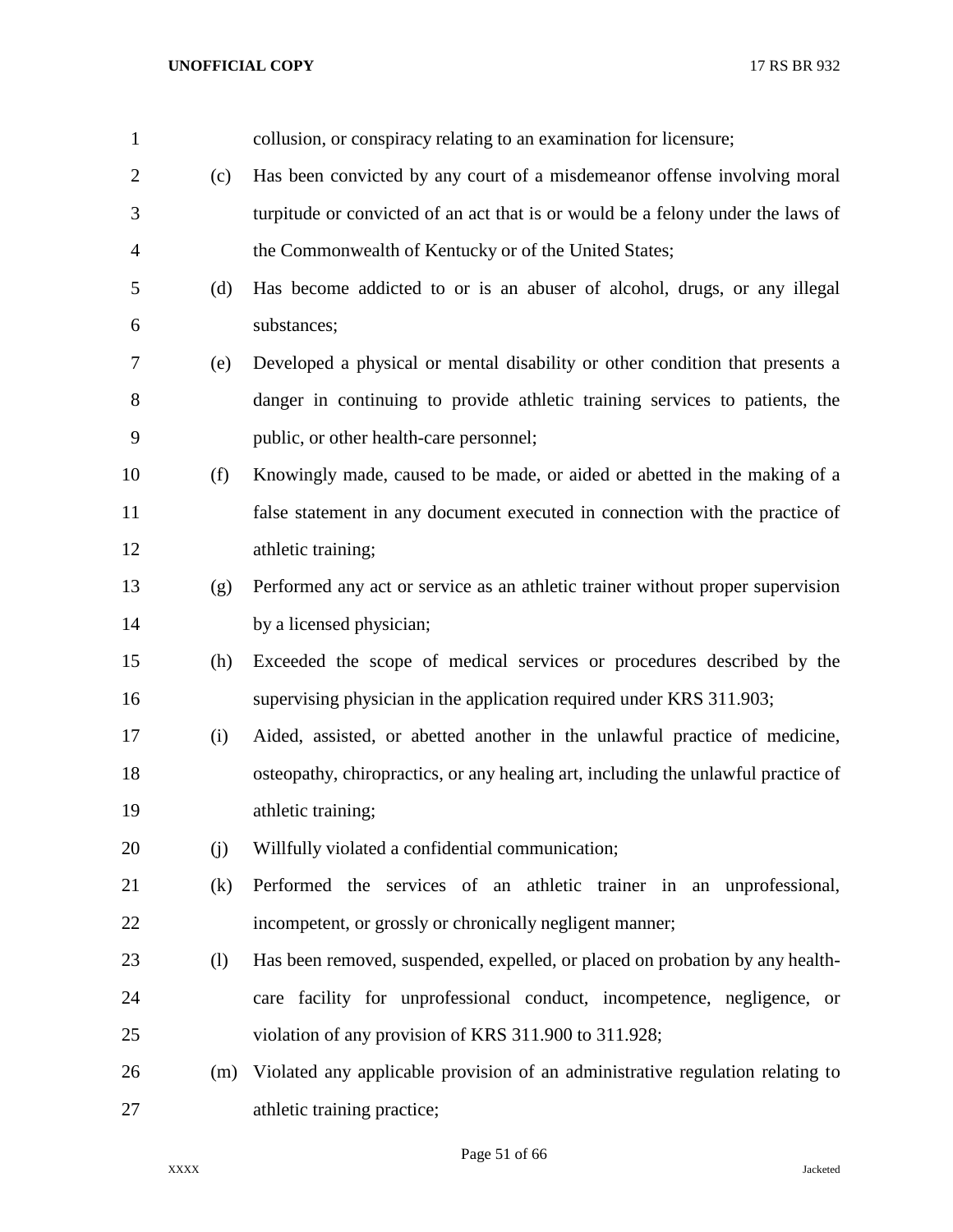or an agreed order defined in KRS 311.550; (o) Failed to complete the required number of hours of approved continuing education; or (p) Willfully violated any provision of KRS 311.900 to 311.928 or acted outside of the licensed athletic trainer's scope of practice. (2) All disciplinary proceedings against an athletic trainer shall be conducted in accordance with the provisions of KRS 311.591, 311.592, 311.593, and 311.599; KRS Chapter 13B; and any related administrative regulations promulgated under KRS Chapter 311, except that the provisions which apply to physicians shall apply 11 to athletic trainers. (3) Notwithstanding any of the requirements for licensure established by KRS 311.900 to 311.928, the board, after providing the applicant with reasonable notice of its intended action and a reasonable opportunity to be heard, may deny licensure to an applicant without a prior evidentiary hearing upon a finding that the applicant has violated any provisions of KRS 311.900 to 311.928 or is otherwise unfit to practice. Orders denying licensure may be appealed pursuant to KRS 311.593. (4) The board may impose restrictions on the scope of practice of an athletic trainer after providing the applicant with reasonable notice of its intended action and a 20 reasonable opportunity to be heard.<del>[ The Athletic Trainers Advisory Council may</del> make recommendations on such restrictions.] (5) The provisions of this chapter shall not be construed as preventing or restricting the practices, services, or activities of a person licensed in accordance with the provisions of another law of the Commonwealth from engaging in the profession or occupation for which he or she is licensed. 26 Section 26. KRS 315.040 is amended to read as follows: (1) Nothing in this chapter shall be construed to prevent, restrict, or otherwise interfere

(n) Violated any term of probation or other disciplinary order issued by the board

Page 52 of 66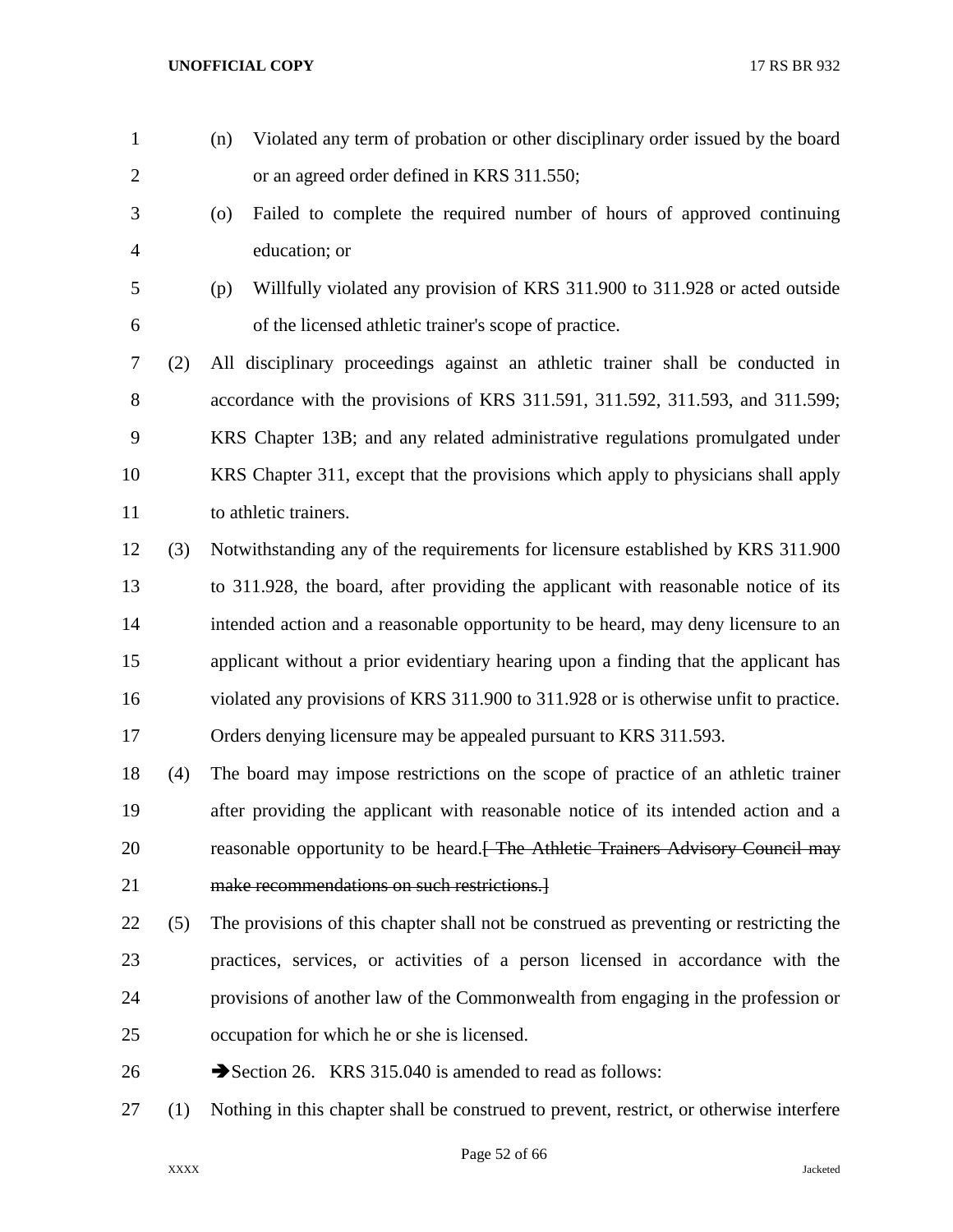with the sale of nonprescription drugs in their original packages by any retailer. No rule or regulation shall be adopted by the Board of Pharmacy under this chapter which shall require the sale of nonprescription drugs by a licensed pharmacist or under the supervision of a licensed pharmacist.

 (2) Nothing in this chapter shall interfere with the professional activities of any licensed practicing physician, or prevent the physician from keeping any drug or medicine that he or she may need in his or her practice, from compounding the physician's own medications, or from dispensing or supplying to patients any article that seems proper to the physician.

 (3) [Nothing in this chapter shall be construed to interfere with the activities of a midlevel health care practitioner as provided in KRS 216.925.

12 (4) Nothing in this chapter pertaining to the use of collaborative care agreements shall apply in any hospital or other health facility operated by a hospital without the express written permission of the hospital's governing body. Collaborative care agreements may be restricted by the policies and procedures of the facility.

 *(4)*[(5)] Nothing in this chapter shall interfere with the activities of a physician assistant as authorized in KRS Chapter 311.

 *(5)*[(6)] Nothing in this chapter shall interfere with the activities of an advanced practice registered nurse as authorized in KRS Chapter 314.

20 Section 27. KRS 336.015 is amended to read as follows:

- (1) The secretary of the Labor Cabinet shall have the duties, responsibilities, power, and authority relating to labor, wages and hours, occupational safety and health of employees, child labor, apprenticeship, workers' compensation, and all other matters previously under the jurisdiction of the Department of Labor.
- (2) The Labor Cabinet shall consist of the Office of the Secretary, the Department of Workers' Claims, and the Department of Workplace Standards.
- (3) The following agencies are attached to the cabinet for administrative purposes only: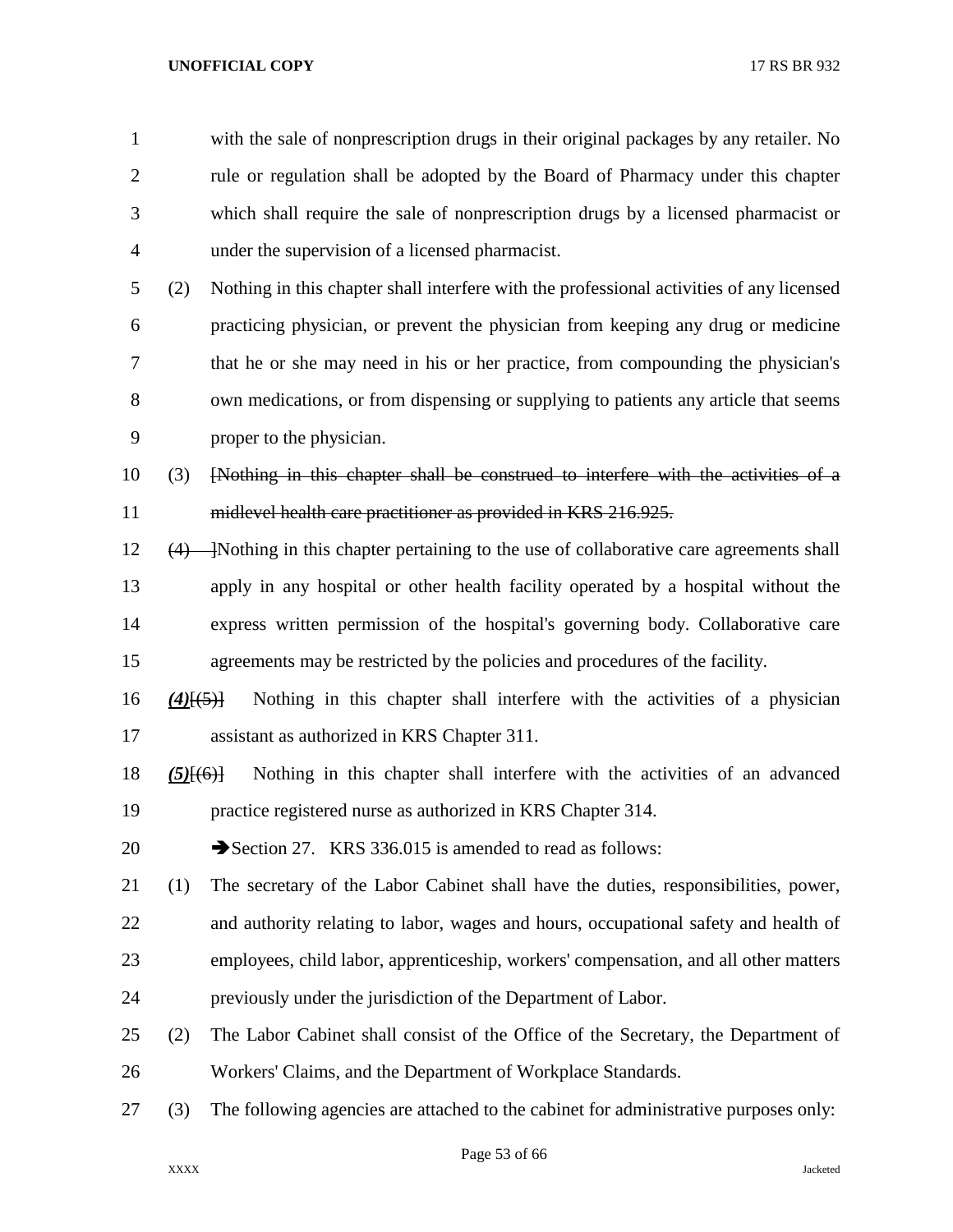| $\mathbf{1}$ | (a)                               | [Kentucky Labor-Management Advisory Council;                                     |
|--------------|-----------------------------------|----------------------------------------------------------------------------------|
| 2            |                                   | (b)] Kentucky Occupational Safety and Health Review Commission;                  |
| 3            | $(b)$ [(e)]                       | <b>State Labor Relations Board;</b>                                              |
| 4            | $(c)$ [(d)]                       | Workers' Compensation Funding Commission;                                        |
| 5            | $(d)$ [(e)]                       | Occupational Safety and Health Standards Board;                                  |
| 6            | $(e)$ $(f)$                       | Prevailing Wage Review Board;                                                    |
| 7            | f(E(g))                           | Apprenticeship and Training Council;                                             |
| 8            | $(g)$ [(h)]                       | <b>Employers' Mutual Insurance Authority;</b>                                    |
| 9            | $(h)$ $(i)$                       | Office of General Administration and Program Support for Shared                  |
| 10           |                                   | Services, which shall be headed by an executive director appointed by the        |
| 11           |                                   | Governor in accordance with KRS 12.040 upon recommendation from the              |
| 12           |                                   | secretaries of the Energy and Environment Cabinet, the Labor Cabinet, and        |
| 13           |                                   | the Public Protection Cabinet. The office is composed of the following           |
| 14           |                                   | divisions:                                                                       |
| 15           | 1.                                | Division of Human Resource Management;                                           |
| 16           | 2.                                | Division of Fiscal Management;                                                   |
| 17           | 3.                                | Division of Budgets; and                                                         |
| 18           | 4.                                | Division of Information Services; and                                            |
| 19           | $\underline{(i)}\overline{\{j\}}$ | Office of Inspector General for Shared Services, which shall be headed           |
| 20           |                                   | by an executive director appointed by the Governor in accordance with KRS        |
| 21           |                                   | 12.040 upon recommendation from the secretaries of the Energy and                |
| 22           |                                   | Environment Cabinet, the Labor Cabinet, and the Public Protection Cabinet.       |
| 23           |                                   | Section 28. KRS 336.020 is amended to read as follows:                           |
| 24           | (1)                               | The Department of Workplace Standards shall be headed by a commissioner          |
| 25           |                                   | appointed by the Governor in accordance with KRS 12.040 and shall be divided for |
| 26           | administrative                    | into the Division of Employment<br>purposes<br>Standards,                        |
| 27           |                                   | Apprenticeship and Mediation, the Division of Occupational Safety and Health     |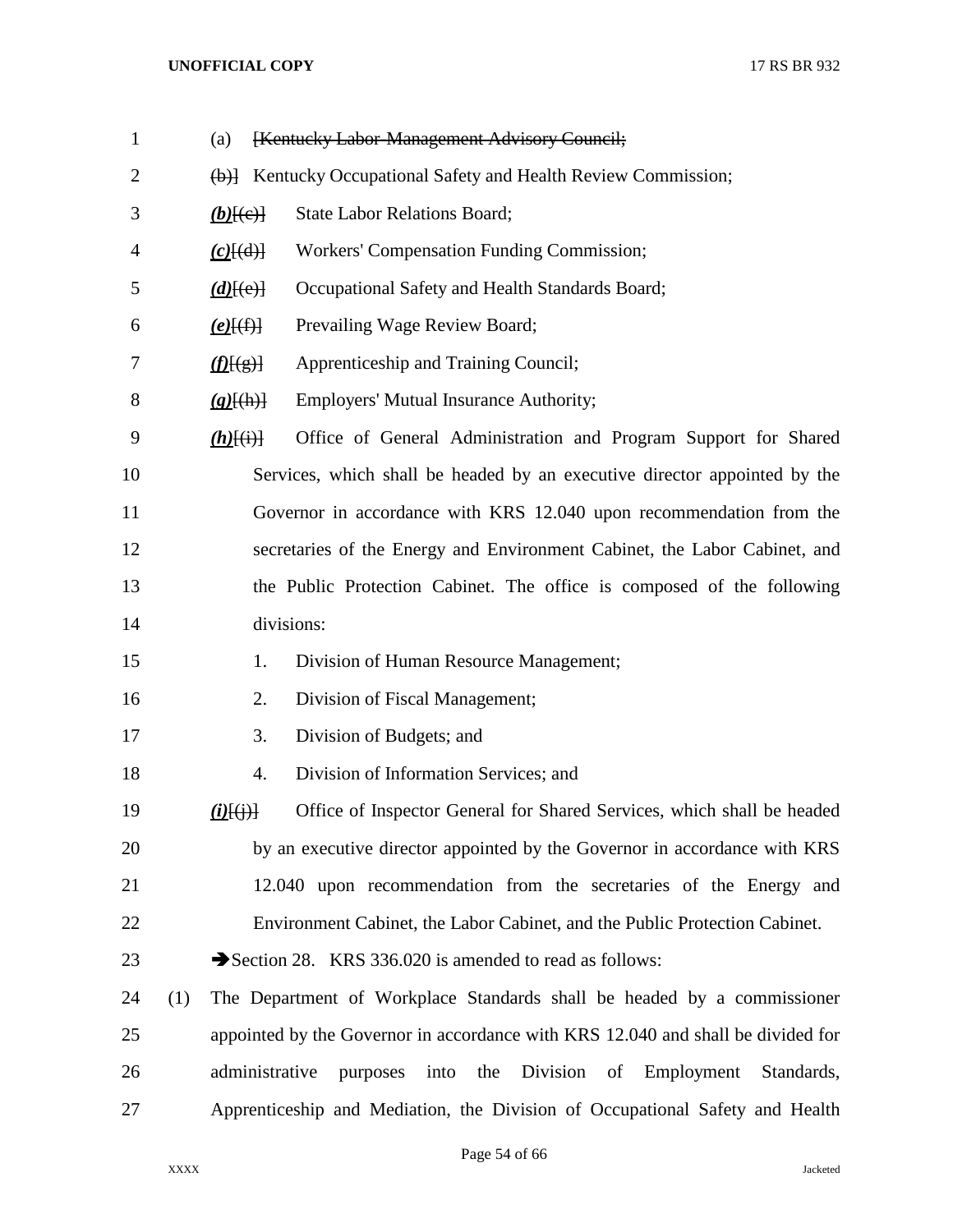Compliance, the Division of Occupational Safety and Health Education and Training, and the Division of Workers' Compensation Funds. Each of these divisions shall be headed by a director appointed by the secretary and approved by the Governor in accordance with KRS 12.050.

 (2) The Department of Workers' Claims shall be headed by a commissioner who is nominated by the Workers' Compensation Nominating Commission, appointed by the Governor, and confirmed by the Senate in accordance with KRS 342.213 and 342.228. The department shall be divided for administrative purposes into the Office of Administrative Law Judges, the Office of General Counsel for Workers' Claims, the Division of Claims Processing, the Division of Information and Research, the Division of Security and Compliance, and the Division of Ombudsman and Workers' Compensation Specialist Services. The Office of Administrative Law Judges shall be headed by a chief administrative law judge appointed in accordance with KRS 342.230. Each division in the department shall be headed by a director appointed by the commissioner and approved by the Governor in accordance with KRS 12.050 and 342.230. The following agencies are attached to the Department of Workers' Claims for administrative purposes only:

- (a) Workers' Compensation Board; *and*
- (b)[ Workers' Compensation Advisory Council; and
- 20 [(e)] Workers' Compensation Nominating Commission.
- (3) The Office of General Counsel for the Labor Cabinet and the Division of Management Services are attached to the Office of the Secretary of the Labor Cabinet.
- 24 Section 29. KRS 342.382 is amended to read as follows:
- (1) Any insurer authorized to write a policy of workers' compensation insurance shall transmit the following information on its workers' compensation experience only to 27 the Department of Workers' Claims<del>[ and the Workers' Compensation Advisory</del>

Page 55 of 66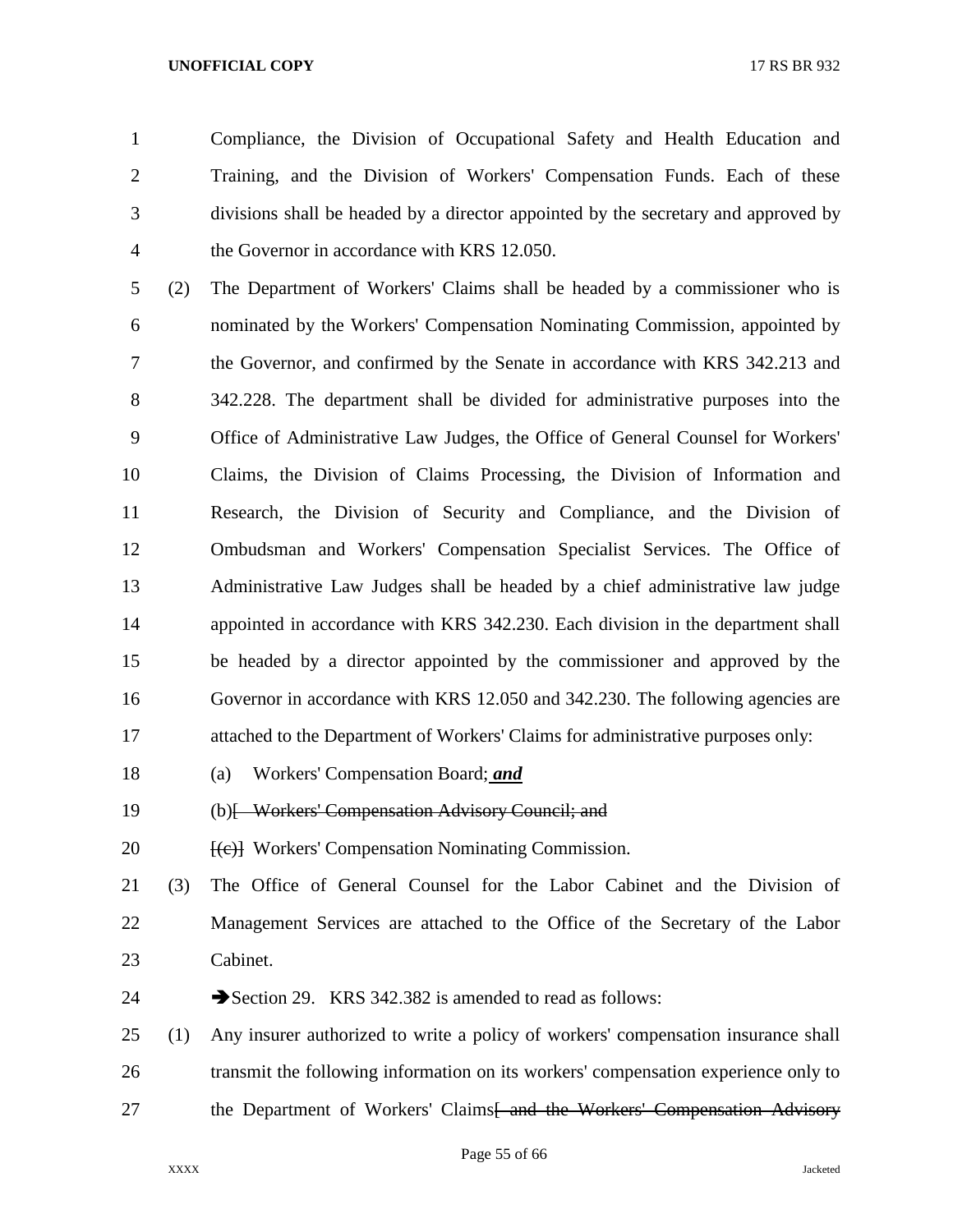| $\mathbf{1}$   |     |                            | Councill each year, and that information shall be certified and reported on a net    |  |  |
|----------------|-----|----------------------------|--------------------------------------------------------------------------------------|--|--|
| $\overline{2}$ |     |                            | basis with respect to reinsurance for nationwide experience and direct basis with    |  |  |
| 3              |     |                            | respect to Kentucky experience:                                                      |  |  |
| 4              |     | (a)                        | Direct premiums written;                                                             |  |  |
| 5              |     | (b)                        | Direct premiums earned;                                                              |  |  |
| 6              |     | (c)                        | Dividends paid or credited to policyholders;                                         |  |  |
| 7              |     | (d)                        | Losses paid;                                                                         |  |  |
| 8              |     | (e)                        | Allocated loss adjustment expenses;                                                  |  |  |
| 9              |     | (f)                        | The ratio of allocated loss adjustment expenses to losses paid;                      |  |  |
| 10             |     | (g)                        | Unallocated loss adjustment expenses;                                                |  |  |
| 11             |     | (h)                        | The ratio of unallocated loss adjustment expenses to losses paid;                    |  |  |
| 12             |     | (i)                        | The total of losses paid and unallocated and allocated loss adjustment               |  |  |
| 13             |     |                            | expenses;                                                                            |  |  |
| 14             |     | (j)                        | The ratio of losses paid and unallocated and allocated loss adjustment               |  |  |
| 15             |     |                            | expenses to premiums earned;                                                         |  |  |
| 16             |     | (k)                        | The number of claims outstanding as of December 31 of each year;                     |  |  |
| 17             |     | $\left( \mathbf{l}\right)$ | The total amount of losses unpaid as of December 31 of each year;                    |  |  |
| 18             |     | (m)                        | The total amount of allocated and unallocated loss adjustment expenses               |  |  |
| 19             |     |                            | unpaid as of December 31 of each year;                                               |  |  |
| 20             |     | (n)                        | The total of losses paid and allocated loss adjustment expenses and                  |  |  |
| 21             |     |                            | unallocated loss adjustment expenses, plus the total of losses unpaid as of          |  |  |
| 22             |     |                            | December 31 of each year and loss adjustment expenses unpaid as of                   |  |  |
| 23             |     |                            | December 31 of each year; and                                                        |  |  |
| 24             |     | (0)                        | Net investment gain or loss.                                                         |  |  |
| 25             | (2) |                            | The first report of the information required in subsection (1) of this section shall |  |  |
| 26             |     |                            | include the information for the year ending December 31, 1987. Such report shall be  |  |  |
| 27             |     |                            | filed no later than August 1, 1988. Beginning with the report for the period ending  |  |  |

Page 56 of 66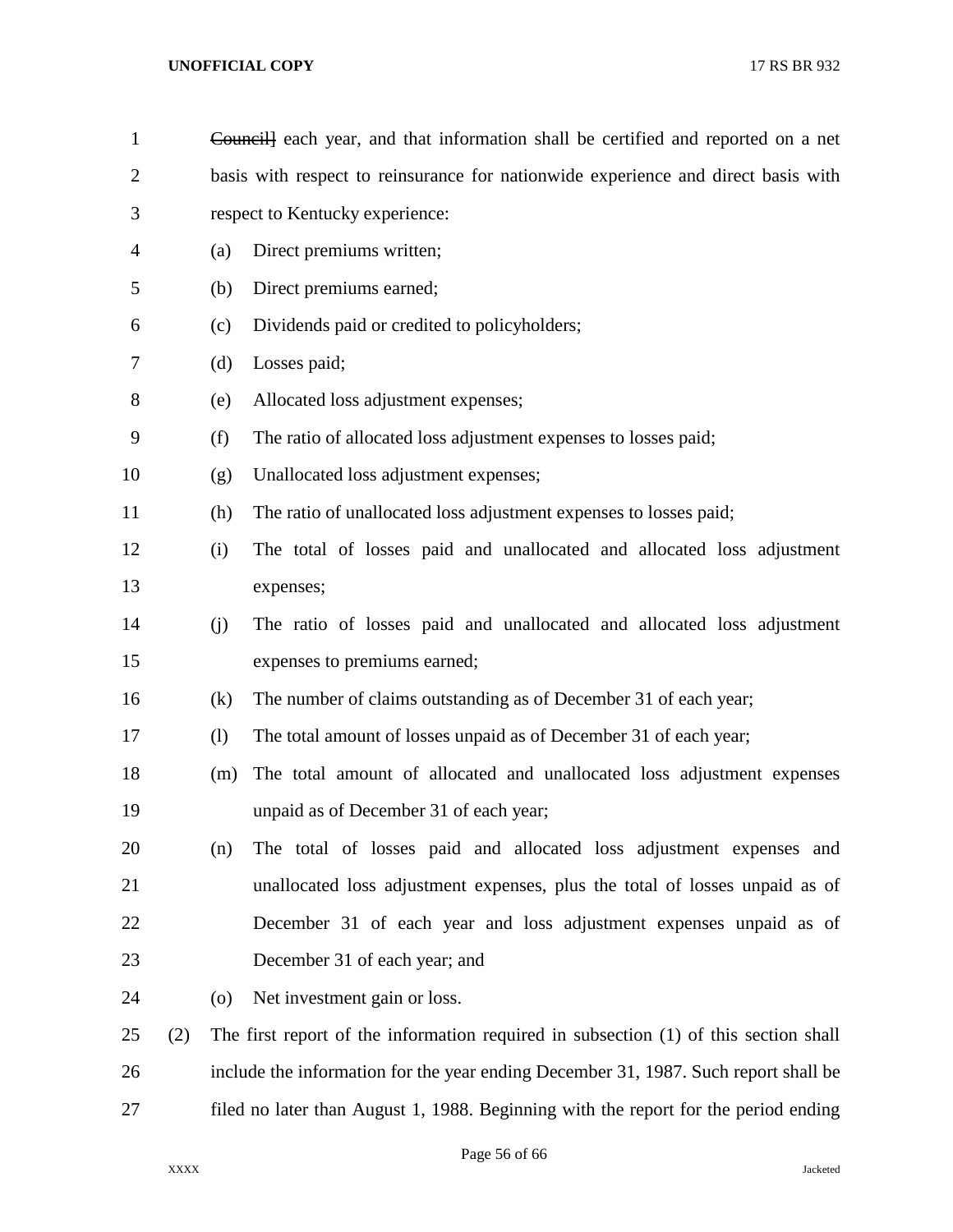December 31, 1989, all future reports shall have all information required by subsection (1) of this section broken down by year for the current and two (2) preceding years.

4 Section 30. KRS 403.705 is amended to read as follows:

- (1) One (1) or more local domestic violence coordinating councils may be established in any jurisdiction or group of counties.
- (2) Membership on local domestic violence coordinating councils may include, but not be limited to, judges, Commonwealth's and county attorneys, law enforcement officers, probation or parole officers, spouse abuse center staff, other victim advocates defined under KRS 421.570, family service workers employed by the Cabinet for Health and Family Services, mental health professionals, health care professionals, educators, public advocates, and other persons as deemed appropriate.
- (3) The purpose of local domestic violence coordinating councils shall include, but not be limited to, the promotion of public awareness about domestic violence, the facilitation of interagency coordination, and the assessment of service delivery related to domestic violence.
- (4) [Local domestic violence coordinating councils shall develop a local protocol consistent with the model protocol issued by the Governor's Council on Domestic 20 Violence and Sexual Assault.
- 21  $(5)$  [Local domestic violence coordinating councils may, if authorized by the local coroner or a medical examiner, create a domestic violence fatality review team, the purpose of which shall be to prevent future deaths and injuries related to domestic violence.
- *(5)*[(6)] Domestic violence fatality review teams of local domestic violence coordinating councils may:
- 

(a) Analyze information regarding local domestic violence fatalities to identify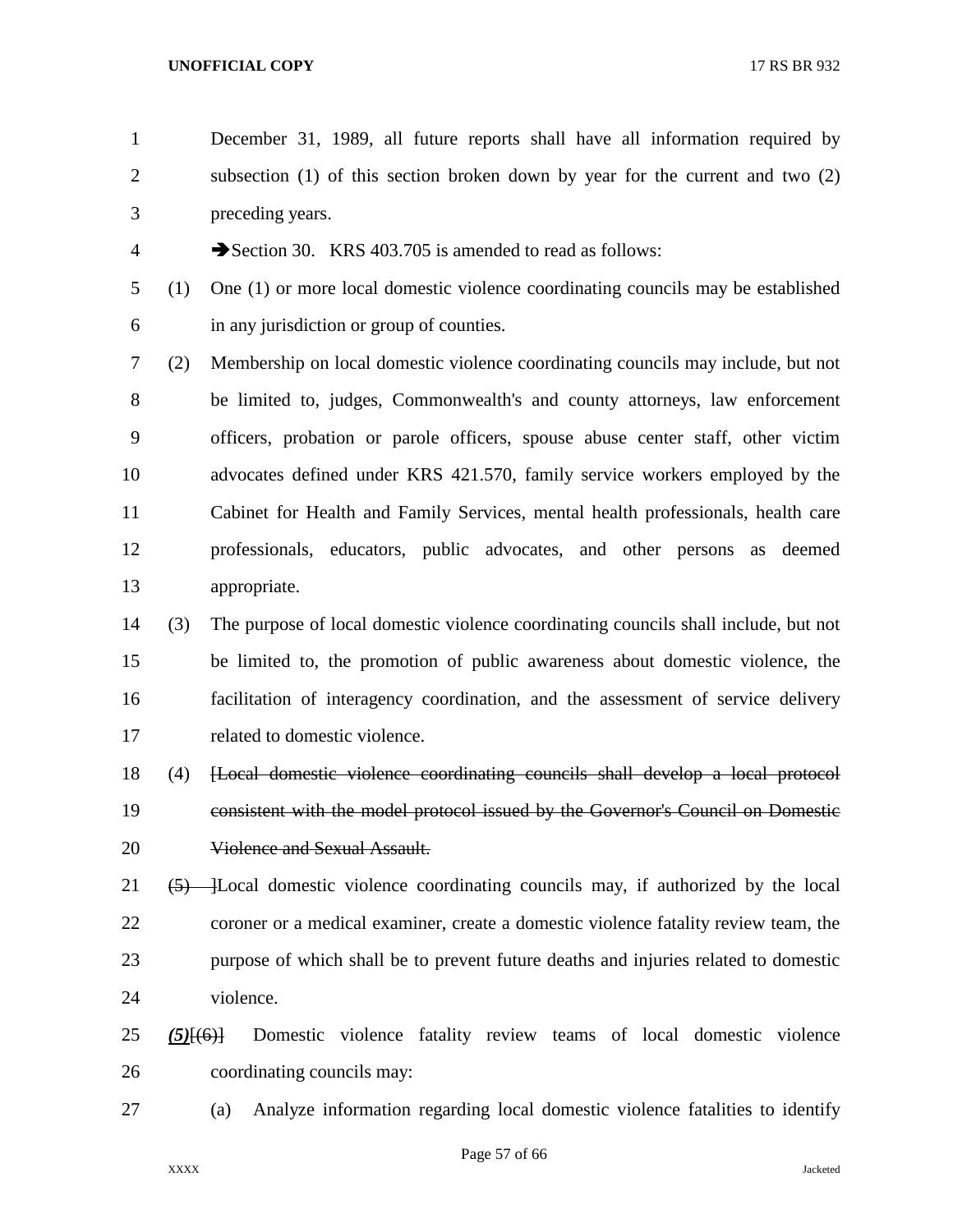- trends, patterns, and risk factors;
- 

- (b) Evaluate the effectiveness of local prevention and intervention strategies; and
- (c) Recommend, to the *commissioner of the Department for Community Based Services*[Governor's Council on Domestic Violence and Sexual Assault], changes in the Kentucky Revised Statutes, administrative regulations, policies, budgets, and treatment and service standards that may facilitate the prevention of domestic violence fatalities. The fatality review team may establish a protocol for the investigation of domestic violence fatalities and may establish operating rules and procedures as it deems necessary to carry out the purposes of this section.
- *(6)*[(7)] The review of a case by a domestic violence fatality review team may include information from reports generated or received by agencies, organizations, or individuals responsible for investigation, prosecution, or treatment in the case.
- *(7)*[(8)] The proceedings, records, opinions, and deliberations of the domestic violence fatality review team shall be privileged and shall not be subject to discovery, subpoena, or introduction into evidence in any civil action in any manner that would directly or indirectly identify specific persons or cases reviewed by the local team. Nothing in this subsection shall be construed to restrict or limit the right to discover or use in any civil action any evidence that is discoverable independent of the proceedings of the domestic violence fatality review team.
- 21 Section 31. KRS 403.707 is repealed, reenacted, and amended to read as follows:
- (1) *There is created*[The Council on Domestic Violence and Sexual Assault shall 24 create a Sexual Assault Response Team Advisory Committee.
- (2) The Sexual Assault Response Team Advisory Committee shall be co-chaired by the executive director of the Kentucky Association of Sexual Assault Programs and the commissioner of the Department of Kentucky State Police or the commissioner's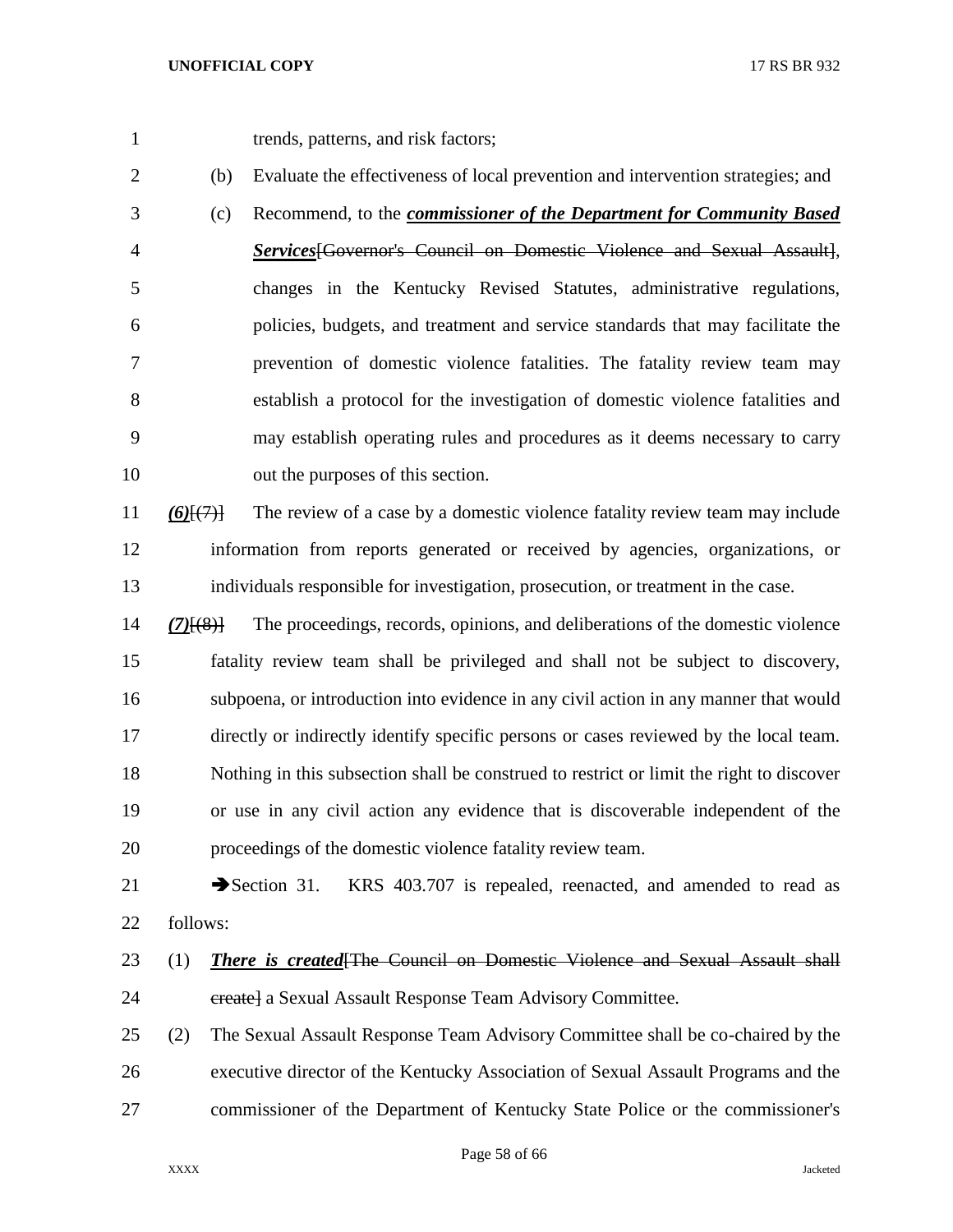| $\mathbf{1}$   |     | designee.                                                                   |                                                                                                       |
|----------------|-----|-----------------------------------------------------------------------------|-------------------------------------------------------------------------------------------------------|
| $\overline{2}$ | (3) | The membership of the Sexual Assault Response Team Advisory Committee shall |                                                                                                       |
| 3              |     |                                                                             | consist of the following:                                                                             |
| 4              |     | (a)                                                                         | The executive director of the Kentucky Board of Nursing or the executive                              |
| 5              |     |                                                                             | director's designee;                                                                                  |
| 6              |     | (b)                                                                         | The executive director of the Kentucky Nurses Association or the executive                            |
| 7              |     |                                                                             | director's designee;                                                                                  |
| 8              |     | (c)                                                                         | The executive director of the Kentucky Hospital Association or the executive                          |
| 9              |     |                                                                             | director's designee;                                                                                  |
| 10             |     | (d)                                                                         | The executive director of the Kentucky Association of Children's Advocacy                             |
| 11             |     |                                                                             | Centers;                                                                                              |
| 12             |     | (e)                                                                         | The director of the Department of Kentucky State Police Crime Lab;                                    |
| 13             |     | (f)                                                                         | The chief medical examiner or the chief medical examiner's designee;                                  |
| 14             |     | (g)                                                                         | The commissioner of the Department for Community Based Services or the                                |
| 15             |     |                                                                             | commissioner's designee;                                                                              |
| 16             |     | (h)                                                                         | The director of the Victims' Advocacy Division of the Office of the Attorney                          |
| 17             |     |                                                                             | General or the director's designee;                                                                   |
| 18             |     | (i)                                                                         | <b>One</b> (1)[A] sexual assault nurse examiner <b>appointed by the secretary of the</b>              |
| 19             |     |                                                                             | <b>Cabinet for Health and Family Services</b> [serving on the Governor's Council                      |
| 20             |     |                                                                             | on Domestic Violence and Sexual Assault];                                                             |
| 21             |     | (j)                                                                         | <b>One</b> (1) $\overline{AA}$ representative from a sexual assault response team <i>appointed by</i> |
| 22             |     |                                                                             | the secretary of the Cabinet for Health and Family Services [serving on the                           |
| 23             |     |                                                                             | Council on Domestic Violence and Sexual Assault];                                                     |
| 24             |     | (k)                                                                         | <b>One</b> (1) $[A]$ physician appointed by the <b>secretary of the Cabinet for Health</b>            |
| 25             |     |                                                                             | and Family Services feo-chairs of the Council on Domestic Violence and                                |
| 26             |     |                                                                             | Sexual Assault]; and                                                                                  |
| 27             |     | (1)                                                                         | A Commonwealth's attorney or an assistant Commonwealth's attorney                                     |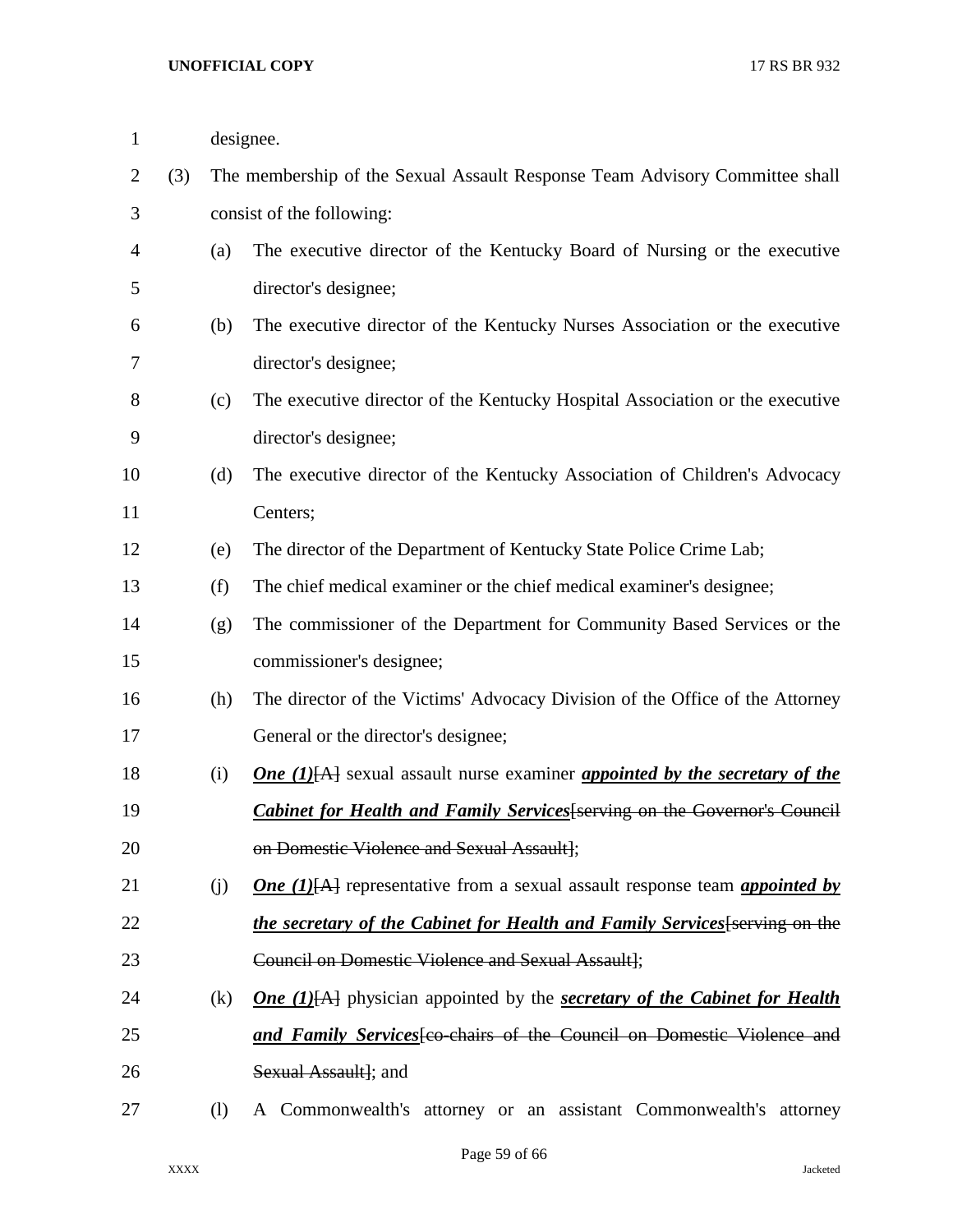| $\mathbf{1}$   |     |     | appointed by the <b>secretary of the Cabinet for Health and Family</b>                  |
|----------------|-----|-----|-----------------------------------------------------------------------------------------|
| $\overline{2}$ |     |     | Services [co-chairs of the Council on Domestic Violence and Sexual Assault].            |
| 3              | (4) |     | Members appointed under subsection $(3)(i)$ to $(l)$ of this section shall serve at the |
| $\overline{4}$ |     |     | pleasure of the appointing authority and shall not serve longer than four (4) years     |
| 5              |     |     | without reappointment.                                                                  |
| 6              | (5) |     | The Sexual Assault Response Team Advisory Committee shall:                              |
| $\overline{7}$ |     | (a) | Serve in an advisory capacity to the Kentucky Board of Nursing in                       |
| 8              |     |     | accomplishing the duties set forth under KRS 314.142;                                   |
| 9              |     | (b) | Serve in an advisory capacity to the Justice and Public Safety Cabinet in the           |
| 10             |     |     | development of the statewide sexual assault protocol required under KRS                 |
| 11             |     |     | 216B.400(4);                                                                            |
| 12             |     | (c) | Develop a model protocol for the operation of sexual assault response teams             |
| 13             |     |     | which shall include the roles of sexual assault nurse examiners, physicians,            |
| 14             |     |     | law enforcement, prosecutors, and victim advocates;                                     |
| 15             |     | (d) | Provide assistance to each regional rape crisis center, as designated by the            |
| 16             |     |     | Cabinet for Health and Family Services, in establishing a regional sexual               |
| 17             |     |     | assault response team;                                                                  |
| 18             |     | (e) | Develop model policies for law enforcement agencies related to handling                 |
| 19             |     |     | sexual assault examination kits and investigating sexual assaults with a                |
| 20             |     |     | victim-centered, evidence-based approach;                                               |
| 21             |     | (f) | By January 1, 2018, report to the General Assembly on the results of the                |
| 22             |     |     | analysis of previously untested sexual assault examination kits submitted to            |
| 23             |     |     | the Department of Kentucky State Police forensic laboratory pursuant to 2016            |
| 24             |     |     | Ky. Acts ch. 58, sec. 1, including whether analysis of those kits led to the            |
| 25             |     |     | identification and prosecution of suspects and the cost to society of the               |
| 26             |     |     | offenses committed by the suspects identified;                                          |
| 27             |     | (g) | By July 1, 2018, and by each July 1 thereafter, report to the General Assembly          |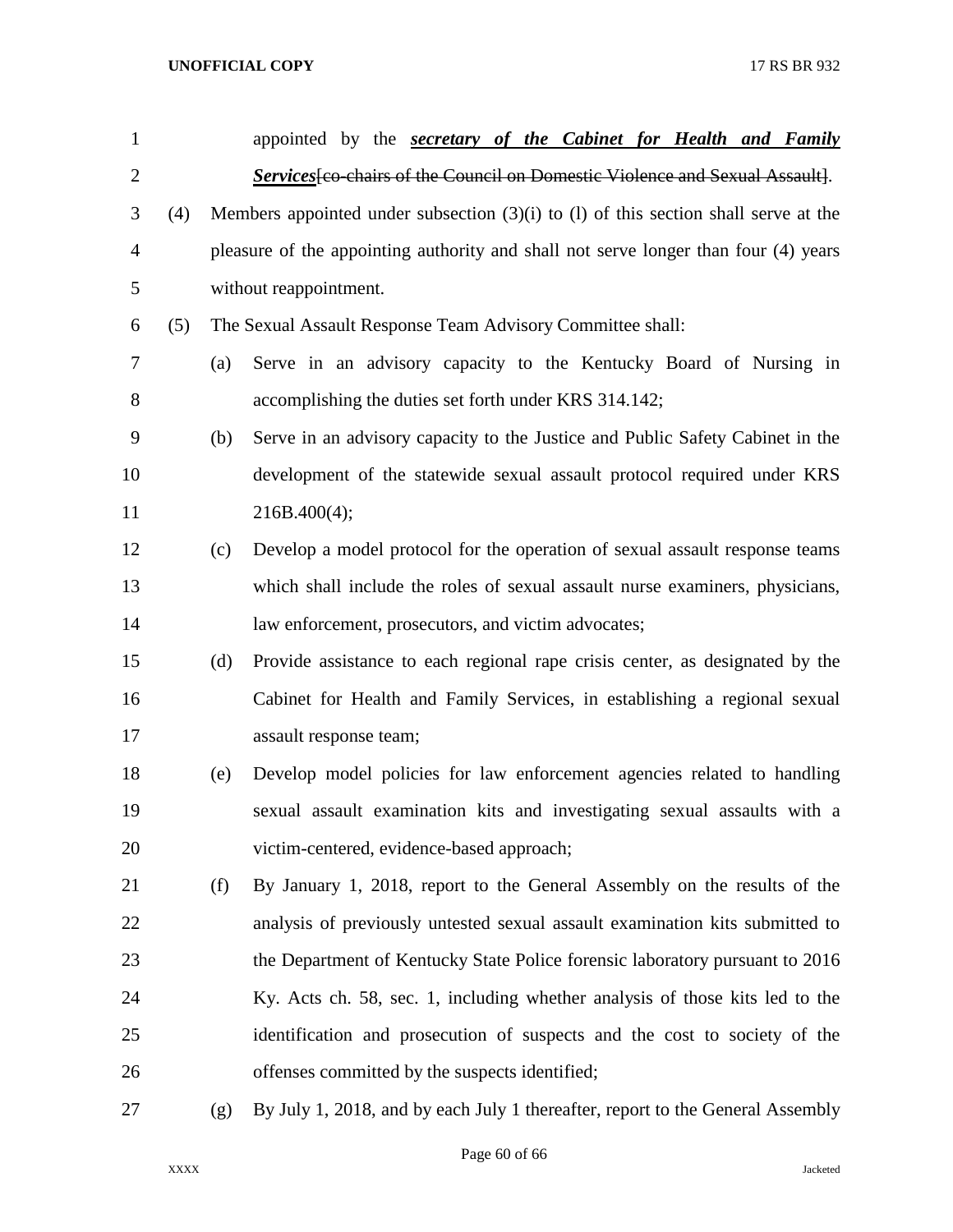| $\mathbf{1}$   |         | and to the secretary of the Justice and Public Safety Cabinet on the number of           |
|----------------|---------|------------------------------------------------------------------------------------------|
| $\overline{2}$ |         | sexual assaults reported, the number of sexual assault examination kits                  |
| 3              |         | submitted to the Department of Kentucky State Police forensic laboratory, the            |
| 4              |         | number of kits tested, and the number of charges filed and convictions                   |
| 5              |         | obtained in sexual assault cases in the previous calendar year;                          |
| 6              | (h)     | Provide information and recommendations concerning the activities of the                 |
| 7              |         | agency or organization represented by each individual committee member as                |
| 8              |         | related to sexual assault issues and programs within the purview of the agency           |
| 9              |         | or organization; and                                                                     |
| 10             | (i)     | Recommend to the <i>commissioner of the Department for Community Based</i>               |
| 11             |         | <b>Services</b> [Council on Domestic Violence and Sexual Assault] any changes in         |
| 12             |         | statute, administrative regulation, training, policy, and budget to promote a            |
| 13             |         | multidisciplinary response to sexual assault.                                            |
| 14             | (6)     | The committee shall be attached to the Department for Community Based                    |
| 15             |         | <b>Services for administrative purposes. The secretary of the Cabinet for Health and</b> |
| 16             |         | <b>Family Services shall provide the necessary staff to assist the committee in</b>      |
| 17             |         | carrying out its duties and responsibilities.                                            |
| 18             |         | Section 32. The following KRS sections are repealed:                                     |
| 19             |         | 11.170 Kentucky Agriculture Resources Development Authority.                             |
| 20             |         | 15.290 Establishment of Child Support Enforcement Commission.                            |
| 21             |         | 18A.400 Purpose of KRS 18A.400 to 18A.450.                                               |
| 22             |         | 18A.405 Personnel Steering Committee.                                                    |
| 23             |         | 18A.410 Duties of Personnel Steering Committee.                                          |
| 24             |         | 18A.415 Discontinuance of pilot personnel program.                                       |
| 25             | 18A.420 | Approval of pilot personnel programs.                                                    |
| 26             |         | 18A.425 Reports from pilot agencies and the committee.                                   |
| 27             |         | 18A.430 Employment manual -- Administrative regulations -- Expiration of pilot           |

Page 61 of 66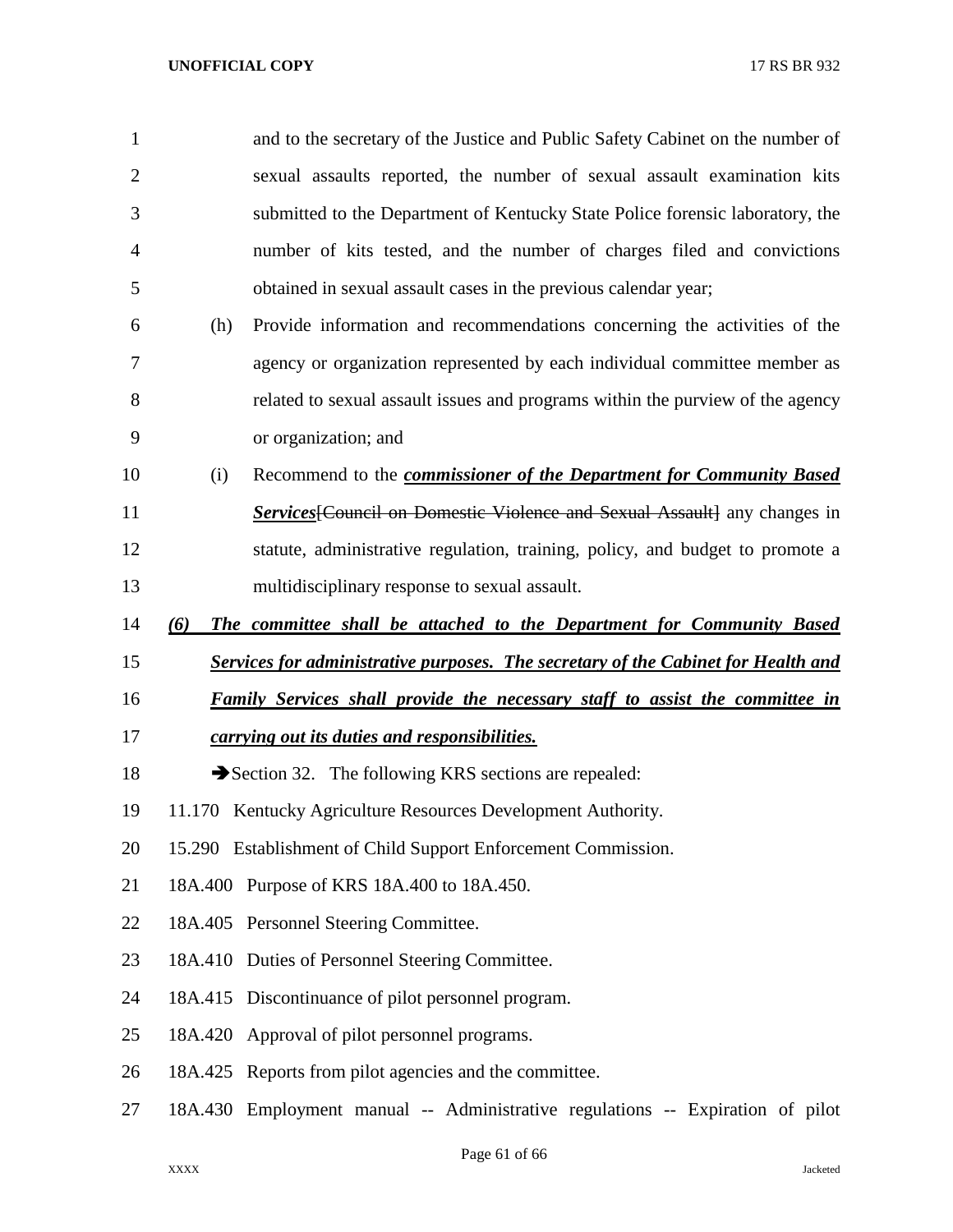| $\mathbf{1}$   | program.                                                                                |  |
|----------------|-----------------------------------------------------------------------------------------|--|
| $\overline{2}$ | 18A.435 Employee request for transfer.                                                  |  |
| 3              | 18A.440 Bases for organizational units for pilot programs.                              |  |
| 4              | 18A.445 Use of savings attributed to agency's pilot personnel program -- Authority for  |  |
| 5              | administrative regulations.                                                             |  |
| 6              | 18A.450 Development of pilot programs by Department of Workforce Investment or          |  |
| 7              | Department of Kentucky State Police.                                                    |  |
| 8              | 36.145 Kentucky National Guard and Reserve Employers' Council -- Membership --          |  |
| 9              | Meetings.                                                                               |  |
| 10             | 36.146 Mission of Kentucky National Guard and Reserve Employers' Council.               |  |
| 11             | 64.741 Definitions for KRS 64.742 to 64.745.                                            |  |
| 12             | 64.742 Public Officials Compensation Commission.                                        |  |
| 13             | 64.743 Organization -- Compensation -- Staff.                                           |  |
| 14             | 64.744 Studies -- Recommendations.                                                      |  |
| 15             | 64.745 Reports.                                                                         |  |
| 16             | 146.650 Legislative findings regarding state's natural history -- Purposes of KRS       |  |
| 17             | 146.650 to 146.666.                                                                     |  |
| 18             | 146.652 Kentucky Natural History Museum -- Board of directors -- Appointments,          |  |
| 19             | terms, and meetings.                                                                    |  |
| 20             | 146.654 Powers and duties of board.                                                     |  |
| 21             | 146.656 Director to administer museum -- Qualifications                                 |  |
| 22             | 146.658 Duties of director.                                                             |  |
| 23             | Administrative mission units of museum -- Associate directors.<br>146.660               |  |
| 24             | 146.662 Curation and science unit -- Functions -- Qualifications of associate director. |  |
| 25             | 146.664 Education and events unit -- Functions -- Qualifications of associate director. |  |
| 26             | 146.666 Exhibits and maintenance unit -- Functions -- Qualifications of associate       |  |
| 27             | director.                                                                               |  |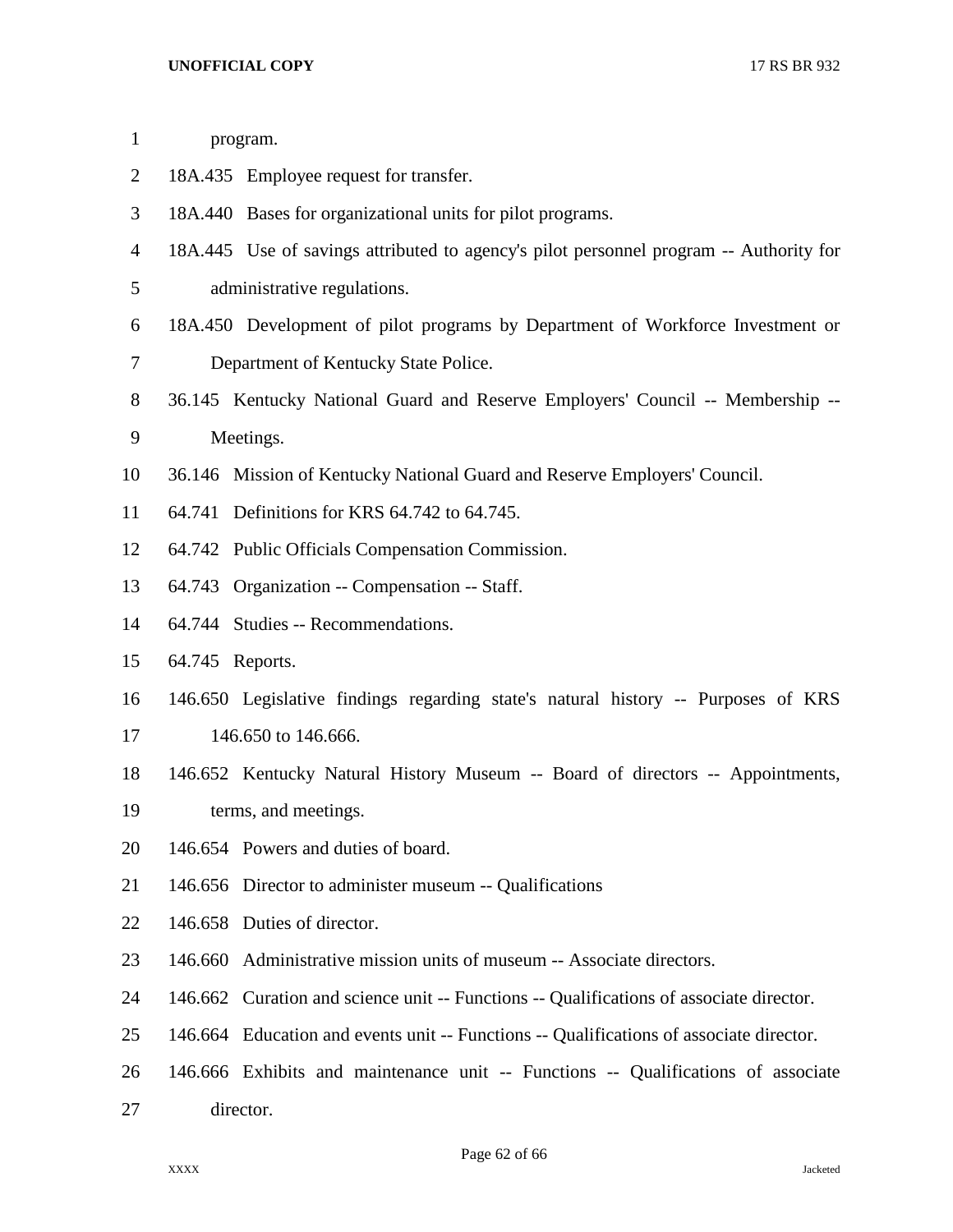- 147.580 Southern Growth Policies Agreement.
- 147.585 Lieutenant Governor to be member of board.
- 153.310 Definition for KRS 153.320 to 153.370.
- 153.320 Kentucky Historical Events Celebration Commission -- Members -- Expiration

of commission.

- 153.330 Commission to establish executive committee -- Meetings.
- 153.340 Commission's purpose -- Reports -- Duties.
- 153.350 Powers of commission.
- 153.360 Commission members' expenses -- Compensation -- Disbursement of funds.
- 153.370 Commission membership not to be incompatible with state office.
- 153.386 Definition.
- 153.388 Kentucky Bicentennial Commission created -- Appointment of members --
- Terms.
- 153.390 Duties of the commission.
- 153.392 Powers of commission.
- 153.394 Executive committee -- Meetings.
- 153.396 Reimbursement for expenses.
- 153.398 Kentucky bicentennial celebration trust fund.
- 158.650 Definitions for KRS 158.680 to 158.710. (Expired)
- 158.680 State Advisory Committee for Educational Improvement. (Expired)
- 158.685 Standards of student, program, service, and operational performance to be established -- Educationally deficient school district -- Action to eliminate
- deficiency -- Education development district. (Expired)
- 158.710 Responsibilities and functions of educationally deficient districts and education
- development districts -- Plans required -- Reports required. (Expired)
- 164.385 Continuing education program for midlevel health care practitioners.
- 164.6015 Kentucky Innovation Commission -- Members -- Duties -- Support staff.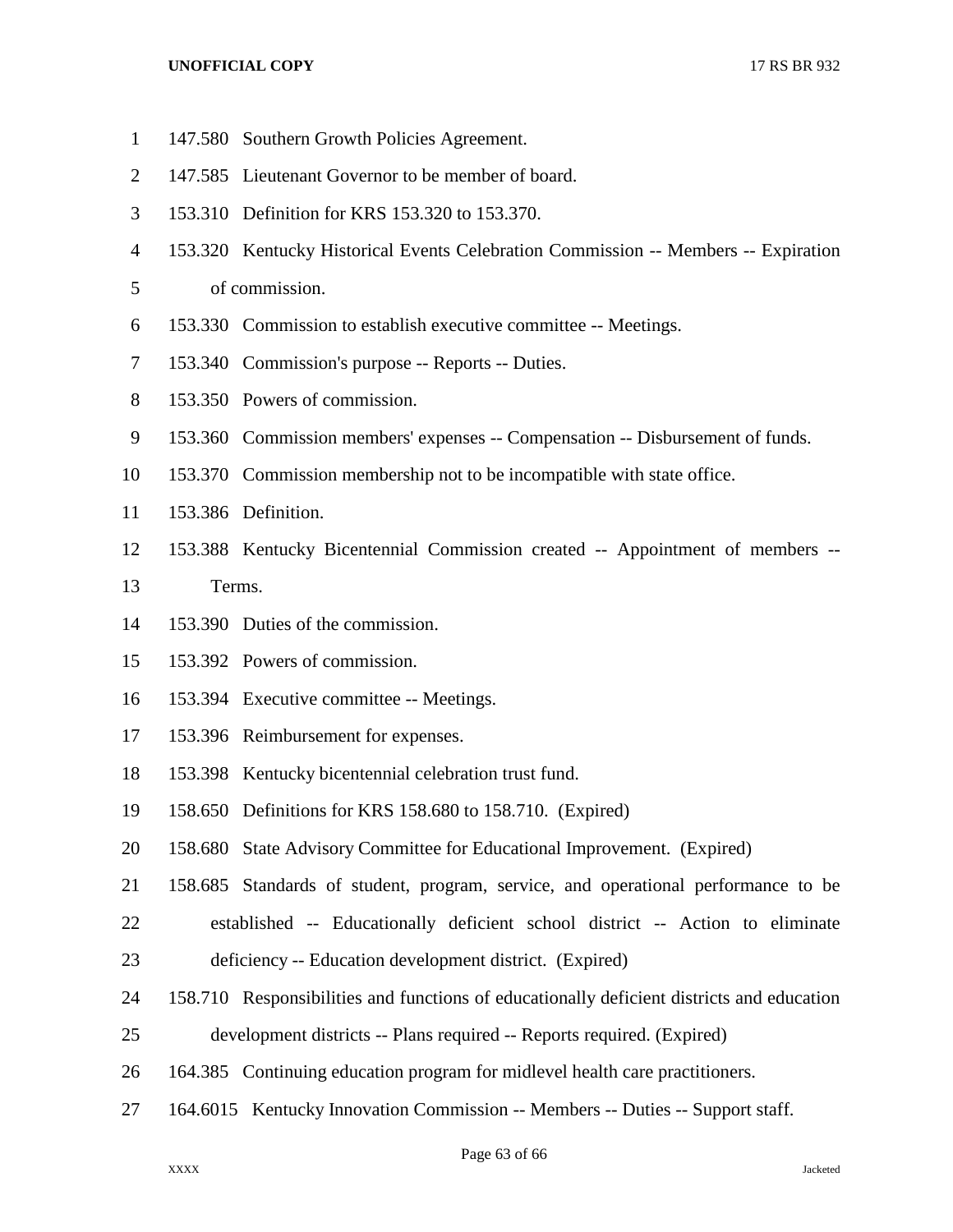- 171.750 Kentucky Capitol Centennial Commission.
- 171.751 Duties of Kentucky Capitol Centennial Commission.
- 171.752 Expiration of Kentucky Capitol Centennial Commission.
- 171.755 Kentucky War of 1812 Bicentennial Commission.
- 171.757 Commission's powers.
- 171.814 Underground Railroad Advisory Council -- Members -- Duties -- Meetings.
- 177.951 Kentucky Auto and Truck Recyclers Licensing Advisory Board -- Members --
- 8 Meetings -- Functions.
- 198B.250 Architectural Barriers Advisory Committee.
- 205.6491 Advisory council.
- 211.480 Legislative findings.
- 211.481 Kentucky Cardiovascular Disease Initiative -- Goals -- KCDI board.
- 211.482 Business plans and benchmark measures -- Presentation of plans to Interim
- Joint Committees -- Updates to be provided -- Public-private collaboration.
- 211.483 KCDI fund.
- 211.735 Definitions for KRS 211.735 to 211.739.
- 211.736 Creation of Kentucky Diabetes Research Board.
- 211.737 Creation of Kentucky diabetes research trust fund.
- 211.738 Application and review of proposed research projects.
- 211.739 Granting of research contracts -- Reports -- Published research documents --
- Acknowledgment of funding source.
- 216.261 Kentucky Health Care Infrastructure Authority -- Responsibilities -- Funding -- Annual report.
- 216.263 Definitions.
- 216.265 Kentucky e-Health Network Board -- Membership -- Terms -- Employees --
- Immunity from liability -- Reimbursement of expenses -- Meetings -- Committees
- or subcommittees -- Reorganization.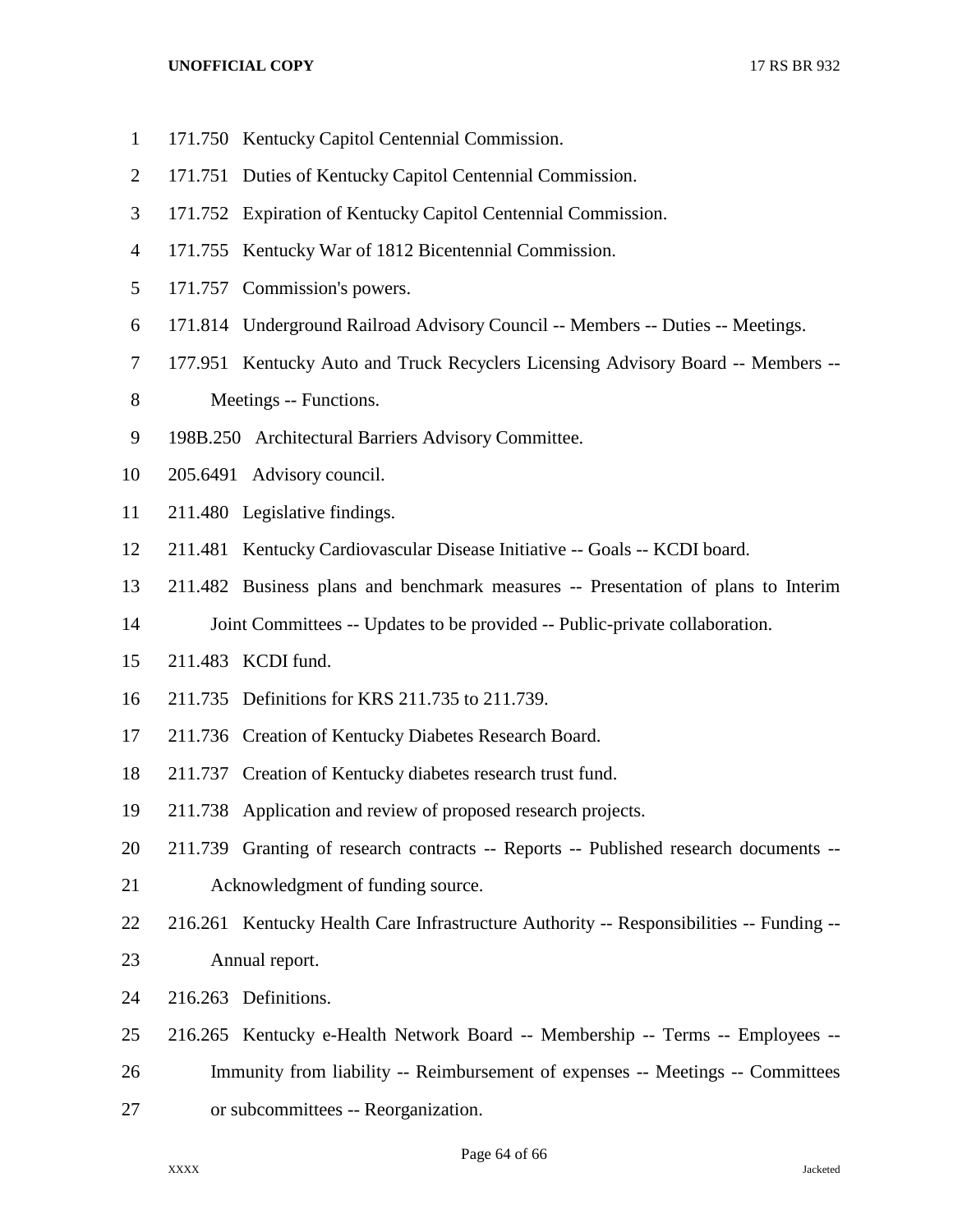- 216.267 Duties and responsibilities of Kentucky e-Health Network Board -- Permitted
- functions of the board -- Elements of fully implemented Kentucky e-Health Network.
- 216.269 Ke-HN fund.
- 216.920 Kentucky Board of Family Health Care Providers.
- 216.925 Midlevel health care practitioner.
- 336.162 Kentucky Labor-Management Advisory Council.
- 336.164 Duties of council -- Staff support.
- 342.0012 Workers' Compensation Advisory Council.

 403.700 Council on Domestic Violence and Sexual Assault -- Membership -- Executive committee -- Duties and responsibilities of council -- Administrative and staff assistance.

13 Section 33. All records, documents, funds, assets, and outstanding liabilities of the Kentucky Cardiovascular Disease Initiative Board, Child Support Enforcement Commission, Diabetes Research Board, Council on Domestic Violence and Sexual Assault, and e-Health Network Board are hereby transferred to the Cabinet for Health and Family Services.

18 Section 34. All records, documents, funds, assets, and outstanding liabilities of the Kentucky Capitol Centennial Commission, Historical Events Celebration Commission, War of 1812 Bicentennial Commission, and the Kentucky Bicentennial Commission are hereby transferred to the Kentucky Heritage Council.

22 Section 35. All records, documents, funds, assets, and outstanding liabilities of the Natural History Museum are hereby transferred to the Tourism, Arts and Heritage Cabinet.

25 Section 36. Persons serving on the Sexual Assault Response Team Advisory Committee on the effective date of this Act shall continue to serve until their terms expire or until they cease to serve for any reason. Appointments made to the Sexual Assault